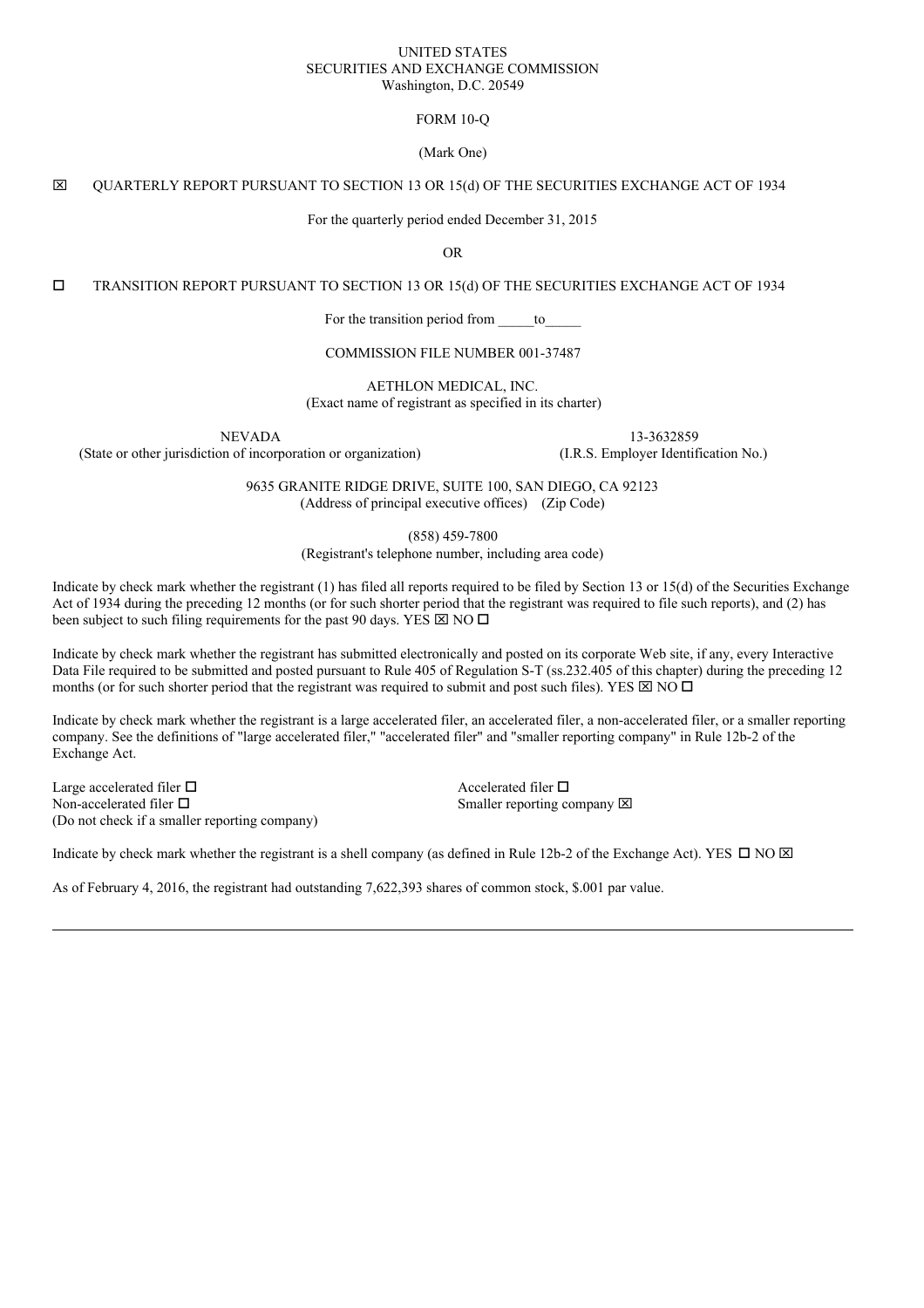| PART I.  | <b>FINANCIAL INFORMATION</b>                                                                                                         | 3              |
|----------|--------------------------------------------------------------------------------------------------------------------------------------|----------------|
| ITEM 1.  | <b>FINANCIAL STATEMENTS</b>                                                                                                          | 3              |
|          | CONDENSED CONSOLIDATED BALANCE SHEETS AT DECEMBER 31, 2015 (UNAUDITED) AND<br>MARCH 31, 2015                                         | $\mathfrak{Z}$ |
|          | CONDENSED CONSOLIDATED STATEMENTS OF OPERATIONS FOR THE THREE AND NINE MONTH<br>PERIODS ENDED DECEMBER 31, 2015 AND 2014 (UNAUDITED) | 4              |
|          | CONDENSED CONSOLIDATED STATEMENTS OF CASH FLOWS FOR THE NINE MONTHS ENDED<br>DECEMBER 31, 2015 AND 2014 (UNAUDITED)                  | 5              |
|          | NOTES TO CONDENSED CONSOLIDATED FINANCIAL STATEMENTS (UNAUDITED)                                                                     | 6              |
| ITEM 2.  | MANAGEMENT'S DISCUSSION AND ANALYSIS OF FINANCIAL CONDITION AND RESULTS OF<br><b>OPERATIONS</b>                                      | 22             |
| ITEM 3.  | QUANTITATIVE AND QUALITATIVE DISCLOSURES ABOUT MARKET RISK                                                                           | 29             |
| ITEM 4.  | <b>CONTROLS AND PROCEDURES</b>                                                                                                       | 29             |
| PART II. | <b>OTHER INFORMATION</b>                                                                                                             | 30             |
| ITEM 1.  | <b>LEGAL PROCEEDINGS</b>                                                                                                             | 30             |
| ITEM 1A. | <b>RISK FACTORS</b>                                                                                                                  | 30             |
| ITEM 2.  | UNREGISTERED SALES OF EQUITY SECURITIES AND USE OF PROCEEDS                                                                          | 30             |
| ITEM 3.  | DEFAULTS UPON SENIOR SECURITIES                                                                                                      | 30             |
| ITEM 4.  | <b>MINE SAFETY DISCLOSURES</b>                                                                                                       | 30             |
| ITEM 5.  | <b>OTHER INFORMATION</b>                                                                                                             | 30             |
| ITEM 6.  | <b>EXHIBITS</b>                                                                                                                      | 31             |
|          |                                                                                                                                      |                |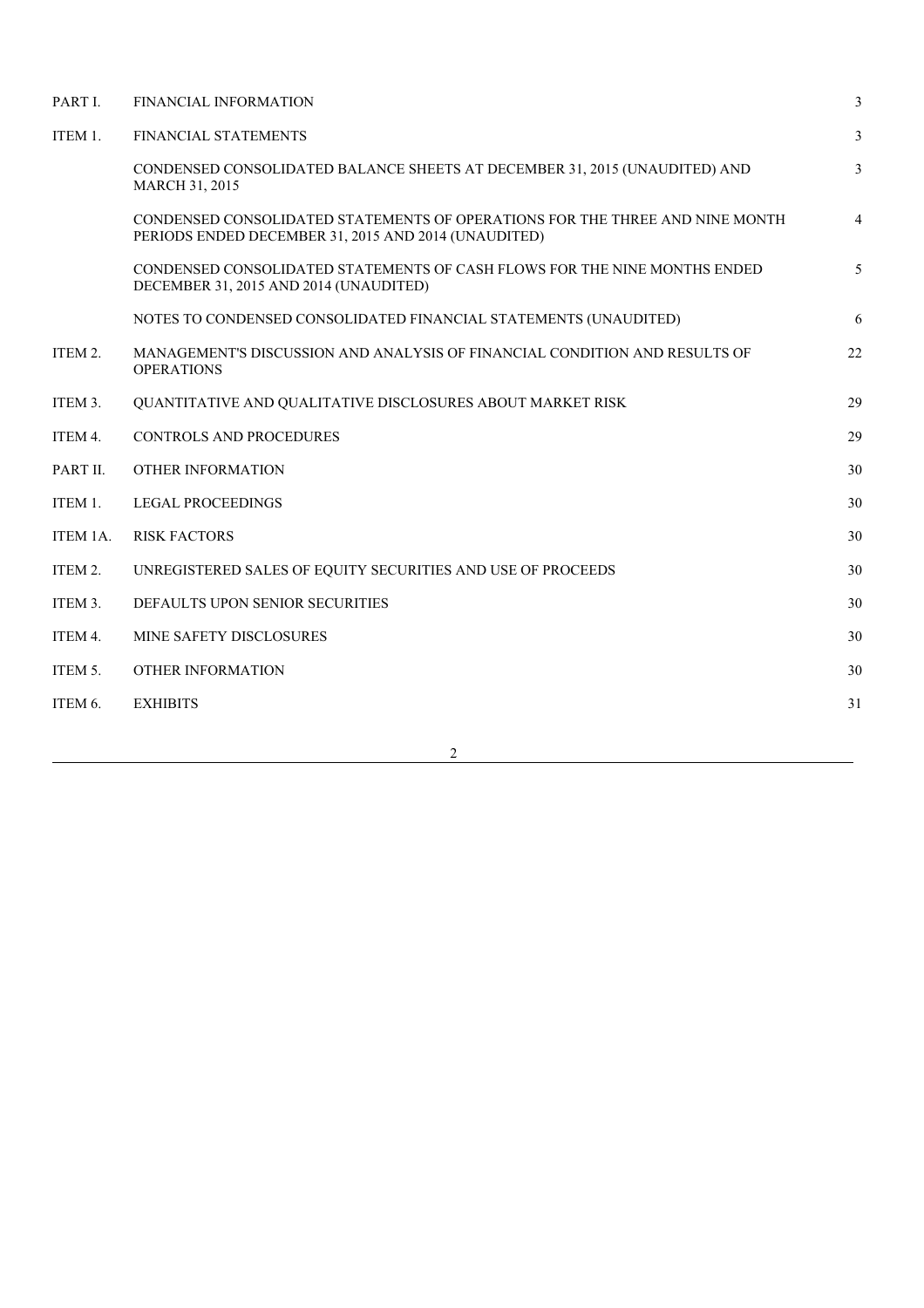# PART I. FINANCIAL INFORMATION

# ITEM 1. CONDENSED CONSOLIDATED FINANCIAL STATEMENTS

# AETHLON MEDICAL, INC. AND SUBSIDIARY CONDENSED CONSOLIDATED BALANCE SHEETS

|                                                                                                                                                                                 | December 31,<br>2015 | March 31,<br>2015 |                |  |
|---------------------------------------------------------------------------------------------------------------------------------------------------------------------------------|----------------------|-------------------|----------------|--|
|                                                                                                                                                                                 | (Unaudited)          |                   |                |  |
| <b>ASSETS</b>                                                                                                                                                                   |                      |                   |                |  |
| Current assets                                                                                                                                                                  |                      |                   |                |  |
| Cash                                                                                                                                                                            | \$<br>3,250,897      | \$                | 855,596        |  |
| Accounts receivable                                                                                                                                                             | 1,668                |                   | 193,341        |  |
| Deferred financing costs                                                                                                                                                        | 91,102               |                   | 82,324         |  |
| Prepaid expenses and other current assets                                                                                                                                       | 91,617               |                   | 73,135         |  |
| Total current assets                                                                                                                                                            | 3,435,284            |                   | 1,204,396      |  |
| Property and equipment, net                                                                                                                                                     | 43,684               |                   | 56,091         |  |
| Patents and patents pending, net                                                                                                                                                | 96,452               |                   | 103,325        |  |
| Deposits                                                                                                                                                                        | 17,443               |                   | 16,776         |  |
| Total assets                                                                                                                                                                    | \$<br>3,592,863      | \$                | 1,380,588      |  |
|                                                                                                                                                                                 |                      |                   |                |  |
| LIABILITIES AND EQUITY                                                                                                                                                          |                      |                   |                |  |
| Current liabilities                                                                                                                                                             |                      |                   |                |  |
| Accounts payable                                                                                                                                                                | \$<br>215,903        | $\mathbb{S}$      | 342,133        |  |
| Due to related parties                                                                                                                                                          | 155,112              |                   | 146,112        |  |
| Convertible notes payable, current portion                                                                                                                                      | 434,643              |                   |                |  |
| Other current liabilities                                                                                                                                                       | 78,231               |                   | 85,731         |  |
| Total current liabilities                                                                                                                                                       | 883,889              |                   | 573,976        |  |
|                                                                                                                                                                                 |                      |                   |                |  |
| Noncurrent liabilities                                                                                                                                                          |                      |                   |                |  |
| Convertible notes payable, noncurrent portion                                                                                                                                   |                      |                   | 155,229        |  |
| Total noncurrent liabilities                                                                                                                                                    |                      |                   | 155,229        |  |
| <b>Total liabilities</b>                                                                                                                                                        | 883,889              |                   | 729,205        |  |
| Commitments and Contingencies (Note 13)                                                                                                                                         |                      |                   |                |  |
|                                                                                                                                                                                 |                      |                   |                |  |
| Equity                                                                                                                                                                          |                      |                   |                |  |
| Common stock, par value \$0.001 per share; 10,000,000 shares authorized as of December<br>31, 2015 and March 31, 2015; 7,622,393 and 6,657,046 shares issued and outstanding as |                      |                   |                |  |
| of December 31, 2015 and March 31, 2015, respectively                                                                                                                           | 7,621                |                   | 6.657          |  |
| Additional paid-in capital                                                                                                                                                      | 87,996,431           |                   | 82,238,507     |  |
| Accumulated deficit                                                                                                                                                             | (85, 254, 522)       |                   | (81, 629, 714) |  |
| Total Aethlon Medical, Inc. stockholders' equity before noncontrolling interests                                                                                                | 2,749,530            |                   | 615,450        |  |
| Noncontrolling interests                                                                                                                                                        | (40, 556)            |                   | 35,933         |  |
| Total equity                                                                                                                                                                    | 2,708,974            |                   | 651,383        |  |
|                                                                                                                                                                                 |                      |                   |                |  |
| Total liabilities and equity                                                                                                                                                    | \$<br>3,592,863      | \$                | 1,380,588      |  |

See accompanying notes.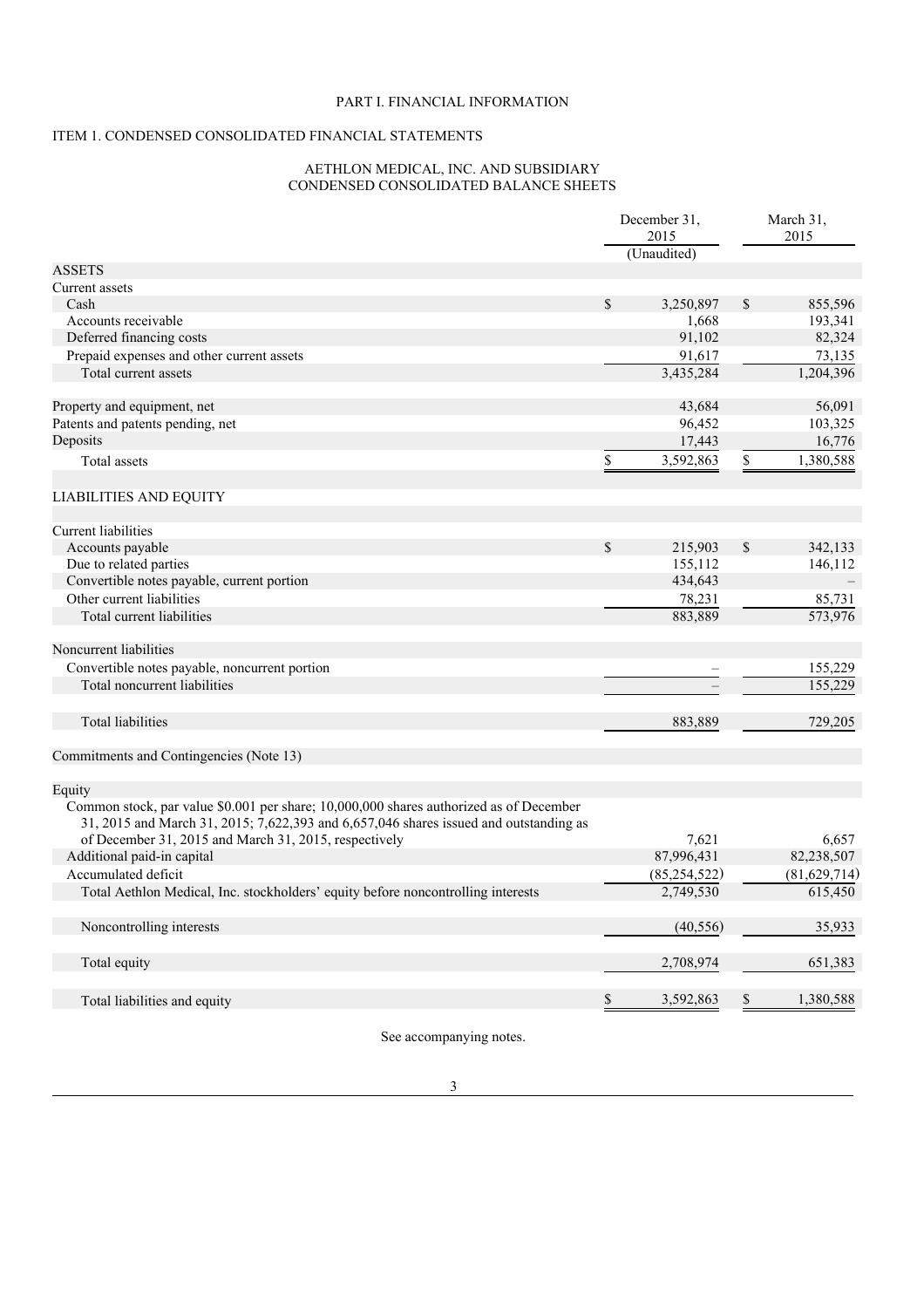### AETHLON MEDICAL, INC. AND SUBSIDIARY CONDENSED CONSOLIDATED STATEMENTS OF OPERATIONS For the Three and Nine Month Periods Ended December 31, 2015 and 2014 (Unaudited)

|                                                                                    |              | Three Months<br>Ended<br>December 31.<br>2015 |              | Three Months<br>Ended<br>December 31.<br>2014 |              | Nine Months<br>Ended<br>December 31.<br>2015 |              | Nine Months<br>Ended<br>December 31,<br>2014 |
|------------------------------------------------------------------------------------|--------------|-----------------------------------------------|--------------|-----------------------------------------------|--------------|----------------------------------------------|--------------|----------------------------------------------|
| <b>REVENUES</b>                                                                    |              |                                               |              |                                               |              |                                              |              |                                              |
| Government contract revenue                                                        | $\mathbb{S}$ | 301,033                                       | $\mathbb{S}$ | 33,434                                        | $\mathbb{S}$ | 681,907                                      | $\mathbb{S}$ | 563,805                                      |
| <b>OPERATING EXPENSES</b>                                                          |              |                                               |              |                                               |              |                                              |              |                                              |
| Professional fees                                                                  |              | 387,820                                       |              | 82,029                                        |              | 1,315,253                                    |              | 792,463                                      |
| Payroll and related expenses                                                       |              | 614,731                                       |              | 570,939                                       |              | 1,670,809                                    |              | 1,735,979                                    |
| General and administrative                                                         |              | 382,612                                       |              | 467,446                                       |              | 994,305                                      |              | 895,543                                      |
| Total operating expenses                                                           |              | 1,385,163                                     |              | 1,120,414                                     |              | 3,980,367                                    |              | 3,423,985                                    |
| <b>OPERATING LOSS</b>                                                              |              | (1,084,130)                                   |              | (1,086,980)                                   |              | (3,298,460)                                  |              | (2,860,180)                                  |
| <b>OTHER EXPENSE</b>                                                               |              |                                               |              |                                               |              |                                              |              |                                              |
| Loss on debt conversion                                                            |              |                                               |              | 222,939                                       |              |                                              |              | 2,754,062                                    |
| Interest and other debt expenses                                                   |              | 148,904                                       |              | 148,723                                       |              | 402,837                                      |              | 293,522                                      |
| Other Expense                                                                      |              |                                               |              | 143,363                                       |              |                                              |              | 143,363                                      |
| Total other expense                                                                |              | 148,904                                       |              | 515,025                                       |              | 402,837                                      |              | 3,190,947                                    |
| NET LOSS BEFORE NONCONTROLLING INTERESTS                                           |              | (1, 233, 034)                                 |              | (1,602,005)                                   |              | (3,701,297)                                  |              | (6,051,127)                                  |
| LOSS ATTRIBUTABLE TO NONCONTROLLING<br><b>INTERESTS</b>                            |              | (15,866)                                      |              | (51, 548)                                     |              | (76, 489)                                    |              | (140,683)                                    |
| NET LOSS ATTRIBUTABLE TO COMMON<br><b>STOCKHOLDERS</b>                             | \$           | (1,217,168)                                   | \$           | (1,550,457)                                   | \$           | (3,624,808)                                  | \$           | (5,910,444)                                  |
| BASIC AND DILUTED LOSS PER COMMON SHARE                                            | \$           | (0.16)                                        | \$           | (0.26)                                        | \$           | (0.50)                                       | \$           | (1.12)                                       |
| WEIGHTED AVERAGE NUMBER OF COMMON<br><b>SHARES OUTSTANDING - BASIC AND DILUTED</b> |              | 7,616,619                                     |              | 6,032,126                                     |              | 7,318,019                                    |              | 5,254,459                                    |

See accompanying notes.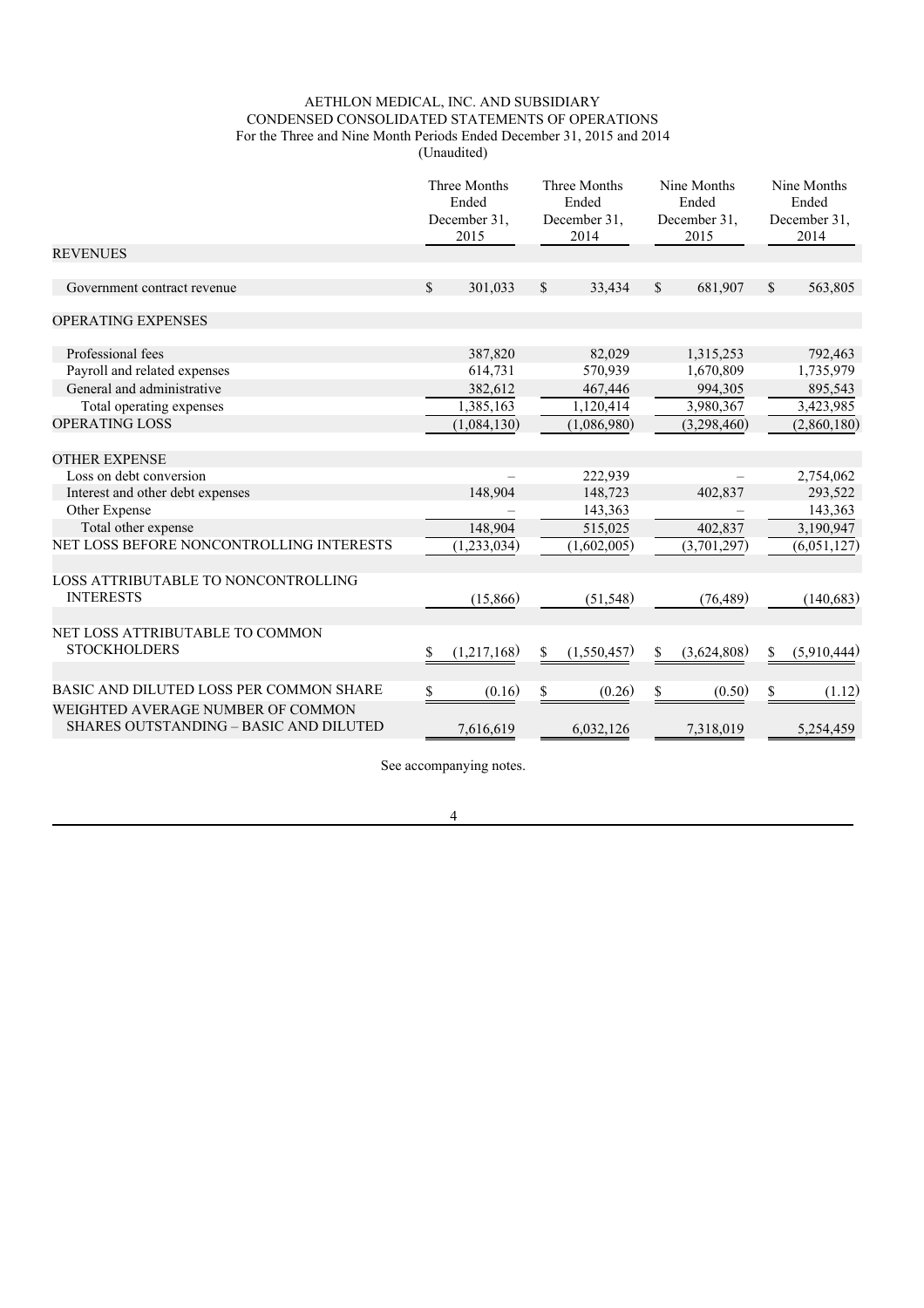### AETHLON MEDICAL, INC. AND SUBSIDIARY CONDENSED CONSOLIDATED STATEMENTS OF CASH FLOWS For the Nine Months Ended December 31, 2015 and 2014 (Unaudited)

|                                                                             |    | Nine Months<br>Ended<br>December 31,<br>2015 | Nine Months<br>Ended<br>December 31,<br>2014 |
|-----------------------------------------------------------------------------|----|----------------------------------------------|----------------------------------------------|
| Cash flows from operating activities:                                       |    |                                              |                                              |
| Net loss                                                                    | \$ | (3,701,297)                                  | \$<br>(6,051,127)                            |
| Adjustments to reconcile net loss to net cash used in operating activities: |    |                                              |                                              |
| Depreciation and amortization                                               |    | 28,587                                       | 28,014                                       |
| Stock based compensation                                                    |    | 152,133                                      | 338,580                                      |
| Fair market value of common stock, warrants and options issued for services |    |                                              | 225,158                                      |
| Loss on extension of warrants                                               |    |                                              | 143,363                                      |
| Loss on debt conversion                                                     |    |                                              | 2,754,062                                    |
| Amortization of debt discount and deferred financing costs                  |    | 360,636                                      | 131,074                                      |
| Changes in operating assets and liabilities:                                |    |                                              |                                              |
| Accounts receivable                                                         |    | 191,673                                      | 79,951                                       |
| Prepaid expenses and other current assets                                   |    | (109, 149)                                   | 4,396                                        |
| Accounts payable and other current liabilities                              |    | (133,730)                                    | (776, 559)                                   |
| Due to related parties                                                      |    | 9,000                                        | (28, 689)                                    |
| Net cash used in operating activities                                       |    | (3,202,147)                                  | (3, 151, 777)                                |
|                                                                             |    |                                              |                                              |
| Cash flows from investing activities:                                       |    |                                              |                                              |
| Purchases of office equipment                                               |    | (9,307)                                      |                                              |
| Net cash used in investing activities                                       |    | (9, 307)                                     |                                              |
|                                                                             |    |                                              |                                              |
| Cash flows from financing activities:                                       |    |                                              |                                              |
| Proceeds from the issuance of notes payable                                 |    |                                              | 415,000                                      |
|                                                                             |    |                                              |                                              |
| Principal repayments of notes payable                                       |    |                                              | (500, 920)                                   |
| Proceeds from the issuance of common stock, net                             |    | 5,606,755                                    | 4,763,153                                    |
| Net cash provided by financing activities                                   |    | 5,606,755                                    | 4,677,233                                    |
| Net increase in cash                                                        |    |                                              |                                              |
|                                                                             |    | 2,395,301                                    | 1,525,456                                    |
| Cash at beginning of period                                                 |    | 855,596                                      | 1,250,279                                    |
|                                                                             |    |                                              |                                              |
| Cash at end of period                                                       | \$ | 3,250,897                                    | \$<br>2,775,735                              |
|                                                                             |    |                                              |                                              |
| Supplemental disclosures of cash flow information:                          |    |                                              |                                              |
| Cash paid during the period for:                                            |    |                                              |                                              |
|                                                                             |    |                                              |                                              |
| Interest                                                                    | \$ |                                              | \$<br>435,139                                |
|                                                                             |    |                                              |                                              |
| Supplemental disclosures of non-cash investing and financing activities:    |    |                                              |                                              |
| Debt and accrued interest converted to common stock                         | \$ |                                              | \$<br>2,065,787                              |
|                                                                             |    |                                              |                                              |
| Reclassification of warrant derivative liability into equity                | \$ |                                              | \$<br>10,679,067                             |
|                                                                             |    |                                              |                                              |
| Deferred financing costs recorded                                           | \$ |                                              | \$<br>117,280                                |
|                                                                             |    |                                              |                                              |
|                                                                             |    |                                              |                                              |
| Reclassification of accrued interest to convertible notes payable           | \$ |                                              | \$<br>25,766                                 |
|                                                                             |    |                                              |                                              |
| Debt discount related to warrants and beneficial conversion feature         | \$ |                                              | \$<br>527,780                                |
|                                                                             |    |                                              |                                              |
| Cashless exercise of warrants                                               | \$ | 5                                            | \$<br>21,516                                 |
|                                                                             |    |                                              |                                              |

See accompanying notes.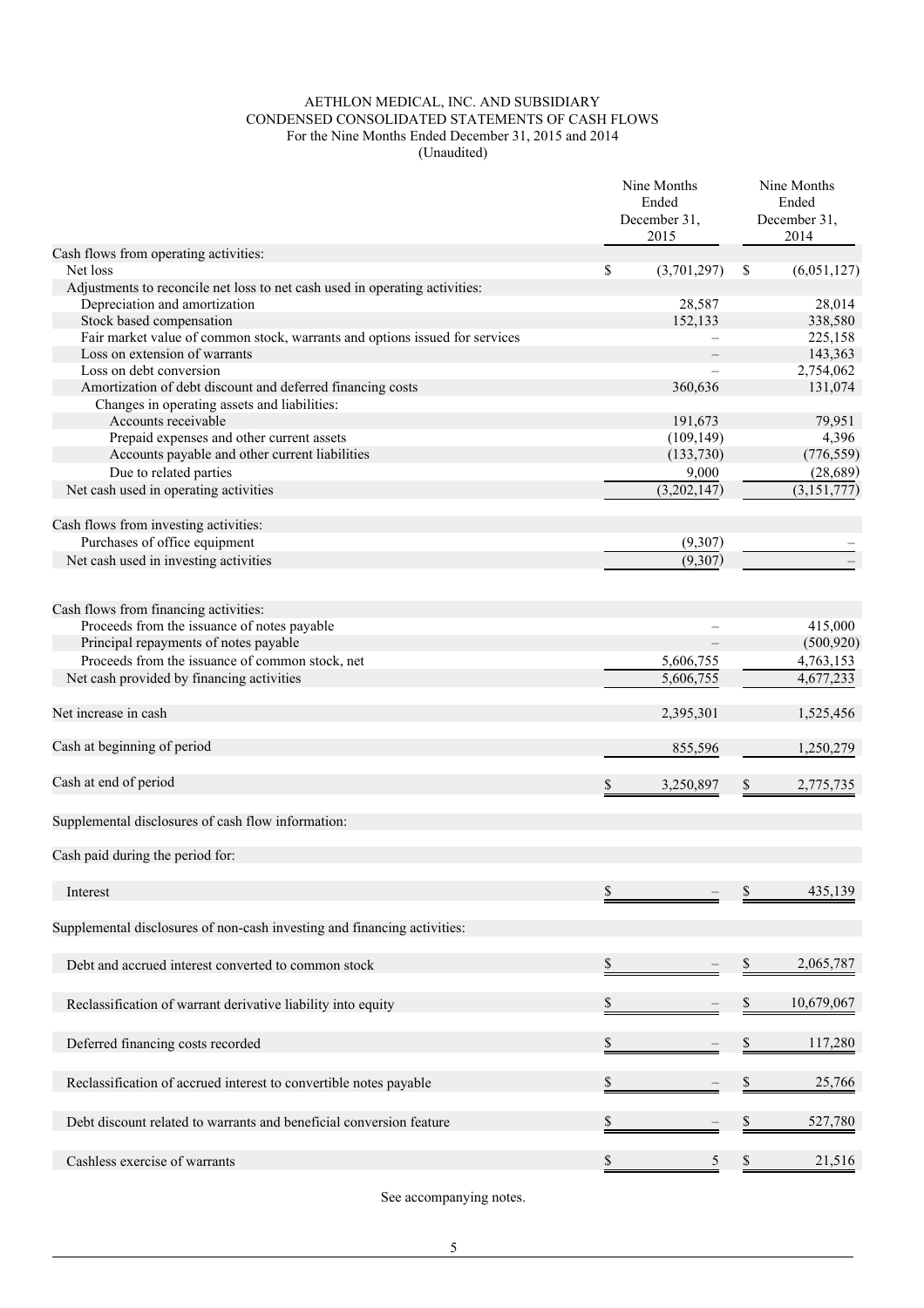### AETHLON MEDICAL, INC. AND SUBSIDIARY NOTES TO CONDENSED CONSOLIDATED FINANCIAL STATEMENTS (UNAUDITED) December 31, 2015

## 1. NATURE OF BUSINESS AND BASIS OF PRESENTATION

### ORGANIZATION

Aethlon Medical, Inc. and subsidiary ("Aethlon", the "Company", "we" or "us") is a medical device company focused on creating innovative devices that address unmet medical needs in cancer, infectious disease and other life-threatening conditions. At the core of our developments is the Aethlon ADAPT™ (Adaptive Dialysis-Like Affinity Platform Technology) system, a medical device platform that converges single or multiple affinity drug agents with advanced plasma membrane technology to create therapeutic filtration devices that selectively remove harmful particles from the entire circulatory system without loss of essential blood components. On June 25, 2013, the United States Food and Drug Administration (FDA) approved an Investigational Device Exemption (IDE) that allows us to initiate human feasibility studies of the Aethlon Hemopurifier® in the U.S. Under the feasibility study protocol, we will enroll ten end-stage renal disease patients who are infected with the Hepatitis C virus (HCV) to demonstrate the safety of Hemopurifier therapy. Successful completion of this study will allow us the opportunity to initiate pivotal studies that are required for market clearance to treat HCV and other disease conditions in the U.S.

Successful outcomes of human trials will also be required by the regulatory agencies of certain foreign countries where we intend to sell this device. Some of our patents may expire before FDA approval or approval in a foreign country, if any, is obtained. However, we believe that certain patent applications and/or other patents issued more recently will help protect the proprietary nature of the Hemopurifier treatment technology.

In October 2013, our majority owned subsidiary, Exosome Sciences, Inc. ("ESI"), commenced operations with a focus on advancing exosome-based strategies to diagnose and monitor the progression of cancer, infectious disease and other life-threatening conditions.

Our common stock is traded on the Nasdaq Capital Market under the symbol "AEMD."

The accompanying unaudited condensed consolidated financial statements have been prepared in accordance with Generally Accepted Accounting Principles in the United States of America ("GAAP") for interim financial information and with the instructions to Form 10-Q and applicable sections of Regulation S-X. Accordingly, they do not include all of the information and footnotes required by GAAP for complete financial statements. In the opinion of management, all adjustments necessary to make the financial statements not misleading have been included. The condensed consolidated balance sheet as of March 31, 2015 was derived from our audited financial statements. Operating results for the nine months ended December 31, 2015 are not necessarily indicative of the results that may be expected for the year ending March 31, 2016. For further information, refer to our Annual Report on Form 10-K for the year ended March 31, 2015, which includes audited financial statements and footnotes as of March 31, 2015 and 2014 and for the years then ended.

Certain reclassifications have been made to the previously presented consolidated financial statements and condensed consolidated financial statements to conform to the current period presentation. These reclassifications had no effect on previously reported results of consolidated operations or equity.

On April 14, 2015, we completed a 1-for-50 reverse stock split. Accordingly, authorized common stock was reduced from 500,000,000 shares to 10,000,000 shares, and each 50 shares of outstanding common stock held by stockholders were combined into one share of common stock. The accompanying condensed consolidated financial statements and accompanying notes have been retroactively revised to reflect such reverse stock split as if it had occurred on April 1, 2014. All share and per share amounts have been revised accordingly.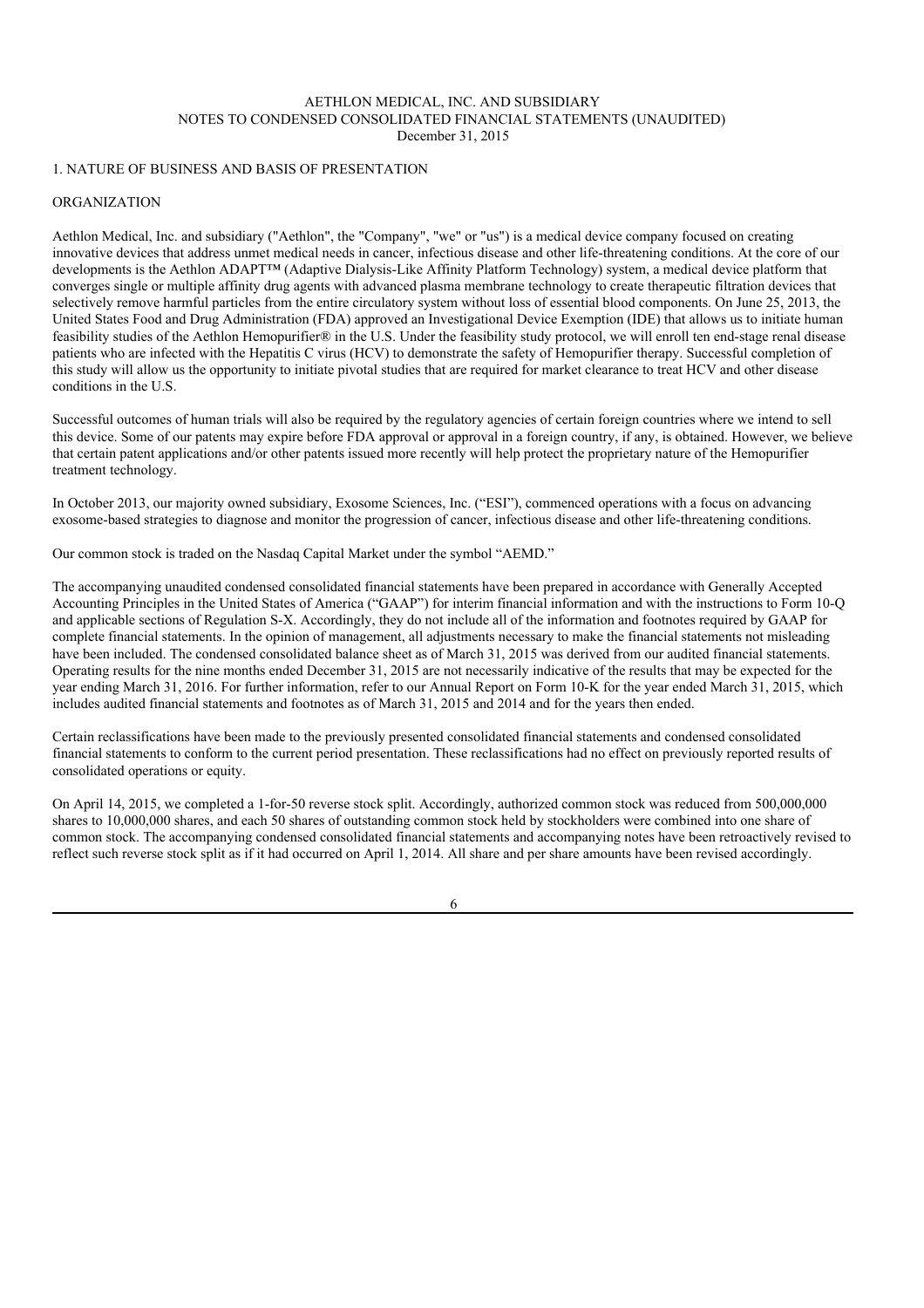### 2. LOSS PER COMMON SHARE

Basic loss per share is computed by dividing net income available to common stockholders by the weighted average number of common shares outstanding during the period of computation. Diluted loss per share is computed similar to basic loss per share except that the denominator is increased to include the number of additional common shares that would have been outstanding if potential common shares had been issued, if such additional common shares were dilutive. Since we had net losses for all periods presented, basic and diluted loss per share are the same, and additional potential common shares have been excluded as their effect would be antidilutive.

As of December 31, 2015 and 2014, a total of 2,764,894 and 2,205,525 potential common shares, consisting of shares underlying outstanding stock options, warrants and convertible notes payable were excluded as their inclusion would be antidilutive.

### 3. RESEARCH AND DEVELOPMENT EXPENSES

Our research and development costs are expensed as incurred. We incurred research and development expenses during the three and nine month periods ended December 31, 2015 and 2014, which are included in various operating expense line items in the accompanying condensed consolidated statements of operations. Our research and development expenses in those periods were as follows:

|                    | December 31,<br>2015 | December 31,<br>2014 |
|--------------------|----------------------|----------------------|
| Three months ended | 147.803              | 214,165              |
| Nine months ended  | .191<br>576.         | 747,657              |

### 4. SIGNIFICANT RECENT ACCOUNTING PRONOUNCEMENTS

Management is evaluating significant recent accounting pronouncements that are not yet effective for us, including the new accounting standard on revenue recognition, Accounting Standards Update (ASU) 2014-09 (Topic 606), the new accounting standard related to presentation of financial statements - going concern qualifications, ASU 2014-15, the new accounting standard on consolidation, ASU 2015-02, the new accounting standard on extraordinary and unusual items on income statements, ASU 2015-01, and the new accounting standard on imputation of interest, simplifying the presentation of debt issuance costs, ASU 2015-03 and have not yet concluded whether any such pronouncements will have a significant effect on our future consolidated financial statements.

### 5. CONVERTIBLE NOTES PAYABLE

Convertible Notes Payable consisted of the following at December 31, 2015:

|                                                        | Principal | Unamortized<br><b>Discount</b> | Net<br>Amount | Accrued<br>Interest |
|--------------------------------------------------------|-----------|--------------------------------|---------------|---------------------|
| Convertible Notes Payable – Current Portion:           |           |                                |               |                     |
| November 2014 10% Convertible Notes                    | 527,780   | (93, 137)                      | 434.643       | 60,841              |
| Total – Convertible Notes Payable – Current<br>Portion | 527,780   | (93, 137)                      | 434,643       | 60,841              |
| Convertible Notes Payable – Non-Current Portion        |           | $\overline{\phantom{a}}$       |               |                     |
| <b>Total Convertible Notes Payable</b>                 | 527,780   | (93, 137)                      | 434.643       | 60.841              |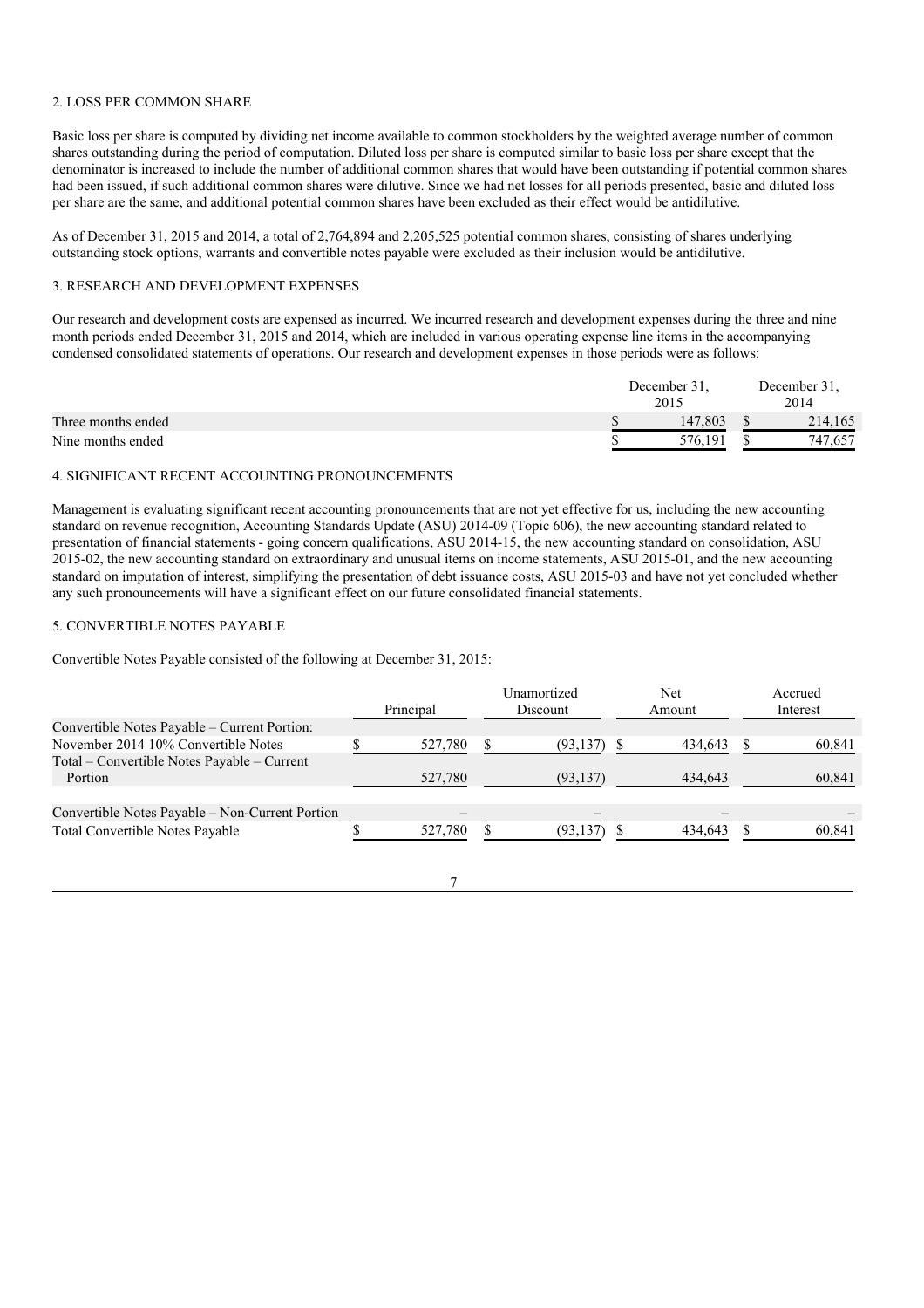During the nine months ended December 31, 2015, we recorded interest expense of \$39,584 related to the contractual interest rates of our convertible notes, interest expense of \$279,414 related to the amortization of debt discount and interest expense of \$81,222 related to the amortization of deferred financing costs for a total interest expense of \$400,220 related to our convertible notes in the nine months ended December 31, 2015.

Convertible Notes Payable consisted of the following at March 31, 2015:

|                                                 | Principal |         | Discount |            | Net<br>Unamortized<br>Amount |         |        |  | Accrued<br>Interest |
|-------------------------------------------------|-----------|---------|----------|------------|------------------------------|---------|--------|--|---------------------|
| Convertible Notes Payable – Non-Current         |           |         |          |            |                              |         |        |  |                     |
| Portion:                                        |           |         |          |            |                              |         |        |  |                     |
| November 2014 10% Convertible Notes             |           | 527,780 |          | (372.551)  |                              | 155,229 | 21,258 |  |                     |
| Total – Convertible Notes Payable – Non-Current |           |         |          |            |                              |         |        |  |                     |
| Portion                                         |           | 527,780 |          | (372, 551) |                              | 155,229 | 21,258 |  |                     |
| <b>Total Convertible Notes Payable</b>          |           | 527,780 |          | (372,551)  |                              | 155,229 | 21,258 |  |                     |

During the fiscal year ended March 31, 2015, we recorded interest expense of \$24,625 related to the contractual interest rates of our convertible notes, interest expense of \$155,230 related to the amortization of debt discounts on the convertible notes and interest expense of \$118,147 related to the amortization of deferred financing costs for a total of \$298,002.

### NOVEMBER 2014 10% CONVERTIBLE NOTES

In November 2014, we entered into a subscription agreement with two accredited investors providing for the issuance and sale of (i) convertible promissory notes in the aggregate principal amount of \$527,780 and (ii) five year warrants to purchase up to 47,123 shares of common stock at a fixed exercise price of \$8.40 per share. These notes bear interest at the annual rate of 10% and mature on April 1, 2016.

The aggregate gross cash proceeds to us were \$415,000 after subtracting legal fees of \$35,000; the balance of the principal amount of the notes represents a \$27,780 due diligence fee and an original issuance discount. We recorded deferred financing costs of \$112,780 to reflect the legal fees, due diligence fee and original issuance discount and will amortize those costs over the life of the notes using the effective interest method.

The estimated relative fair value of warrants issued in connection with the November 2014 10% Convertible Notes was recorded as a debt discount and is amortized as additional interest expense over the term of the underlying debt. We recorded debt discount of \$240,133 based on the relative fair value of these warrants. In addition, as the effective conversion price of the debt was less than market price of the underlying common stock on the date of issuance, we recorded an additional debt discount of \$287,647 related to the beneficial conversion feature. As of December 31, 2015, the \$527,780 principal amount outstanding under this agreement is presented net of unamortized debt discount of \$93,137.

These notes are convertible at the option of the holders into shares of our common stock at a fixed price of \$5.60 per share, for up to an aggregate of 94,246 shares of common stock. There are no registration requirements with respect to the shares of common stock underlying the notes or the warrants.

The pricing on both the conversion price and on the warrant exercise price reflected a negotiation that began in September 2014 and continued through funding in November 2014. During that period of time the price of our common stock rose significantly, which complicated the pricing negotiations. We ended up with pricing the notes and warrants at levels consistent with our prior equity unit issuances in October 2014.

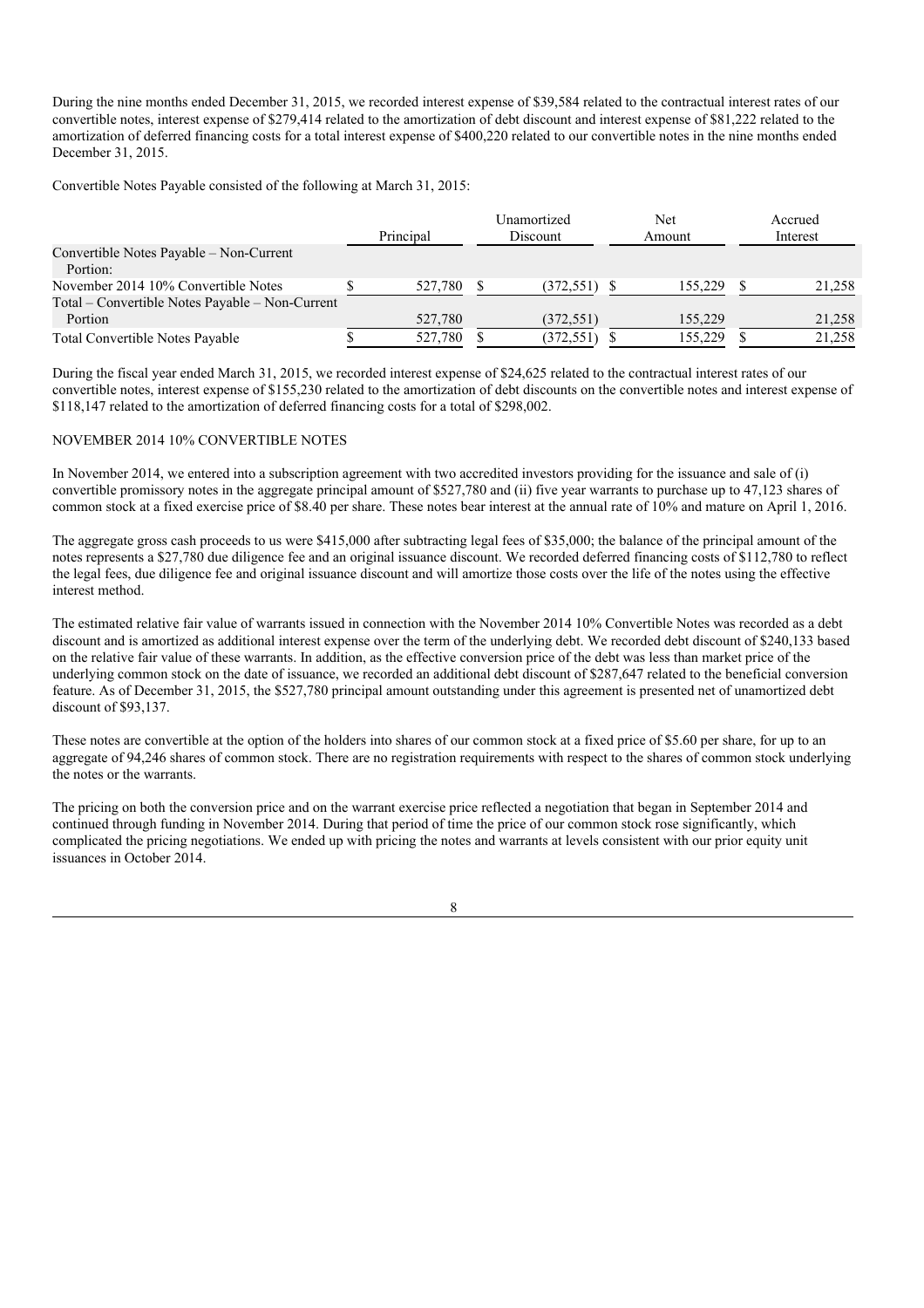#### Amendment of Convertible Promissory Note Terms

On November 12, 2015, we entered into an Amendment of Terms with the two investors that participated in the November 2014 10% Convertible Notes. The Amendment of Terms modifies the terms of the subscription agreement, notes and warrants to, among other things, extend the maturity date of the notes from April 1, 2016 to June 1, 2016, temporarily reduce the number of shares that we must reserve with respect to conversion of the notes, and temporarily suspend the time period during which one of the investors may exercise its warrants in order to provide us with additional authorized shares to issue as part of our ordinary business operations. In exchange for the investors' agreements in the Amendment of Terms, we paid one of the investors a cash fee of \$90,000, which we recorded as deferred financing costs and will amortize over the remaining term of the notes. During the three and nine months ended December 31, 2015, \$20,769 of amortization related to the amendment has been included in interest expense in the accompanying condensed consolidated statements of operations.

## AMENDED AND RESTATED SERIES A 12% CONVERTIBLE NOTES

In June 2010, we entered into Amended and Restated Series A 12% Convertible Promissory Notes (the "Amended and Restated Notes") with the holders of certain promissory notes previously issued by us, extending the due date to December 31, 2010 on the aggregate principal balance of \$900,000. During the fiscal year ended March 31, 2013, the holders of \$15,000 of the Notes converted their principal and related accrued interest into common stock. During the fiscal year ended March 31, 2015, the holders of the remaining \$885,000 of the Notes converted their principal and related accrued interest into common stock. There was no balance remaining at March 31, 2015.

The following transactions related to the Amended and Restated Notes impacted our condensed consolidated statements of operations and statements of cash flows in the nine month period ended December 31, 2014.

#### Weiner Note Conversion

On June 24, 2014, we entered into an agreement with the Ellen R. Weiner Family Revocable Trust (the "Trust"), a holder of a Series A 12% Convertible Note (the "Note"), which previously was classified as being in default. As per the agreement, the Trust converted past due principal of \$660,000 and an accrued interest balance of \$343,200 into restricted common stock, representing all amounts outstanding to the Trust.

Additionally, the Trust agreed to waive anti-dilution price protection underlying warrants previously issued to the Trust. On June 26, 2014, three other parties who held similar warrants also agreed to waive their anti-dilution price protection.

Under its agreement, the Trust converted the entire \$1,003,200 past due principal and interest balance on the Note, which previously was in default, into an aggregate of 466,365 restricted shares of our common stock and five-year warrants to acquire up to 136,190 shares of our common stock at an exercise price of \$2.10 per share (which exercise price was the result of certain contractual price adjustments previously made during 2011) and up to 7,944 shares of our common stock at an exercise price of \$5.40 per share (collectively, the "Conversion Securities"). Based on the fair value of the warrants and shares issued to the Trust for the accrued interest, we recorded a loss on settlement of notes of \$1,791,421 during the June 2014 period.

In exchange for the Trust's conversion in full of the Note and accrued interest and for the waivers of anti-dilution price protection in the previously issued warrants, in addition to the Conversion Securities, we issued to the Trust 1,500 restricted shares of common stock as a service fee, changed the exercise price of all of the previously issued warrants to \$2.10 per share and extended the expiration date of all of the previously issued warrants to July 1, 2018. We valued the 1,500 share service fee at \$12,000 based on our closing price on the date of the agreement and recorded that value as interest expense during the June 2014 period.

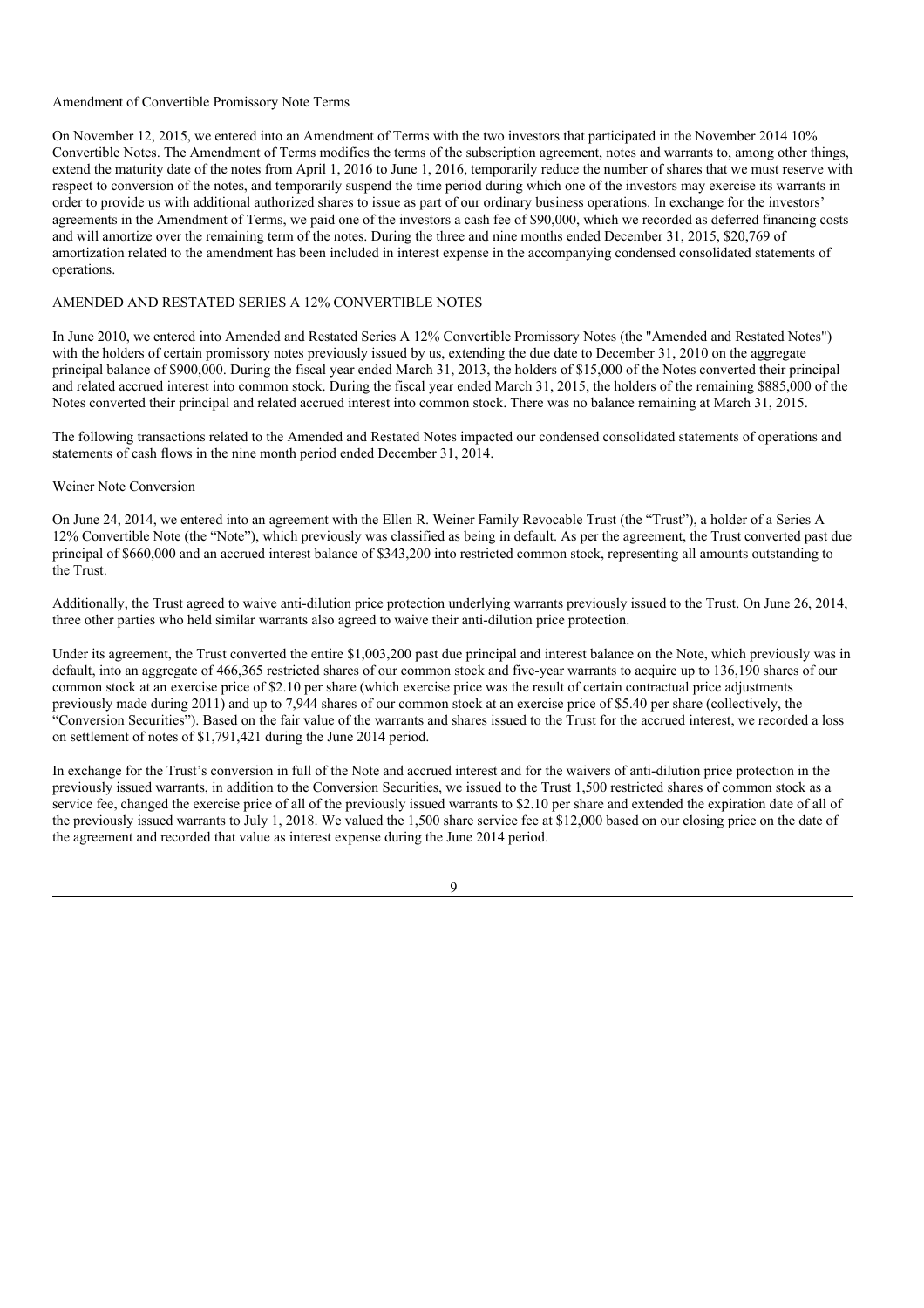#### Bird Estate Extension

On July 8, 2014, we executed a written restructuring agreement (the "Agreement") with the Estate of Allan Bird (the "Estate"), a holder of a Series A 12% Convertible Note (the "Note"), which previously was classified as being in default. Since the negotiations for the Agreement were completed in the month of June, we recorded the impact of the Agreement as of June 30, 2014. In the Agreement, the Estate agreed to extend the expiration date of the Note to April 1, 2016, to convert approximately \$116,970 of accrued interest to equity, and to waive anti-dilution price protection underlying the Note and warrants previously issued to the Estate.

Under the Agreement, the Estate converted the entire \$116,970 past due interest balance on the Note, which previously was in default, into an aggregate of 51,837 restricted shares of our common stock. The Estate received five-year warrants to acquire up to 46,429 shares of our common stock at an exercise price of \$2.10 per share (which exercise price was the result of certain contractual price adjustments previously made during 2011). Based on our common stock prices during a period of negotiation with the Estate including during calendar year 2013, the Estate also received five-year warrants to acquire up to 2,708 shares of our common stock at an exercise price of \$5.40 (collectively known as the "Conversion Securities"). Based on the fair value of the warrants and shares issued to the Estate for the accrued interest, we recorded a loss on settlement of notes of \$663,209 during the June 2014 period.

In exchange for the Estate's extension of the Note, the conversion of accrued interest and the waivers of anti-dilution price protection in the previously issued warrants, in addition to the Conversion Securities, we also issued to the Estate 500 restricted shares of common stock as an extension fee and extended the expiration date of all of the previously issued warrants to July 1, 2018. We valued the 500 share extension fee at \$4,500 based on our closing price and recorded that value as a deferred financing cost, which we will amortize over the extended two year life of the note.

As a result of the waiver of anti-dilution protection by the Trust and the Estate, as of June 30, 2014, we no longer had any derivative liabilities as all of the holders of the financial instruments that had price antidilution protection waived such price antidilution protection. As a result of those waivers, we reclassified into equity our derivative liability balance of \$10,679,067 as of June 30, 2014.

### 6. EQUITY TRANSACTIONS IN THE NINE MONTHS ENDED DECEMBER 31, 2015

#### REVERSE STOCK SPLIT

On April 14, 2015, we completed a 1-for-50 reverse stock split. Accordingly, authorized common stock was reduced from 500,000,000 shares to 10,000,000 shares, and each 50 shares of outstanding common stock held by stockholders were combined into one share of common stock. The accompanying condensed consolidated financial statements and accompanying notes have been retroactively revised to reflect such reverse stock split as if it had occurred on April 1, 2014. All share and per share amounts have been revised accordingly.

#### ISSUANCES OF COMMON STOCK AND WARRANTS

*The following are Aethlon Medical, Inc.'s Equity Transactions in the Nine Months Ended December 31, 2015:*

On April 28, 2015, we issued 951 shares of common stock as the result of rounding up of fractional shares that arose due to our reverse stock split.

On June 25, 2015, we sold \$6,000,000 of units, comprised of common stock and warrants, to 18 accredited investors at a price of \$6.30 per unit. Each unit consisted of one share of common stock and 0.75 of a five-year warrant to purchase one share of common stock at an exercise price of \$6.30 per share. Accordingly, we issued a total of 952,383 shares of restricted common stock and warrants to purchase 714,285 shares of common stock. For its services as sole placement agent for the financing, we paid Roth Capital Partners, LLC ("Roth") a cash fee of \$285,512 and expense reimbursement of \$75,000 and we issued them a five-year warrant to purchase 32,371 shares of common stock at an exercise price of \$6.30 per share. We received \$5,591,988 in net proceeds from this financing. As the warrants that were issued to the investors and to Roth were issued in connection with common stock for cash, they were considered issued in connection with the financing transaction and the warrant fair value, which was valued using a binomial lattice model, was recorded to additional paid-incapital.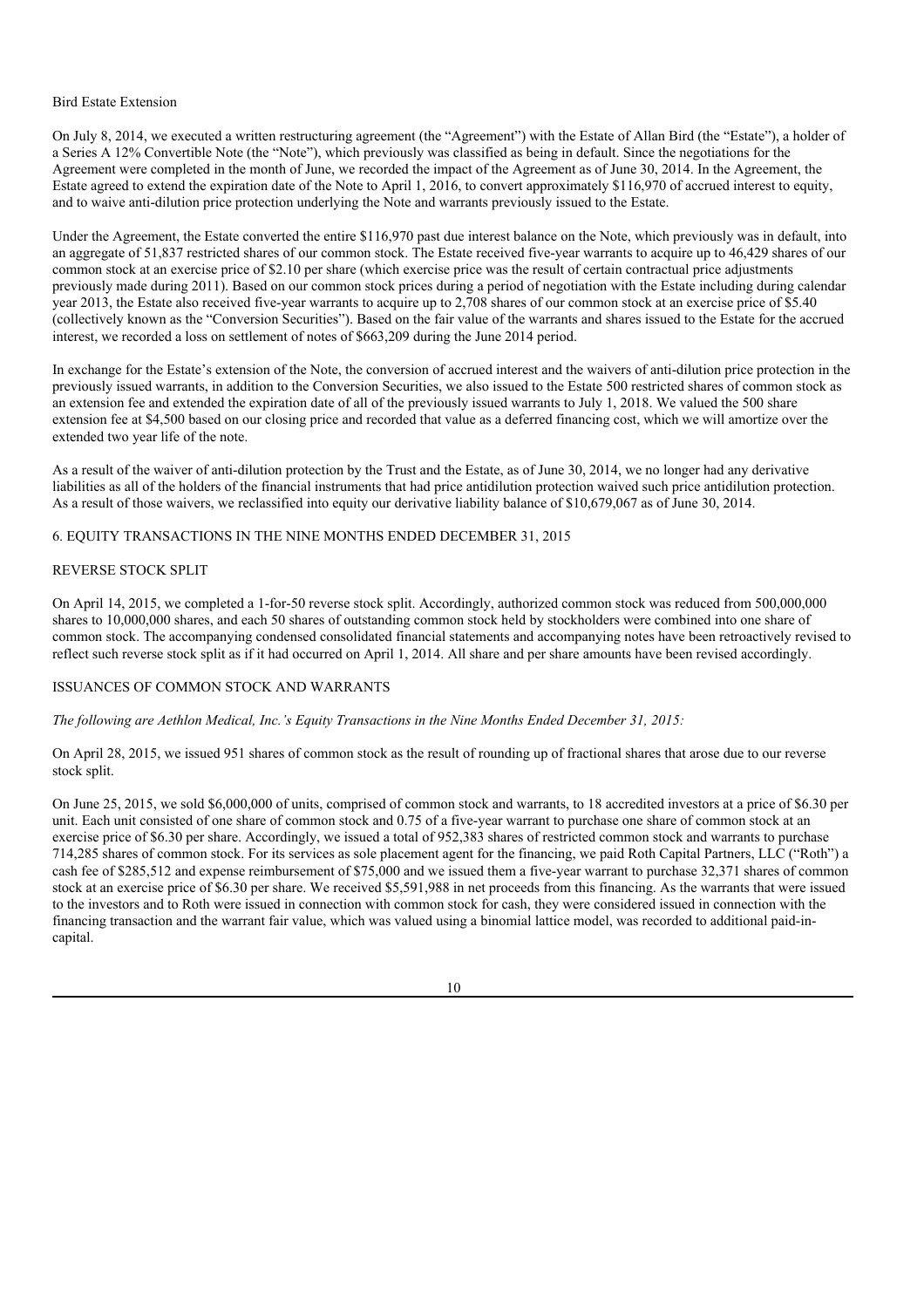In connection with the financing, Mr. James Joyce, our Chief Executive Officer, Mr. James Frakes, our Chief Financial Officer and Dr. Chetan Shah, a director of our company, each agreed to waive their right to exercise certain stock options and warrants held by them representing the right to acquire 402,318 shares of common stock in the aggregate (the "Waivers"). The Waivers were required in order to make a sufficient number of shares of common stock available for issuance and will expire when we amend our Articles of Incorporation to increase sufficiently the number of authorized shares of common stock available for issuance.

During the three months ended September 30, 2015, we issued an aggregate of 5,292 shares of common stock to an accredited investor upon the exercise of previously issued warrants. The warrants were exercised on a cashless or "net" basis. Accordingly, we did not receive any proceeds from such exercises. The cashless exercise of such warrants resulted in the cancellation of previously issued warrants to purchase an aggregate of 1,744 shares of common stock.

During the three months ended December 31, 2015, we issued an aggregate of 6,757 restricted shares of common stock to two investors upon the exercise of previously issued warrants. The warrants were exercised for cash and we received cash proceeds of \$14,766 for an average purchase price of \$2.19 per share per the terms of the warrants.

*The following are Aethlon Medical, Inc.'s Equity Transactions in the Nine Months Ended December 31, 2014:*

In the three months ended June 30, 2014, we completed unit subscription agreements with seven accredited investors pursuant to which we issued 43,849 shares of our common stock and 21,924 warrants to purchase our common stock for net cash proceeds of \$320,800. Such warrants have exercise prices ranging from \$9.65 to \$11.80 per share.

As discussed above in Note 5, during the three months ended June 30, 2014, we issued 314,286 shares of restricted common stock to the holder of one of the Series A 12% Convertible Notes in exchange for the conversion in full of the \$660,000 principal balance of that note, 152,079 shares of restricted common stock in exchange for conversion of \$343,200 of accrued interest and 1,500 shares of restricted common stock as a restructuring fee. During that period, we also issued the other holder of the Series A 12% Convertible Notes 51,837 shares of restricted common stock in exchange for conversion of \$116,970 of accrued interest and 500 shares of restricted common stock as a restructuring fee.

During the three months ended June 30, 2014, we issued 4,383 shares of common stock pursuant to our S-8 registration statement covering our Amended 2010 Stock Plan at an average price of \$8.50 per share in payment for legal services, internal controls consulting services and regulatory consulting services collectively valued at \$38,268 based on the value of the services provided.

During the three months ended September 30, 2014, we issued 7,199 shares of common stock pursuant to our S-8 registration statement covering our Amended 2010 Stock Plan at an average price of \$7.00 per share in payment for legal and scientific consulting services valued at \$49,090 based on the value of the services provided.

During the three months ended September 30, 2014, we issued 7,806 shares of restricted common stock at an average price of \$9.50 per share in payment for investor relations consulting services valued at \$75,000 based on the value of the services provided.

During the three months ended September 30, 2014, we issued 38,750 shares of restricted common stock to the holders of three convertible notes in exchange for the partial or full conversion of principal and interest in the aggregate amount of \$81,375 at a conversion price of \$2.10 per share.

On July 24, 2014, we issued an aggregate of 50,079 shares of restricted common stock and a seven-year warrant to issue up to 25,040 shares of common stock at an exercise price of \$6.60 per share to Dr. Chetan Shah, a director. The common stock and warrant were issued to Dr. Shah upon the conversion of an aggregate of \$220,349 of unpaid principal and accrued interest due under a 10% Convertible Note previously issued to Dr. Shah by us on July 9, 2013.

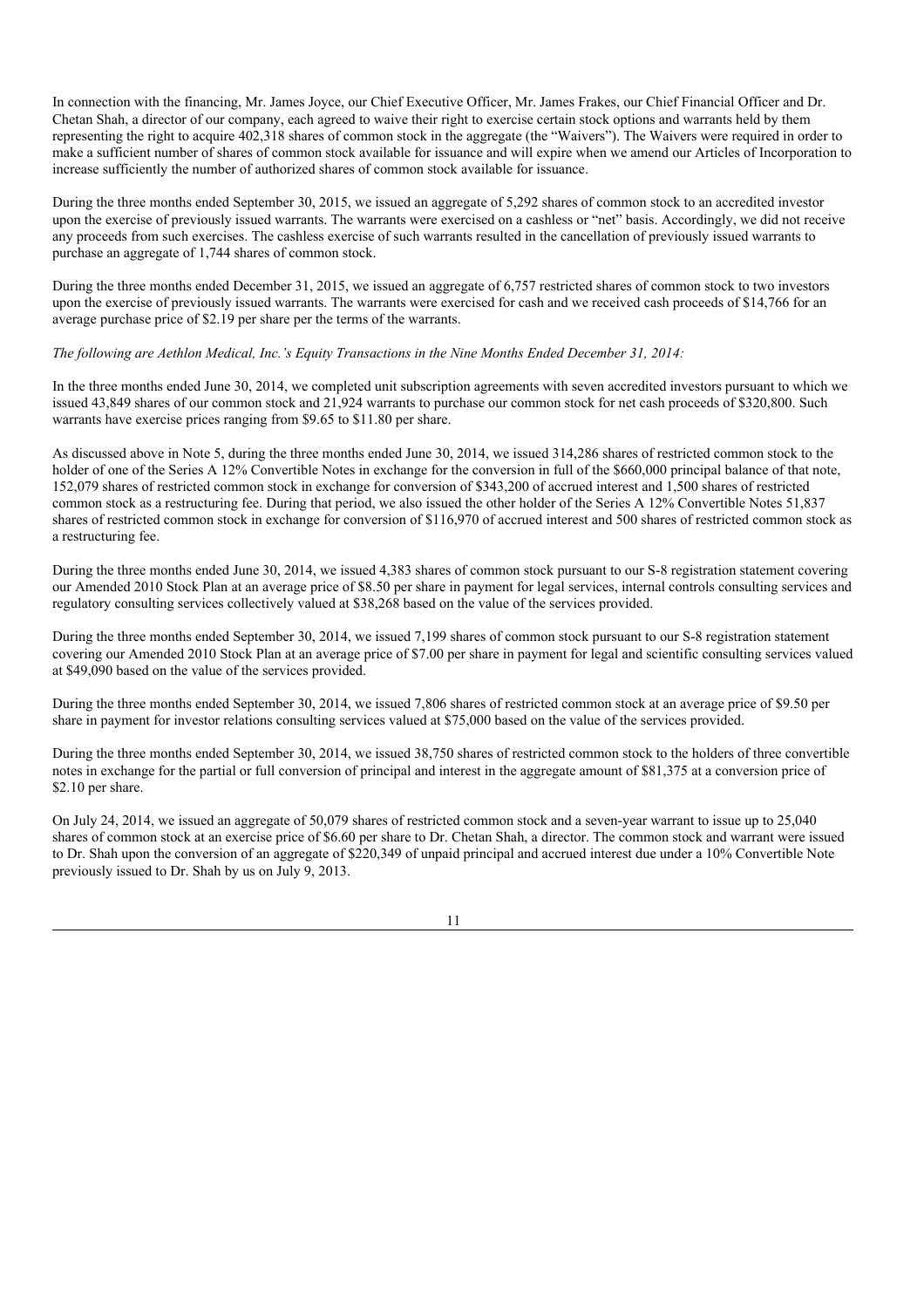On September 17, 2014, we issued to the holder of the remaining 2008 10% Convertible Note units consisting of an aggregate of 9,564 shares of restricted common stock and unit warrants to acquire up to an aggregate of 4,782 shares of common stock at an exercise price of \$4.80 per share (see Note 5). The units were issued to the note holder upon the conversion of an aggregate of \$45,906 of unpaid principal and accrued interest due under the promissory note, which represented the entire amount outstanding under the note. We recorded a loss on debt conversion of \$65,493 on this transaction.

During the three months ended September 30, 2014, we issued to four investors 53,465 shares of restricted common stock through the cash exercise of eight warrants for \$259,474 of cash at an average exercise price of approximately \$5.00 per share. As an inducement to those investors, we issued them replacement warrants to acquire up to an aggregate of 53,465 shares of common stock on the same terms as the warrants they exercised.

During the three months ended September 30, 2014, we issued and sold to three accredited investors units consisting of (a) 2,000 restricted shares of our common stock, par value \$.001 per share, at prices per share ranging from \$4.55 to \$4.70 and (b) a five-year warrant to purchase 1,000 shares of common stock at exercise prices ranging from \$6.80 to \$7.15 per share. In total, the investors purchased for cash an aggregate of \$90,000 of units. The investors acquired an aggregate of 19,500 shares of common stock and warrants to acquire up to an aggregate of 9,750 shares of common stock.

December 2014 Quarter Issuances of Common Stock and Warrants

### Note Conversions

During the three months ended December 31, 2014, we issued an aggregate of 284,745 shares of common stock to two accredited investors upon the conversion of an aggregate of \$597,965 of unpaid principal and accrued interest due under promissory notes we previously issued to the investors. The conversion price per share was \$2.10 (see note 5).

During the three months ended December 31, 2014, we issued an aggregate of 112,500 shares of common stock to convert in full the outstanding principal balance of \$225,000 and interest balance of \$11,250 on the remaining note from 2010 through the issuance of 112,500 shares of common stock. The conversion price per share was \$2.10.

During the three months ended December 31, 2014, we issued to an accredited investor units consisting of an aggregate of 36,716 shares of common stock and warrants to acquire up to an aggregate of 36,716 shares of common stock at an exercise price of \$5.15 per share. The units were issued to the investor upon the conversion of an aggregate of \$189,087 of unpaid principal and accrued interest due under two promissory notes we previously issued to the investor. The amounts converted represented the entire principal and interest outstanding under the notes and the notes held by that holder were retired.

### Issuance of Convertible Notes

During the three months ended December 31, 2014, we sold to two accredited investors (i) convertible promissory notes in the aggregate principal amount of \$527,780 and (ii) five year warrants to purchase up to 47,123 shares of common stock at a fixed exercise price of \$8.40 per share. The convertible promissory notes bear interest at the annual rate of 10% and originally were set to mature on April 1, 2016. The aggregate gross cash proceeds to us were \$415,000 after subtracting legal fees of \$35,000; the balance of the principal amount of the notes represents a \$27,780 due diligence fee and an original issuance discount. The convertible promissory notes are convertible at the option of the holders into shares of our common stock at a fixed price of \$5.60 per share, for up to an aggregate of 94,246 shares of common stock (see Note 5).

#### Common Stock Issuances

During the three months ended December 31, 2014, we issued 7,486 shares of common stock pursuant to our S-8 registration statement covering our Amended 2010 Stock Plan at an average price of \$7.30 per share in payment for legal and scientific consulting services valued at \$54,800 based on the value of the services provided.

During the three months ended December 31, 2014, we issued 780 shares of restricted common stock at an average price of \$10.50 per share in payment for investor relations consulting services valued at \$8,000 based on the value of the services provided.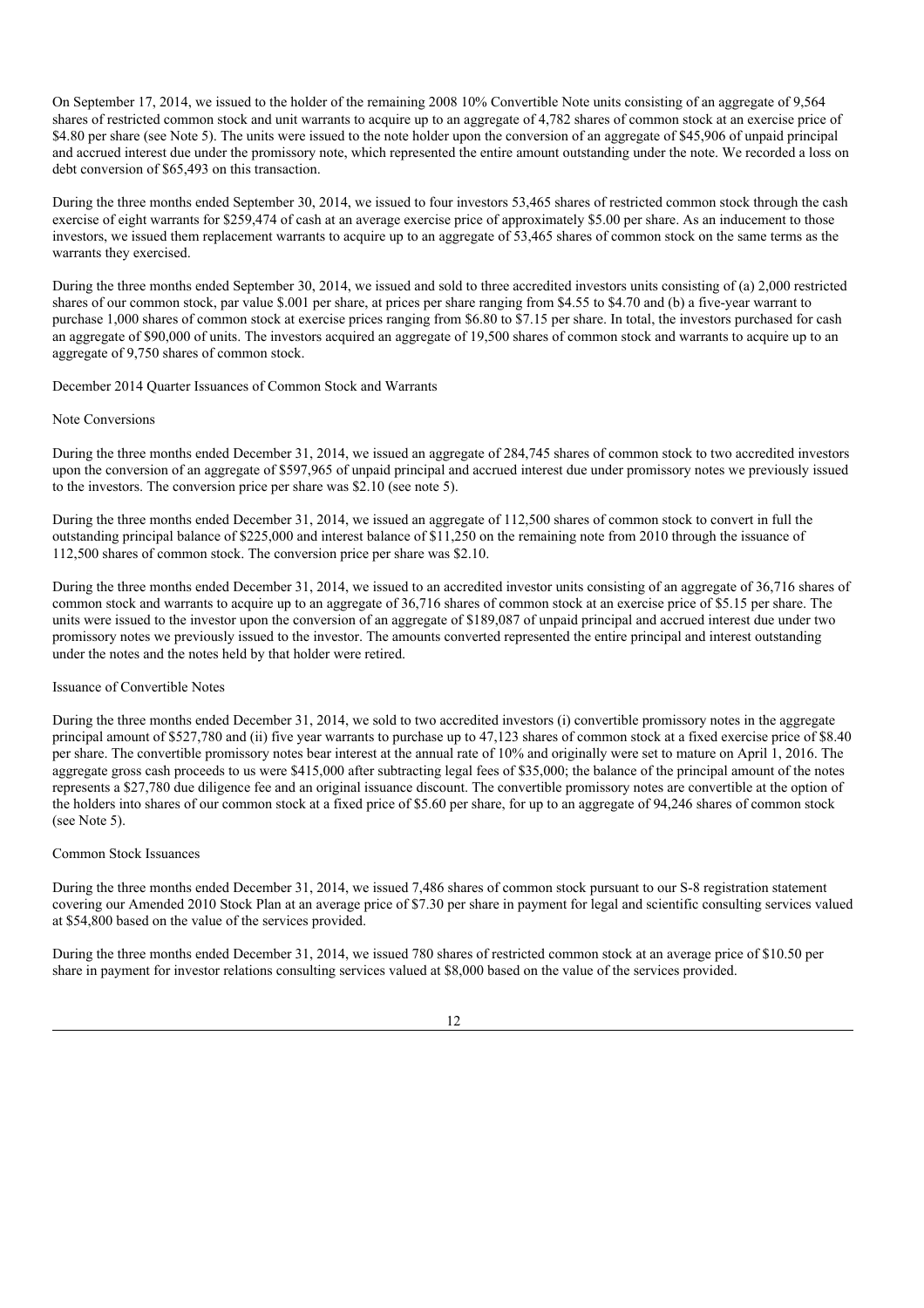### Equity Unit Investments

During the three months ended December 31, 2014, we issued and sold to eight accredited investors units consisting of (a) 2,000 restricted shares of our common stock at prices per share ranging from \$5.25 to \$5.70 and (b) a five-year warrant to purchase 1,000 shares of common stock at exercise prices ranging from \$7.70 to \$8.35 per share. In total, the investors purchased for cash an aggregate of \$502,700 of units. The investors acquired an aggregate of 90,125 shares of common stock and warrants to acquire up to an aggregate of 45,063 shares of common stock.

During the three months ended December 31, 2014, we sold \$3,300,000 of units at a price of \$15.00 per unit (the "December Financing"). Each unit consists of one share of common stock and a warrant to purchase 1.2 shares of common stock at an exercise price per share of \$15.00. We sold a total of 220,000 units in the financing consisting of 220,000 shares of common stock and warrants to purchase 264,000 shares of common stock at an exercise price of \$15.00 per share.

Roth Capital Partners, LLC served as sole placement agent for the December Financing and received a cash fee of \$231,000, expense reimbursement of \$25,000, and a five-year warrant to purchase 11,000 shares of common stock at an exercise price of \$15.00 per share for its services in the financing. In addition, we paid \$10,000 in legal expenses to the investors' counsel. We also paid \$32,572 to our counsel related to this financing. The net proceeds to us after the placement fee and legal fees were \$3,001,428.

#### Warrant Exercises and Issuance of New Warrants upon Exercise

During the three months ended December 31, 2014, we issued an aggregate of 113,422 shares of common stock and seven-year warrants to issue up to an aggregate of 113,422 shares of common stock at exercise prices ranging from \$4.65 to \$5.80 per share to eight accredited investors. One of the investors was Dr. Chetan Shah, one of our directors. We issued the common stock and warrants to the investors upon the cash exercise of previously issued warrants held by them. The investors paid an aggregate of \$579,251 upon exercise of the previously outstanding warrants at exercise prices ranging from \$4.65 to \$5.80 per share.

### Warrant Exercises

During the three months ended December 31, 2014, we issued an aggregate of 430,333 shares of common stock to accredited investors upon the exercise of previously issued warrants. The warrants were exercised on a cashless or "net" basis. Accordingly, we did not receive any proceeds from such exercises. The cashless exercise of such warrants resulted in the cancellation of previously issued warrants to purchase an aggregate of 605,304 shares of common stock.

#### Stock Option Exercises

During the three months ended December 31, 2014, two former employees exercised stock options to purchase 1,000 common shares through a cash payment of \$9,500 with an exercise price of \$9.50 per share.

### 7. RELATED PARTY TRANSACTIONS

### DUE TO RELATED PARTIES

Certain of our officers and other related parties have advanced us funds, agreed to defer compensation and/or paid expenses on our behalf to cover working capital deficiencies. These unsecured and non-interest-bearing liabilities have been included as due to related parties in the accompanying condensed consolidated balance sheets.

Other related party transactions are disclosed elsewhere in these notes to consolidated financial statements.

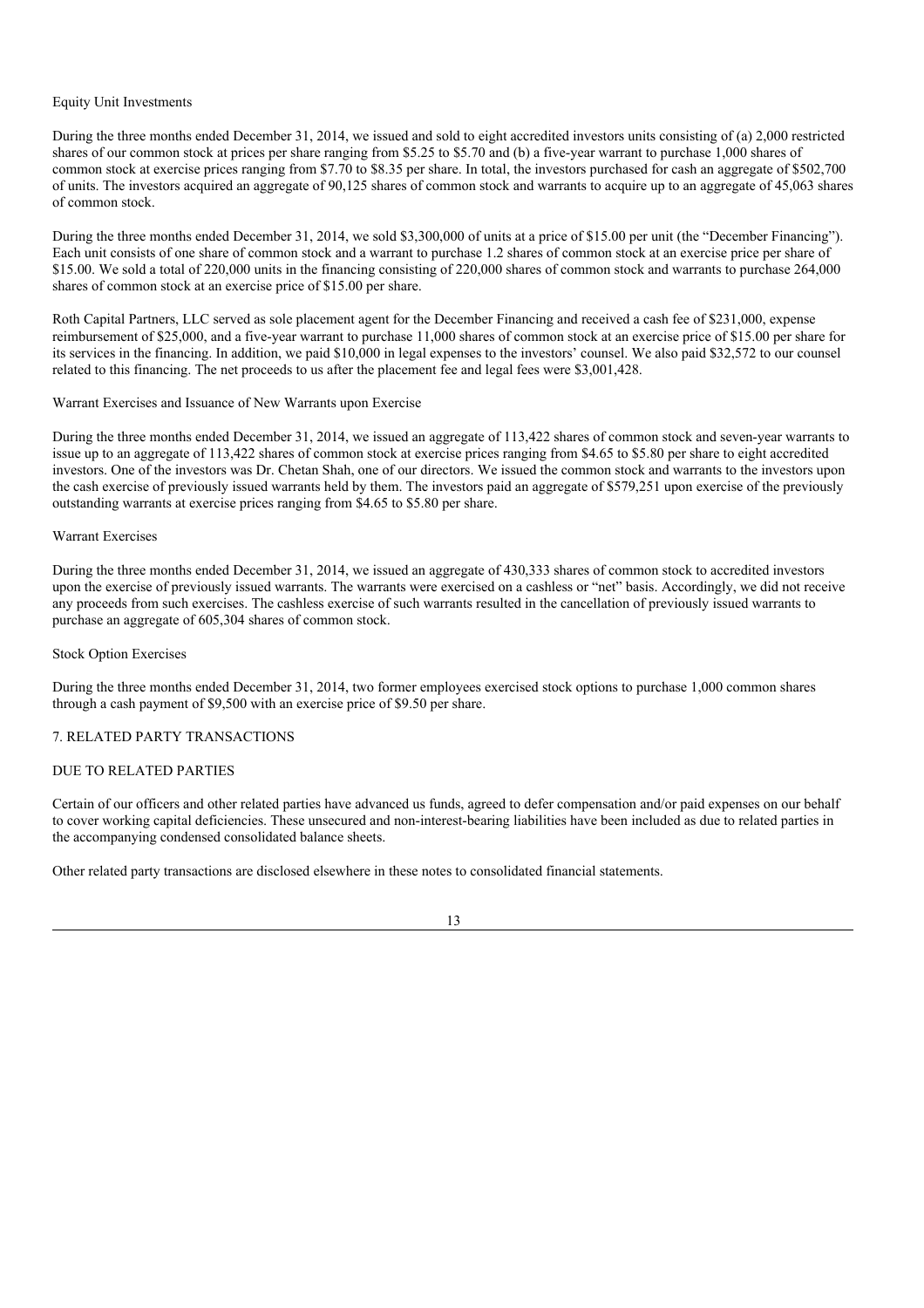## 8. OTHER CURRENT LIABILITIES

Other current liabilities were comprised of the following items:

|                                 | December 31. | March 31. |
|---------------------------------|--------------|-----------|
|                                 | 2015         | 2015      |
| Accrued interest                | 60.841       | 21,258    |
| Other accrued liabilities       | 17.390       | 64,473    |
| Total other current liabilities | 78.231       | 85,731    |

## 9. STOCK COMPENSATION

The following table summarizes share-based compensation expenses relating to shares and options granted and the effect on basic and diluted loss per common share during the three and nine months ended December 31, 2015 and 2014.

|                                                                             | Three Months<br>Ended<br>December 31, 2015 | Three Months<br>Ended<br>December 31, 2014 | Nine Months<br>Ended<br>December 31, 2015 |           | Nine Months<br>Ended<br>December 31, 2014 |
|-----------------------------------------------------------------------------|--------------------------------------------|--------------------------------------------|-------------------------------------------|-----------|-------------------------------------------|
| Vesting of stock options                                                    | 50,711                                     | 77,900                                     |                                           | 152,133   | 338,580                                   |
| Total stock-based compensation expense                                      | 50,711                                     | 77,900                                     |                                           | 152,133   | 338,580                                   |
| Weighted average number of common shares<br>outstanding – basic and diluted | 7,616,619                                  | 6,032,126                                  |                                           | 7,318,019 | 5,254,459                                 |
| Basic and diluted loss per common share                                     | (0.01)                                     | (0.01)                                     |                                           | (0.02)    | (0.06)                                    |

All of the stock-based compensation expense recorded during the nine months ended December 31, 2015 and 2014, which totaled \$152,133 and \$338,580, respectively, is included in payroll and related expense in the accompanying condensed consolidated statements of operations.

We review share-based compensation on a quarterly basis for changes to the estimate of expected award forfeitures based on actual forfeiture experience. The cumulative effect of adjusting the forfeiture rate for all expense amortization is recognized in the period the forfeiture estimate is changed. The effect of forfeiture adjustments for the nine months ended December 31, 2015 was insignificant and resulted in no adjustments.

In connection with our June 2015 financing (see Note 6), Mr. James Joyce, our Chief Executive Officer, Mr. James Frakes, our Chief Financial Officer and Dr. Chetan Shah, a director of our Company, each agreed to temporarily suspend their right to exercise certain stock options and warrants held by them representing the right to acquire 402,318 shares of common stock in the aggregate (the "Temporary Waivers"). The Temporary Waivers were required in order to make a sufficient number of shares of common stock available for issuance and will expire when we amend our Articles of Incorporation to increase sufficiently the number of authorized shares of common stock available for issuance.

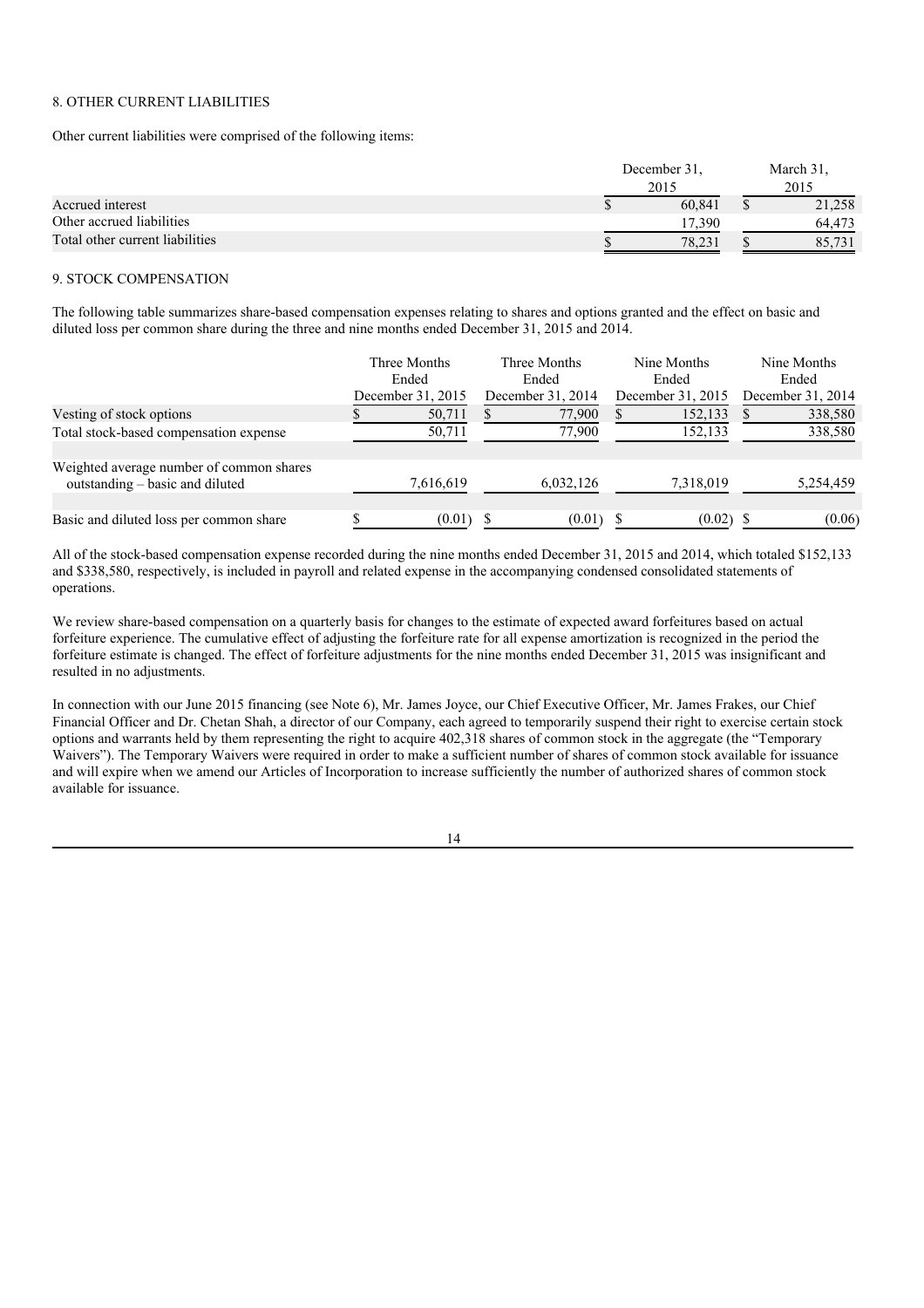There were no stock option grants during the nine months ended December 31, 2015.

During the nine months ended December 31, 2014, our Board of Directors approved the following grants of options to certain officers and directors of the Company:

- $\square$  To Mr. James A. Joyce, an option to acquire an aggregate of 30,000 shares of our common stock at an exercise price of \$9.50 per share, the closing price of our common stock on the date of grant. The fair value of this stock option at the date of grant was \$246,000. The option vested as to 10,000 shares on the grant date for a vesting expense of \$82,000 and will vest as to an additional 10,000 shares on each of the first two anniversaries of the grant date. Unless earlier exercised or terminated, the option will expire June 6, 2024.
- $\square$  To Mr. Rodney S. Kenley, an option to acquire an aggregate of 5,000 shares of our common stock at an exercise price of \$9.50 per share, the closing price of our common stock on the date of grant. The fair value of this stock option at the date of grant was \$41,000. The option vested as to 1,667 shares on the grant date for a vesting expense of \$13,667 and will vest as to an additional 1,667 shares on the first anniversary of the grant date and 1,666 shares on the second anniversary of the grant date. Unless earlier exercised or terminated, the option will expire June 6, 2024.
- $\square$  To Mr. James B. Frakes, an option to acquire an aggregate of 5,000 shares of our common stock at an exercise price of \$9.50 per share, the closing price of our common stock on the date of grant. The fair value of this stock option at the date of grant was \$41,000. The option vested as to 1,667 shares on the grant date for a vesting expense of \$13,667 and will vest as to an additional 1,667 shares on the first anniversary of the grant date and 1,666 shares on the second anniversary of the grant date. Unless earlier exercised or terminated, the option will expire June 6, 2024.
- $\square$  To Dr. Richard H. Tullis, an option to acquire an aggregate of 1,000 shares of our common stock at an exercise price of \$9.50 per share, the closing price of our common stock on the date of grant. The fair value of this stock option at the date of grant was \$8,200. The option vested as to 333 shares on the grant date for a vesting expense of \$2,733 and will vest as to an additional 333 shares on the first anniversary of the grant date and 334 shares on the second anniversary of the grant date. Unless earlier exercised or terminated, the option will expire June 6, 2024.

In addition to the above grants to our officers, during the nine months ended December 31, 2014, our Board of Directors also approved the grant of options to five employees to acquire an aggregate of 7,400 shares of our common stock at an exercise price of \$9.50 per share, the closing price of our common stock on the date of grant. The aggregate fair value of those stock options at the date of grant was \$60,680. Those options vested as to 2,467 shares on the grant date for a vesting expense of \$20,227 and will vest as to an additional 2,467 shares on the first anniversary of the grant date and 2,466 shares on the second anniversary of the grant date. Unless earlier exercised or terminated, the option will expire June 6, 2024.

Also during the nine months ended December 31, 2014, we issued 3,684 stock options to each of our three outside directors. Those grants vested over the fiscal year ending March 31, 2015 and have an exercise price of \$9.50 per share.

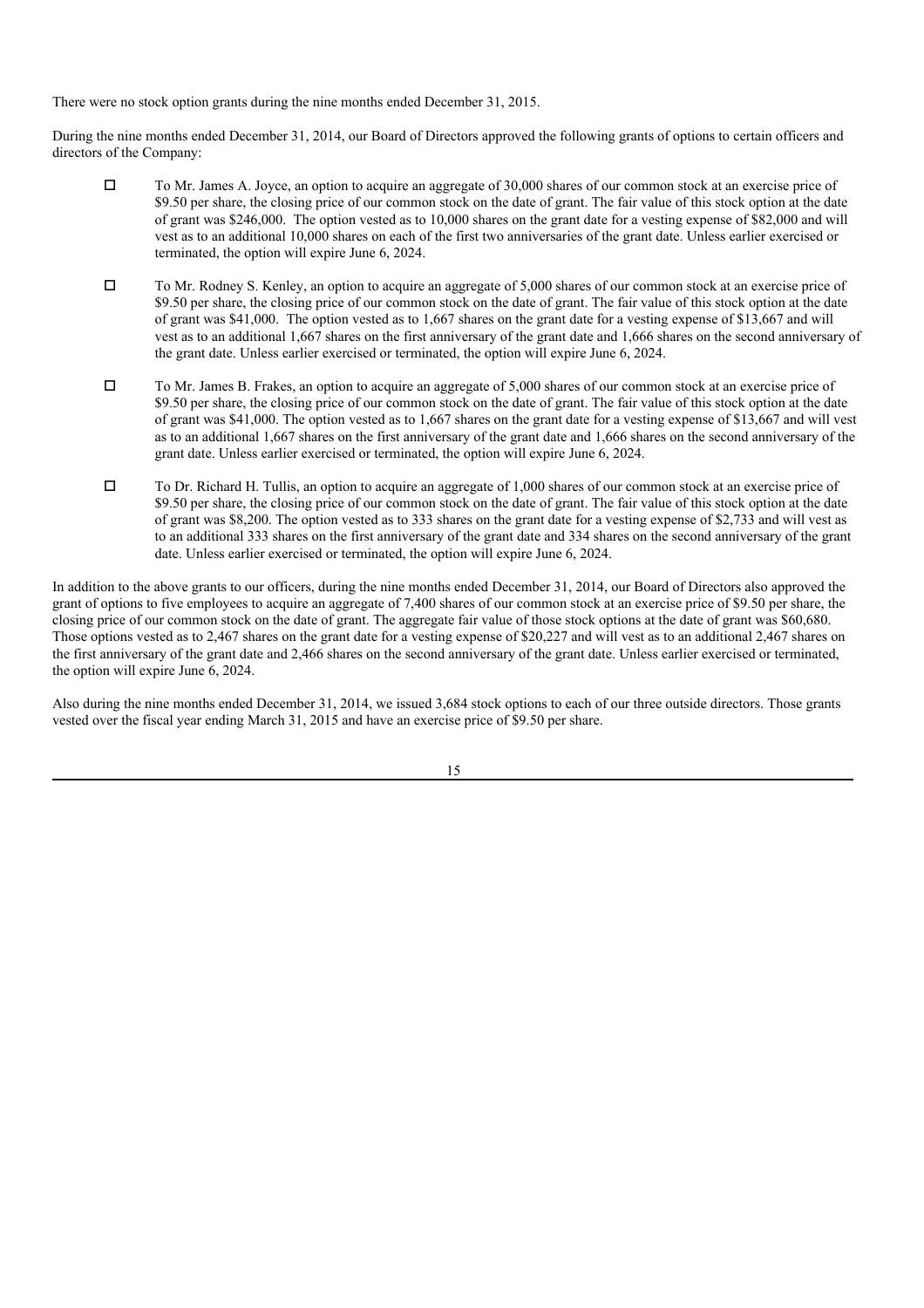The following outlines the significant weighted average assumptions used to estimate the fair value information presented, with respect to stock option grants utilizing the Binomial Lattice option pricing models at, and during the nine months ended December 31, 2014:

| Risk free interest rate | $2.6\%$   |
|-------------------------|-----------|
| Average expected life   | 10 years  |
| Expected volatility     | $90.23\%$ |
| Expected dividends      | None      |

The expected volatility was based on the historic volatility. The expected life of options granted was based on the "simplified method" as described in the SEC's guidance due to changes in the vesting terms and contractual life of current option grants compared to our historical grants.

Options outstanding that have vested and are expected to vest as of December 31, 2015 are as follows:

|                  | Number of<br><b>Shares</b> | Weighted<br>Average<br><b>Exercise</b><br>Price | Weighted<br>Average<br>Remaining<br>Contractual<br>Term in<br>Years |
|------------------|----------------------------|-------------------------------------------------|---------------------------------------------------------------------|
| Vested           | 445,557                    | \$<br>11.40                                     | 4.67                                                                |
| Expected to vest | 50,133                     | \$<br>6.36                                      | 7.98                                                                |
| Total            | 495,690                    |                                                 |                                                                     |

A summary of stock option activity during the nine months ended December 31, 2015 is presented below:

|                                                |         |                                   |     | Weighted<br>Average      |
|------------------------------------------------|---------|-----------------------------------|-----|--------------------------|
|                                                | Amount  | Range of<br><b>Exercise Price</b> |     | <b>Exercise</b><br>Price |
| Stock options outstanding at March 31, 2015    | 501,690 | \$4.00-\$20.50                    | \$. | 12.50                    |
| Exercised                                      |         |                                   |     |                          |
| Granted                                        |         |                                   |     |                          |
| Cancelled/Expired                              | (6,000) | \$20.50                           | S   | 20.50                    |
| Stock options outstanding at December 31, 2015 | 495,690 | \$4.00-\$20.50                    |     | 10.89                    |
| Stock options exercisable at December 31, 2015 | 445,557 | \$4.00-\$20.50                    |     | 11.66                    |

At December 31, 2015, there was approximately \$189,850 of unrecognized compensation cost related to share-based payments, which is expected to be recognized over a weighted average period of 0.94 years.

On December 31, 2015, our stock options had a negative intrinsic value since the closing price on that date of \$6.79 per share was below the weighted average exercise price of our stock options.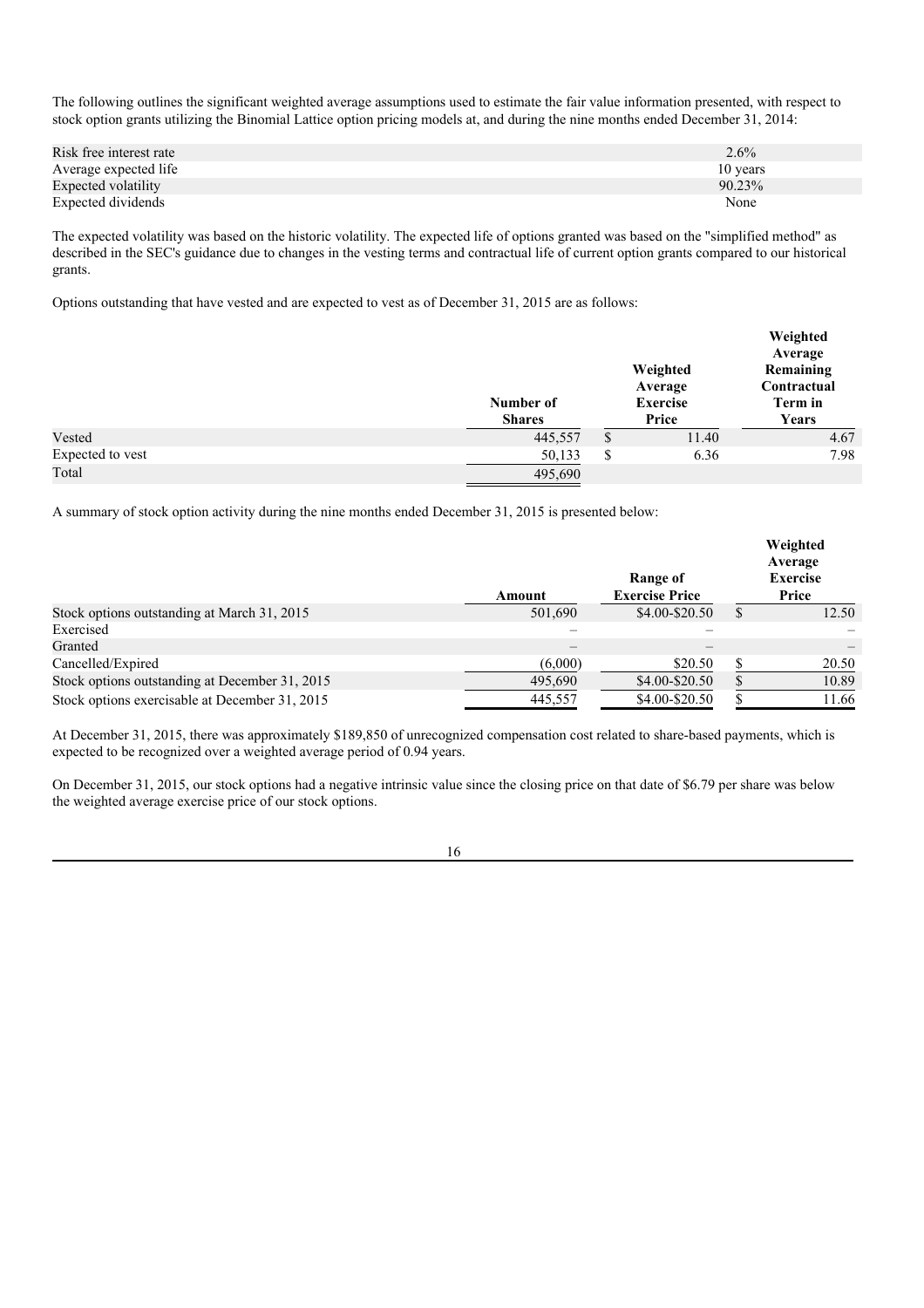#### 10. WARRANTS

During the nine months ended December 31, 2015, we issued 746,656 warrants with an exercise price of \$6.30 per share. Those warrants were issued in connection with our June 2015 financing (see Note 6).

A summary of warrant activity during the nine months ended December 31, 2015 is presented below:

|                                           | Amount    | Range of<br><b>Exercise</b><br>Price |    | Weighted<br>Average<br><b>Exercise</b><br>Price |
|-------------------------------------------|-----------|--------------------------------------|----|-------------------------------------------------|
| Warrants outstanding at March 31, 2015    | 1,430,738 | $$2.10 - $15.00$                     | S. | 6.84                                            |
| Exercised                                 | (12,049)  | $$2.10 - $5.40$                      | \$ | 2.15                                            |
| Issued                                    | 746,656   | \$6.30                               | S  | 6.30                                            |
| Cancelled/Expired                         | (1,252)   | \$2.10                               |    | 2.10                                            |
| Warrants outstanding at December 31, 2015 | 2,164,093 | $$2.10 - $15.00$                     |    | 6.68                                            |
| Warrants exercisable at December 31, 2015 | 2,164,093 | $$2.10 - $15.00$                     |    | 6.68                                            |

The following outlines the significant weighted average assumptions used to estimate the fair value information presented, with respect to warrants utilizing the Binomial Lattice option pricing models at, and during the nine months ended December 31, 2015:

| Risk free interest rate | 1.70%   |
|-------------------------|---------|
| Average expected life   | 5 years |
| Expected volatility     | 98.6%   |
| Expected dividends      | None    |

The expected volatility was based on the historic volatility. The expected life of options granted was based on the "simplified method" as described in the SEC's guidance due to changes in the vesting terms and contractual life of current option grants compared to our historical grants.

#### 11. DARPA CONTRACT AND RELATED REVENUE RECOGNITION

We entered into a contract with the Defense Advanced Research Projects Agency on September 30, 2011. Under the Defense Advanced Research Projects Agency award, we have been engaged to develop a therapeutic device to reduce the incidence of sepsis, a fatal bloodstream infection that often results in the death of combat-injured soldiers. The award from the Defense Advanced Research Projects Agency was a fixed-price contract with potential total payments to us of \$6,794,389 over the course of five years. Fixed price contracts require the achievement of multiple, incremental milestones to receive the full award during each year of the contract. Under the terms of the contract, we will perform certain incremental work towards the achievement of specific milestones against which we will invoice the government for fixed payment amounts.

Originally, only the base year (year one contract) was effective for the parties, however, the Defense Advanced Research Projects Agency subsequently exercised its option on the remaining years of the contract. The milestones are comprised of planning, engineering and clinical targets, the achievement of which in some cases will require the participation and contribution of third party participants under the contract. There can be no assurance that we alone, or with third party participants, will meet such milestones to the satisfaction of the government and in compliance with the terms of the contract or that we will be paid the full amount of the contract revenues during any year of the contract term. We commenced work under the contract in October 2011.

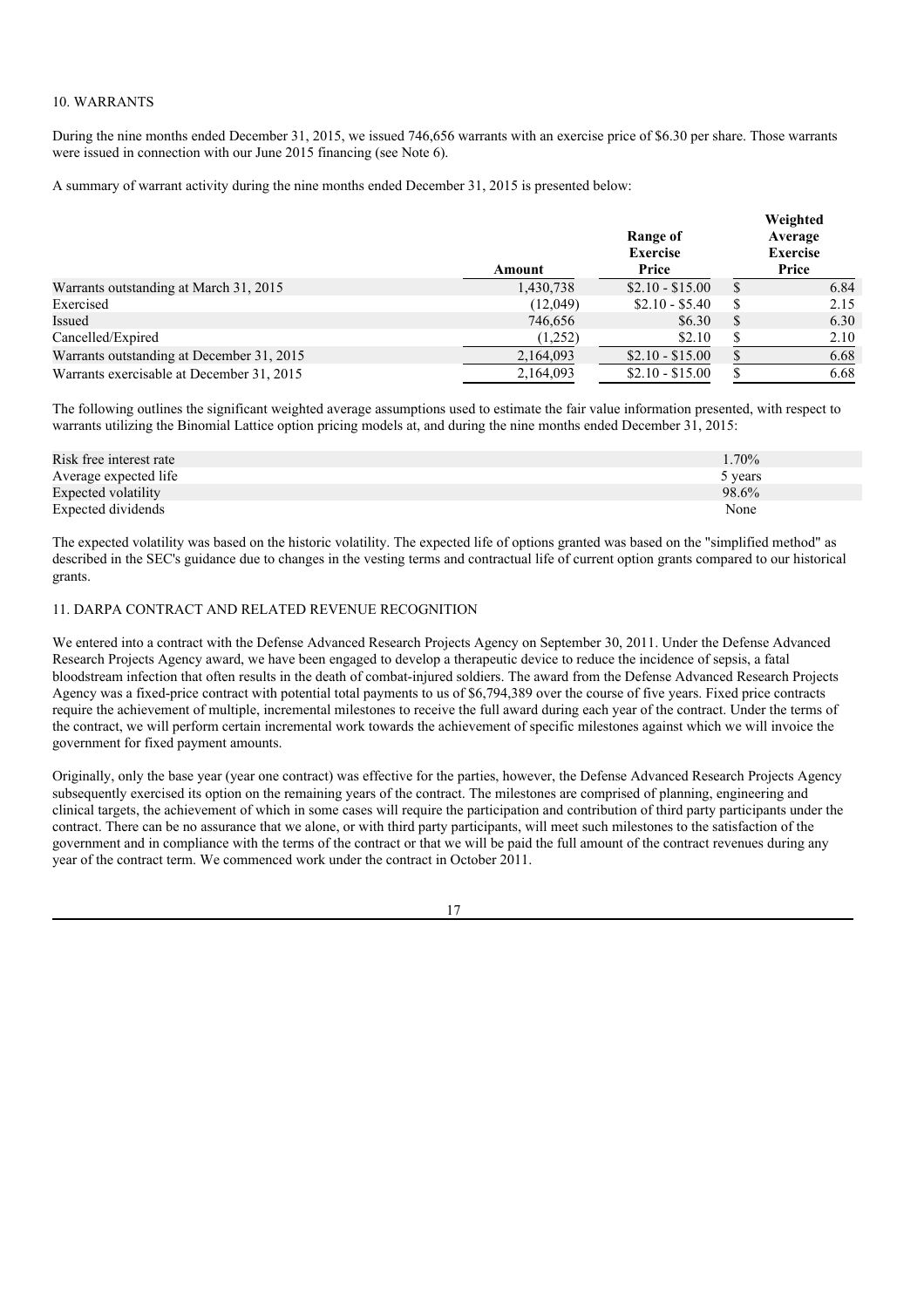Due to budget restrictions within the Department of Defense, on February 10, 2014, the Defense Advanced Research Projects Agency reduced the scope of our contract in years three through five of the contract. The reduction in scope focused our research on exosomes, viruses and blood processing instrumentation. This scope reduction reduced the possible payments under the contract by \$858,491 over years three through five. We completed a re-budgeting of the expected costs on the remaining years of the Defense Advanced Research Projects Agency contract based on the reduced milestones and have concluded that the reductions in our costs due to the scaled back level of work will almost entirely offset the anticipated revenue levels based on current assumptions.

In the nine months ended December 31, 2015, we invoiced the U.S. Government for the twenty-fifth, twenty-sixth and twenty-seventh milestones under our DARPA contract in the aggregate amount of \$669,292 and received the payments related to those milestones. The details of those milestones were as follows:

Milestone M6 – Define Aethlon's GMP manufacturing process and revise and upgrade Aethlon's quality procedures and policies to the current state of the art. The milestone payment was \$186,164. Management considers this milestone to be substantive as it was not dependent on the passage of time nor was it based solely on another party's efforts. We demonstrated that defined our GMP manufacturing process and that we revised and upgraded our quality procedures and policies to the current state of the art for a company of our size. The report was accepted by the contracting officer's representative and the invoice was submitted thereafter.

Milestone 2.5.1.1 - Complete Aethlon's GMP procedure and establish and maintain all GMP documentation for the company. The milestone payment was \$186,164. Management considers this milestone to be substantive as it was not dependent on the passage of time nor was it based solely on another party's efforts. We demonstrated that we completed our GMP procedures and established and maintained all GMP documentation for the company. The report was accepted by the contracting officer's representative and the invoice was submitted thereafter.

Milestone 2.5.2.2 – Finish construction and begin delivery of 50 prototype cartridges for testing by the systems integrator. The milestone payment was \$296,964. Management considers this milestone to be substantive as it was not dependent on the passage of time nor was it based solely on another party's efforts. We demonstrated that we completed the construction of 50 prototype cartridges and were prepared to deliver the cartridges to the systems integrator. The report was accepted by the contracting officer's representative and the invoice was submitted thereafter.

During the nine months ended December 31, 2014, we invoiced DARPA for three milestones totaling \$444,723. The details of those milestones were as follows:

Milestone 2.4.2.2 – Determine capacity requirements of affinity resin to multiple simultaneous targets. The milestone payment was \$197,362. Management considers this milestone to be substantive as it was not dependent on the passage of time nor was it based solely on another party's efforts. We demonstrated that we were able to determine the capacity requirements of affinity resin to multiple simultaneous targets. The report was accepted by the contracting officer's representative and the invoice was submitted thereafter.

Milestone 2.4.2.4 – Finish construction and delivery of 25 experimental cartridges for testing by the system integrator. The milestone payment was \$50,000. Management considers this milestone to be substantive as it was not dependent on the passage of time nor was it based solely on another party's efforts. We demonstrated that we delivered the 25 cartridges to the systems integrator as part of our submission for approval. The report was accepted by the contracting officer's representative and the invoice was submitted thereafter.

Milestone M9 – Target capture > 90% in 24 hours for at least 3 targets ex vivo in blood or blood components using the optimized cartridge. The milestone payment was \$197,361. Management considers this milestone to be substantive as it was not dependent on the passage of time nor was it based solely on another party's efforts. We demonstrated that we were able to capture approximately 90% in 24 hours for at least 3 targets ex vivo in blood or blood components using the optimized cartridge. The report was accepted by the contracting officer's representative and the invoice was submitted thereafter.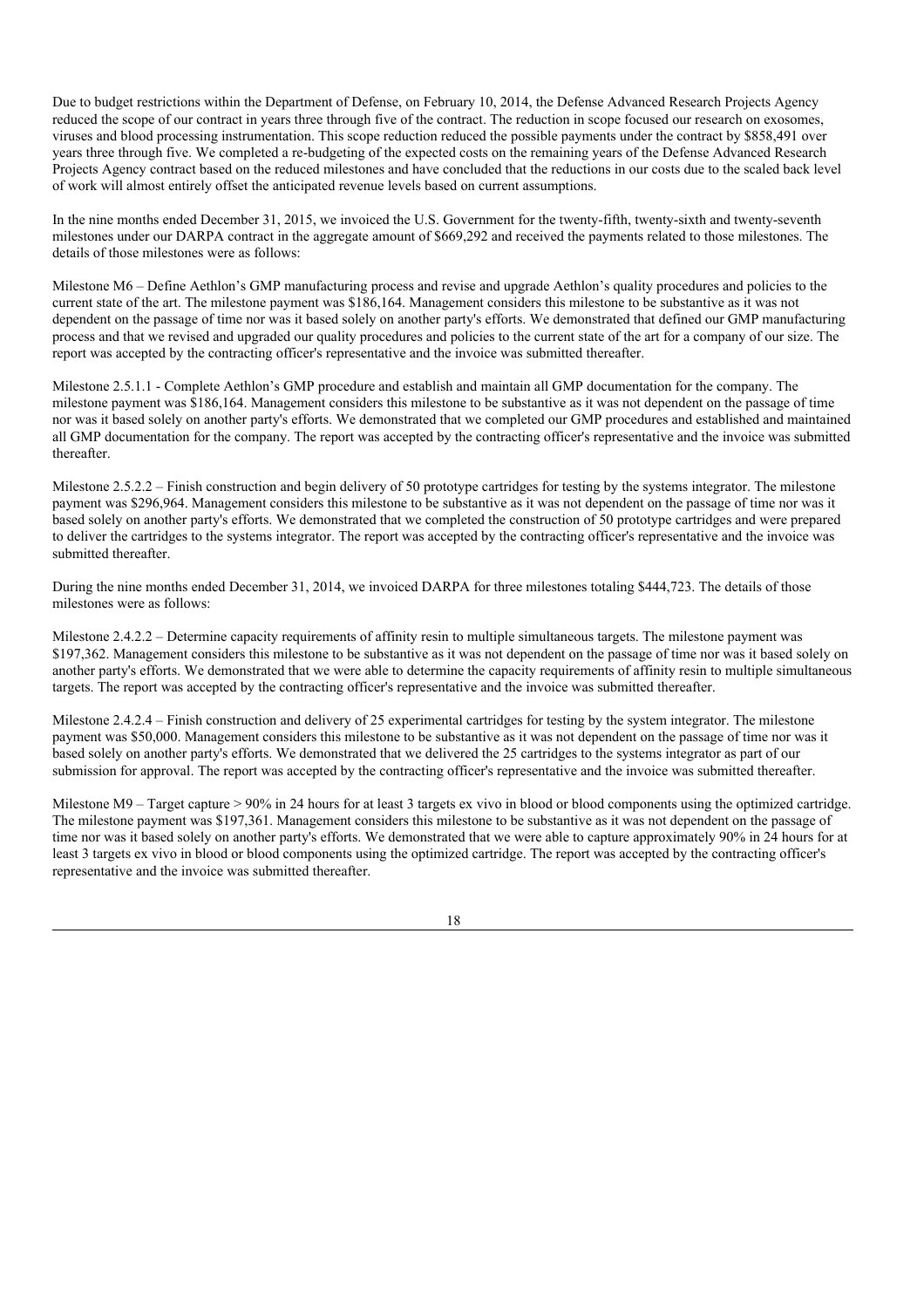### 12. SEGMENTS

We operate our businesses principally through two reportable segments: Aethlon, which represents our therapeutic business activities, and ESI, which represents our diagnostic business activities. Our reportable segments have been determined based on the nature of the potential products being developed.

Aethlon's revenue is generated primarily from government contracts to date and ESI does not yet have any revenues. We have not included any allocation of corporate overhead to the ESI segment.

The following tables set forth certain information regarding our segments and other operations that conforms to the consolidated balance sheet and statement of operations presented in this Report:

|                                           | Nine Months Ended December 31, |             |               |             |  |
|-------------------------------------------|--------------------------------|-------------|---------------|-------------|--|
|                                           |                                | 2015        |               | 2014        |  |
| Revenues:                                 |                                |             |               |             |  |
| Aethlon                                   | \$                             | 681,907     | \$            | 563,805     |  |
| <b>ESI</b>                                |                                |             |               |             |  |
| <b>Total Revenues</b>                     | \$                             | 681,907     | \$            | 563,805     |  |
| <b>Operating Losses:</b>                  |                                |             |               |             |  |
| Aethlon                                   | \$                             | (2,916,016) | \$            | (2,156,769) |  |
| <b>ESI</b>                                |                                | (382, 442)  |               | (703, 411)  |  |
| <b>Total Operating Loss</b>               | \$                             | (3,298,458) | \$            | (2,860,180) |  |
| Net Losses:                               |                                |             |               |             |  |
| Aethlon                                   | \$                             | (3,318,853) | \$            | (5,347,716) |  |
| <b>ESI</b>                                |                                | (382, 442)  |               | (703, 411)  |  |
| Net Loss Before Non-Controlling Interests | \$                             | (3,701,295) | \$            | (6,051,127) |  |
| Cash:                                     |                                |             |               |             |  |
| Aethlon                                   | \$                             | 3,221,006   | \$            | 2,446,820   |  |
| <b>ESI</b>                                |                                | 29,891      |               | 328,915     |  |
| <b>Total Cash</b>                         | \$                             | 3,250,897   | \$            | 2,775,735   |  |
| <b>Total Assets:</b>                      |                                |             |               |             |  |
| Aethlon                                   | \$                             | 3,514,098   | \$            | 2,735,913   |  |
| <b>ESI</b>                                |                                | 78,765      |               | 420,582     |  |
| <b>Total Assets</b>                       | \$                             | 3,592,863   | \$            | 3,156,495   |  |
| Capital Expenditures:                     |                                |             |               |             |  |
| Aethlon                                   | \$                             | 9,307       | \$            |             |  |
| <b>ESI</b>                                |                                |             |               |             |  |
| Capital Expenditures                      | \$                             | 9,307       | $\frac{1}{2}$ |             |  |
| Depreciation and Amortization:            |                                |             |               |             |  |
| Aethlon                                   | \$                             | 13,902      | \$            | 13,328      |  |
| <b>ESI</b>                                |                                | 14,685      |               | 14,686      |  |
| Total Depreciation and Amortization       | \$                             | 28,587      | \$            | 28,014      |  |
| Interest Expense:                         |                                |             |               |             |  |
| Aethlon                                   | \$                             | (402, 837)  | $\$$          | (293, 522)  |  |
| <b>ESI</b>                                |                                |             |               |             |  |
| <b>Total Interest Expense</b>             | \$                             | (402, 837)  | \$            | (293, 522)  |  |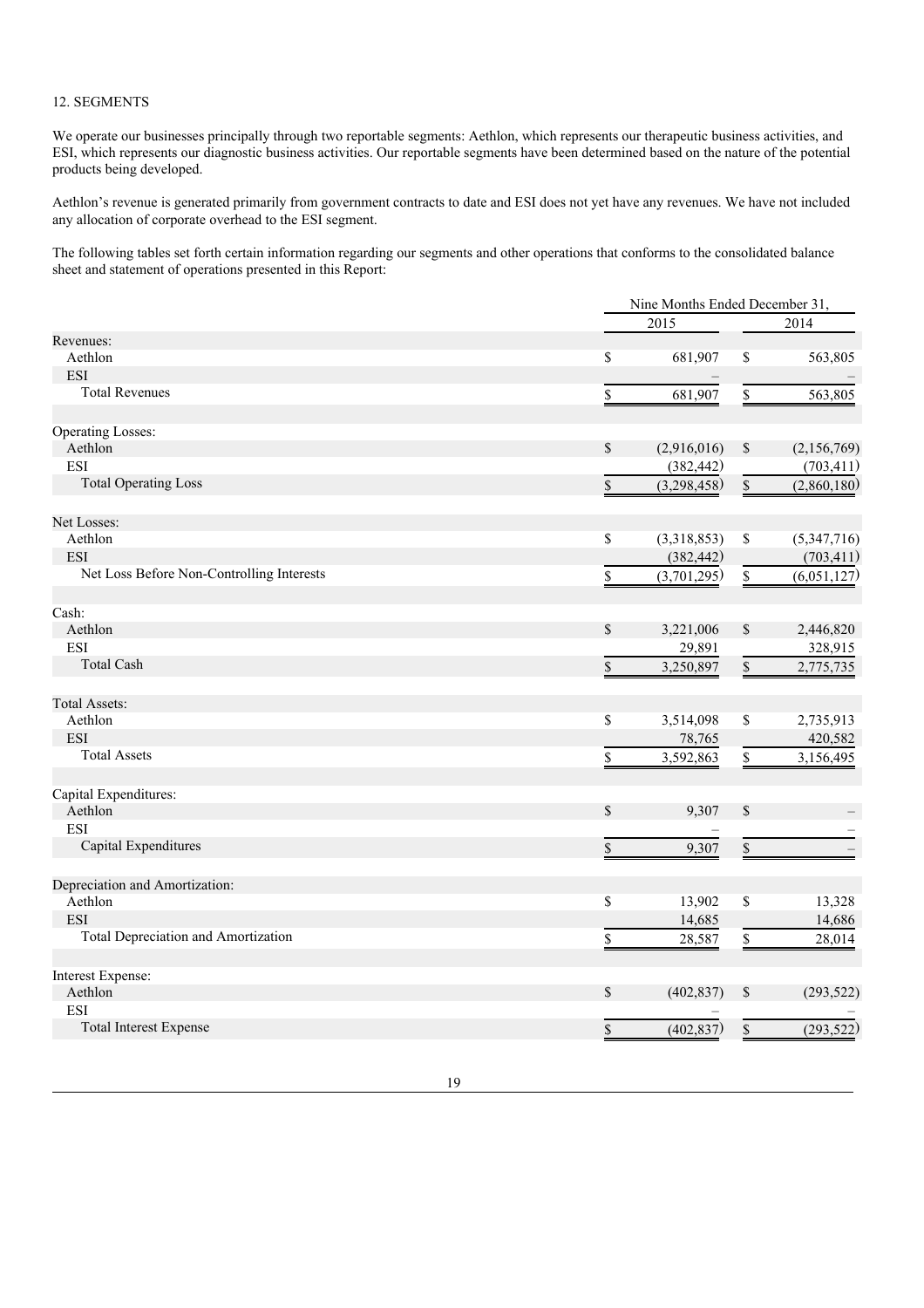### 13. COMMITMENTS AND CONTINGENCIES

### EMPLOYMENT CONTRACTS

We entered into an employment agreement with our Chairman of the Board ("Chairman") effective April 1, 1999. The agreement, which is cancelable by either party upon sixty days' notice, will be in effect until the Chairman retires or ceases to be employed by us. Under the terms of the agreement, if the Chairman is terminated he may become eligible to receive a salary continuation payment in the amount of at least twelve months' base salary, which was increased to \$385,000 per year in September 2015.

We entered into an employment agreement with Dr. Tullis ("Tullis") effective January 10, 2000 as our Chief Science Officer ("CSO"). Under the terms of the agreement, if Tullis is terminated he may become eligible to receive a salary continuation payment in the amount of twelve months base salary, which is \$195,000 per year.

#### Retention Agreements

On October 16, 2015, following a recommendation of our Compensation Committee, we approved retention bonus grants to three of our executive officers under a newly established Aethlon Senior Management Retention Program to maintain management stability going forward. The Board approved a \$100,000 retention bonus for Mr. James A. Joyce, our Chief Executive Officer, a \$50,000 retention bonus for Mr. Rodney S. Kenley, our President, and a \$50,000 retention bonus for Mr. James B. Frakes, our Chief Financial Officer.

In connection with the bonus granted to Mr. Joyce, we entered into an amendment of Mr. Joyce's Employment Agreement dated April 1, 1999. Pursuant to the amendment, if within two years of the effective date of the amendment, we terminate Mr. Joyce's employment with us for "Cause" (as defined in his employment agreement) or Mr. Joyce terminates his employment with us other than for "Good Reason" (as defined in his employment agreement), Mr. Joyce must repay in full the amount of the bonus received from us. In the event of his death or disability or termination by us other than for "Cause" or termination by Mr. Joyce for "Good Reason," Mr. Joyce will not be required to repay any portion of the bonus received by him.

In connection with the bonus granted to Mr. Kenley, we entered into an amendment of Mr. Kenley's Offer Letter dated October 27, 2010. Pursuant to the amendment, if within two years of the effective date of the amendment, we terminate Mr. Kenley's employment with us for "Cause" (as defined in the amendment) or Mr. Kenley terminates his employment with us other than for "Good Reason" (as defined in the amendment), Mr. Kenley must repay in full the amount of the bonus received from us. In the event of his death or disability or termination by us other than for "Cause" or termination by Mr. Kenley for "Good Reason," Mr. Kenley will not be required to repay any portion of the bonus received by him.

In connection with the bonus granted to Mr. Frakes, we entered into a Retention Bonus Agreement with Mr. Frakes. Pursuant to the agreement, if within two years of the effective date of the agreement, we terminate Mr. Frakes' employment with us for "Cause" (as defined in the agreement) or Mr. Frakes terminates his employment with us other than for "Good Reason" (as defined in the agreement), Mr. Frakes must repay in full the amount of the bonus received from us. In the event of his death or disability or termination by us other than for "Cause" or termination by Mr. Frakes for "Good Reason," Mr. Frakes will not be required to repay any portion of the bonus received by him.

### LEASE COMMITMENTS

We currently rent approximately 2,600 square feet of executive office space at 9635 Granite Ridge Drive, Suite 100, San Diego, CA 92123 at the rate of \$6,054 per month on a four year lease that expires in January 2019. We also rent approximately 1,700 square feet of laboratory space at 11585 Sorrento Valley Road, Suite 109, San Diego, California 92121 at the rate of \$4,168 per month on a one year lease that expires in November 2016.

Our Exosome Sciences, Inc. subsidiary previously rented approximately 2,055 square feet of office and laboratory space at 11 Deer Park Drive, South Brunswick, NJ at the rate of \$3,917 per month on a one year lease that expired in October 2015. In October 2015, Exosome Sciences, Inc. relocated to a different suite at the same office complex. That new suite is comprised of approximately 541 square feet of office and laboratory space and is located at 9 Deer Park Drive, South Brunswick, NJ at the rate of \$1,352 per month under a month to month lease basis. In January 2016, we exercised our 30 day notice to terminate the Exosome Sciences' lease in New Jersey as part of a consolidation of our laboratory operations in San Diego (see Note 14).

Rent expense approximated \$23,000 and \$43,000 for the three month periods ended December 31, 2015 and 2014, respectively, and \$113,000 and \$127,000 for the nine month periods ended December 31, 2015 and 2014, respectively, and is included in general and administrative expenses in the condensed consolidated statements of operations.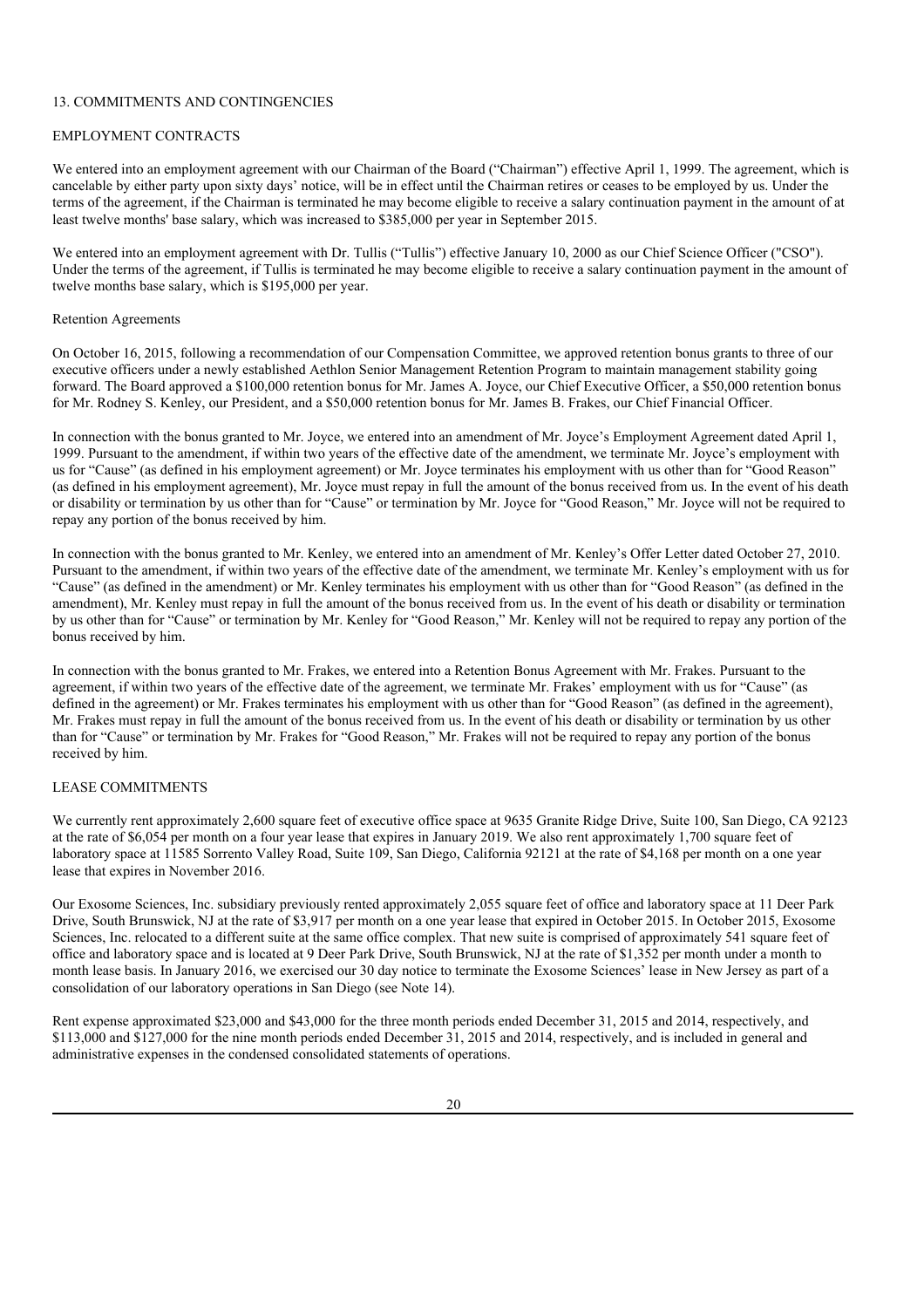## LEGAL MATTERS

From time to time, claims are made against us in the ordinary course of business, which could result in litigation. Claims and associated litigation are subject to inherent uncertainties and unfavorable outcomes could occur, such as monetary damages, fines, penalties or injunctions prohibiting us from selling one or more products or engaging in other activities.

The occurrence of an unfavorable outcome in any specific period could have a material adverse effect on our results of operations for that period or future periods. We are not presently a party to any pending or threatened legal proceedings.

## 14. SUBSEQUENT EVENTS

Management has evaluated events subsequent to December 31, 2015 through the date that the accompanying condensed consolidated financial statements were filed with the Securities and Exchange Commission for transactions and other events which may require adjustment of and/or disclosure in such financial statements.

#### Termination of Exosome Sciences, Inc. Lease

In January 2016, we exercised our 30 day notice to terminate the Exosome Sciences' lease in New Jersey (see Note 13) as part of a consolidation of our laboratory operations in San Diego.

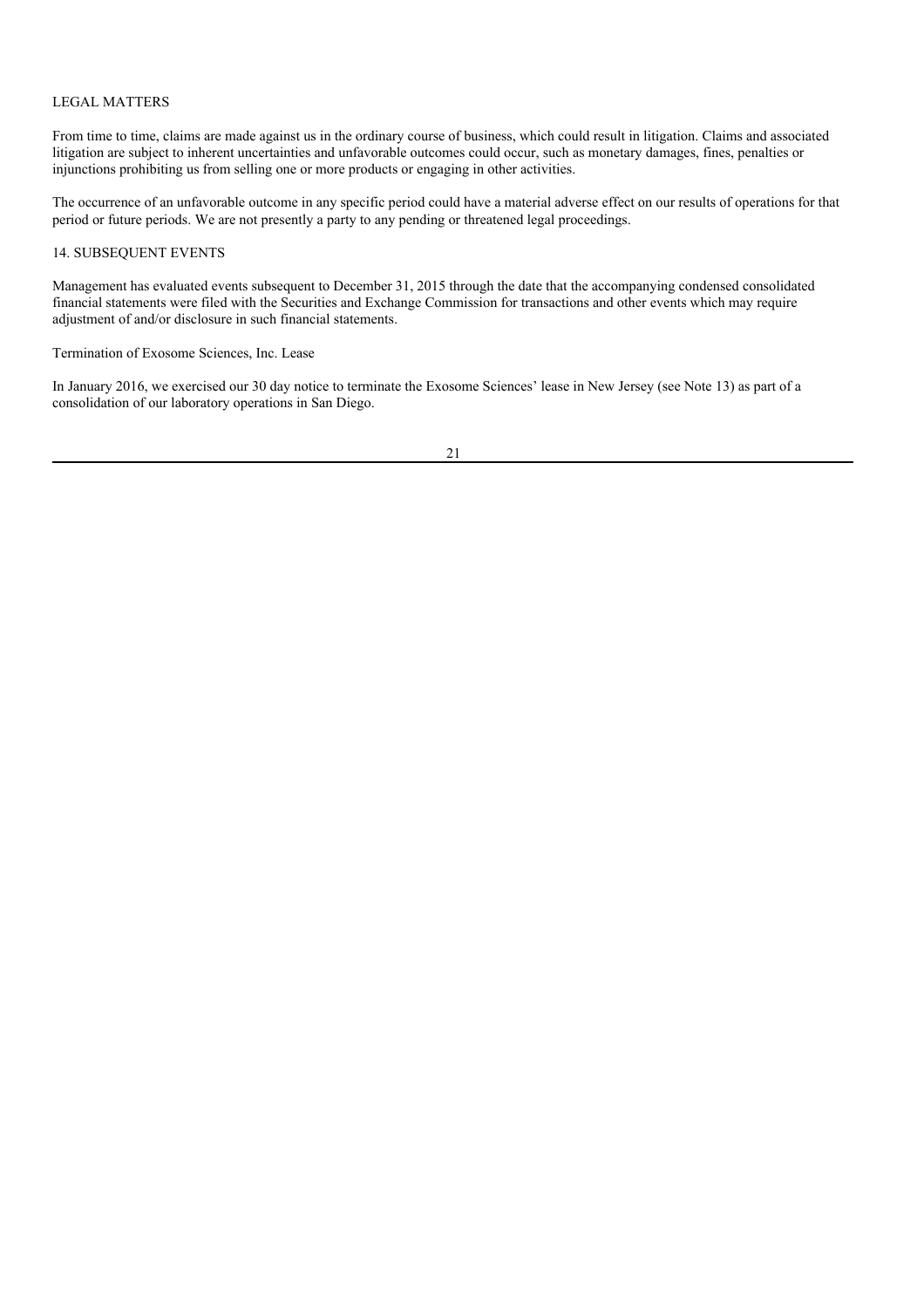## ITEM 2. MANAGEMENT'S DISCUSSION AND ANALYSIS OF FINANCIAL CONDITION AND RESULTS OF OPERATIONS.

The following discussion of our financial condition and results of operations should be read in conjunction with, and is qualified in its entirety by, the condensed consolidated financial statements and notes thereto included in Item 1 in this Quarterly Report on Form 10-Q. This item contains forward-looking statements that involve risks and uncertainties. Actual results may differ materially from those indicated in such forward-looking statements.

### FORWARD LOOKING STATEMENTS

All statements, other than statements of historical fact, included in this Form 10-Q are, or may be deemed to be, "forward-looking statements" within the meaning of Section 27A of the Securities Act of 1933, as amended (the "Securities Act"), and Section 21E of the Securities Exchange Act of 1934, as amended (the "Exchange Act"). Such forward-looking statements involve assumptions, known and unknown risks, uncertainties and other factors which may cause the actual results, performance, or achievements of Aethlon Medical, Inc. ("we" or "us") to be materially different from any future results, performance, or achievements expressed or implied by such forwardlooking statements contained in this Form 10-Q. Such potential risks and uncertainties include, without limitation, completion of our capital-raising activities, U.S. Food and Drug Administration, or FDA, approval of our products, other regulations, patent protection of our proprietary technology, product liability exposure, uncertainty of market acceptance, competition, technological change, and other risk factors detailed herein and in other of our filings with the Securities and Exchange Commission (the "Commission"). The forward-looking statements are made as of the date of this Form 10-Q, and we assume no obligation to update the forward-looking statements, or to update the reasons actual results could differ from those projected in such forward-looking statements.

### Overview

We are a medical device company focused on creating innovative devices that address unmet medical needs in cancer, infectious disease and other life-threatening conditions. At the core of our developments is the Aethlon ADAPT™ (Adaptive Dialysis-Like Affinity Platform Technology) system, a medical device platform that converges single or multiple affinity drug agents with advanced plasma membrane technology to create therapeutic filtration devices that selectively remove harmful particles from the entire circulatory system without loss of essential blood components.

In June 2013, the FDA approved our investigational device exemption application to initiate a ten-patient human clinical trial in one location in the U.S. to treat dialysis patients who are infected with the Hepatitis C virus. The principal investigator of that clinical trial recently began recruiting patients. Successful outcomes of that human trial as well as at least one follow-on human trial will be required by the FDA in order to commercialize our products in the U.S. The regulatory agencies of certain foreign countries where we intend to sell this device will also require one or more human clinical trials.

Some of our patents may expire before we receive FDA approval to market our products in the U.S. or we receive approval to market our products in a foreign country. However, we believe that certain patent applications and/or other patents issued more recently will help protect the proprietary nature of the Hemopurifier treatment technology.

In September 2015, DARPA exercised its option to extend our contract with that agency through September 30, 2016.

Through Exosome Sciences, Inc., our majority-owned subsidiary, we are also studying potential diagnostic techniques for identifying and monitoring neurological conditions and cancer. We consolidate Exosome's activities in our consolidated financial statements.

Our common stock is traded on the Nasdaq Capital Market under the symbol "AEMD."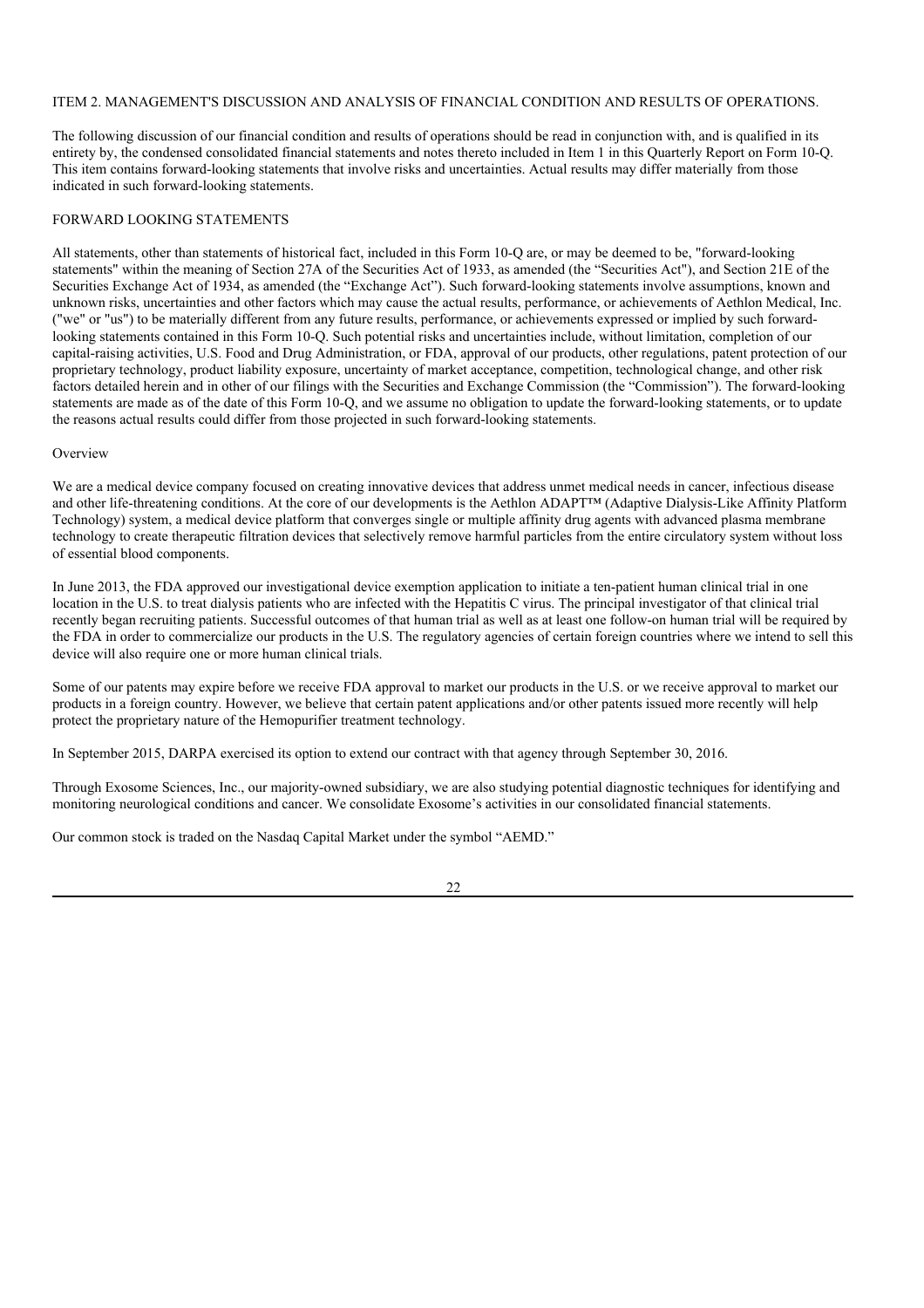### WHERE YOU CAN FIND MORE INFORMATION

We are subject to the informational requirements of the Exchange Act and must file reports, proxy statements and other information with the Commission. The reports, proxy statements and other information we file with the Commission can be inspected and copied at the Commission Public Reference Room, 100 F Street, N.E., Washington, D.C. 20549. You may obtain information on the operation of the Public Reference Room by calling the Commission at (800) SEC-0330. The Commission also maintains a Web site (http://www.sec.gov) that contains reports, proxy and information statements and other information regarding registrants, like us, which file electronically with the Commission. Our headquarters are located at 9635 Granite Ridge Drive, Suite 100, San Diego, CA 92123. Our phone number at that address is (858) 459-7800. Our Web site is http://www.aethlonmedical.com.

### RESULTS OF OPERATIONS

## THREE MONTHS ENDED DECEMBER 31, 2015 COMPARED TO THE THREE MONTHS ENDED DECEMBER 31, 2014

#### Revenues

We recorded government contract revenue in the three months ended December 31, 2015 and 2014. This revenue arose from work performed under our government contract with the Defense Advanced Research Projects Agency, or DARPA, and our subcontract with Battelle Memorial Institute as follows:

|                                          | Three Months   | Three Months   |                   |
|------------------------------------------|----------------|----------------|-------------------|
|                                          | Ended 12/31/15 | Ended 12/31/14 | Change in Dollars |
| DARPA Contract                           | 296,964        |                | 296,964           |
| Battelle Subcontract                     | 4.069          | 33.434         | (29,365)          |
| <b>Total Government Contract Revenue</b> | 301.033        | 33.434         | 267,599           |

### *DARPA Contract*

We entered into a contract with DARPA on September 30, 2011. Under the DARPA award, we have been engaged to develop a therapeutic device to reduce the incidence of sepsis, a fatal bloodstream infection that often results in the death of combat-injured soldiers. The award from DARPA was a fixed-price contract with potential total payments to us of \$6,794,389 over the course of five years. Fixed price contracts require the achievement of multiple, incremental milestones to receive the full award during each year of the contract. Under the terms of the contract, we will perform certain incremental work towards the achievement of specific milestones against which we will invoice the government for fixed payment amounts.

Originally, only the base year (year one of the contract) was effective for the parties; however, DARPA subsequently exercised its option on the remaining years of the contract. The milestones are comprised of planning, engineering and clinical targets, the achievement of which in some cases will require the participation and contribution of third party participants under the contract. We cannot assure you that we alone, or with third party participants, will meet such milestones to the satisfaction of the government and in compliance with the terms of the contract or that we will be paid the full amount of the contract revenues during any year of the contract term. We commenced work under the contract in October 2011.

In February 2014, DARPA reduced the scope of our contract in years three through five of the contract. The reduction in scope focused our research on exosomes, viruses and blood processing instrumentation. This scope reduction will reduce the possible payments under the contract by \$858,469 over years three through five.

In the three months ended December 31, 2015, we invoiced the U.S. Government for the twenty-seventh milestone under our DARPA contract in the amount of \$296,964 and received that payment on that milestone. During the three months ended December 31, 2014 we did not invoice DARPA for any milestones.

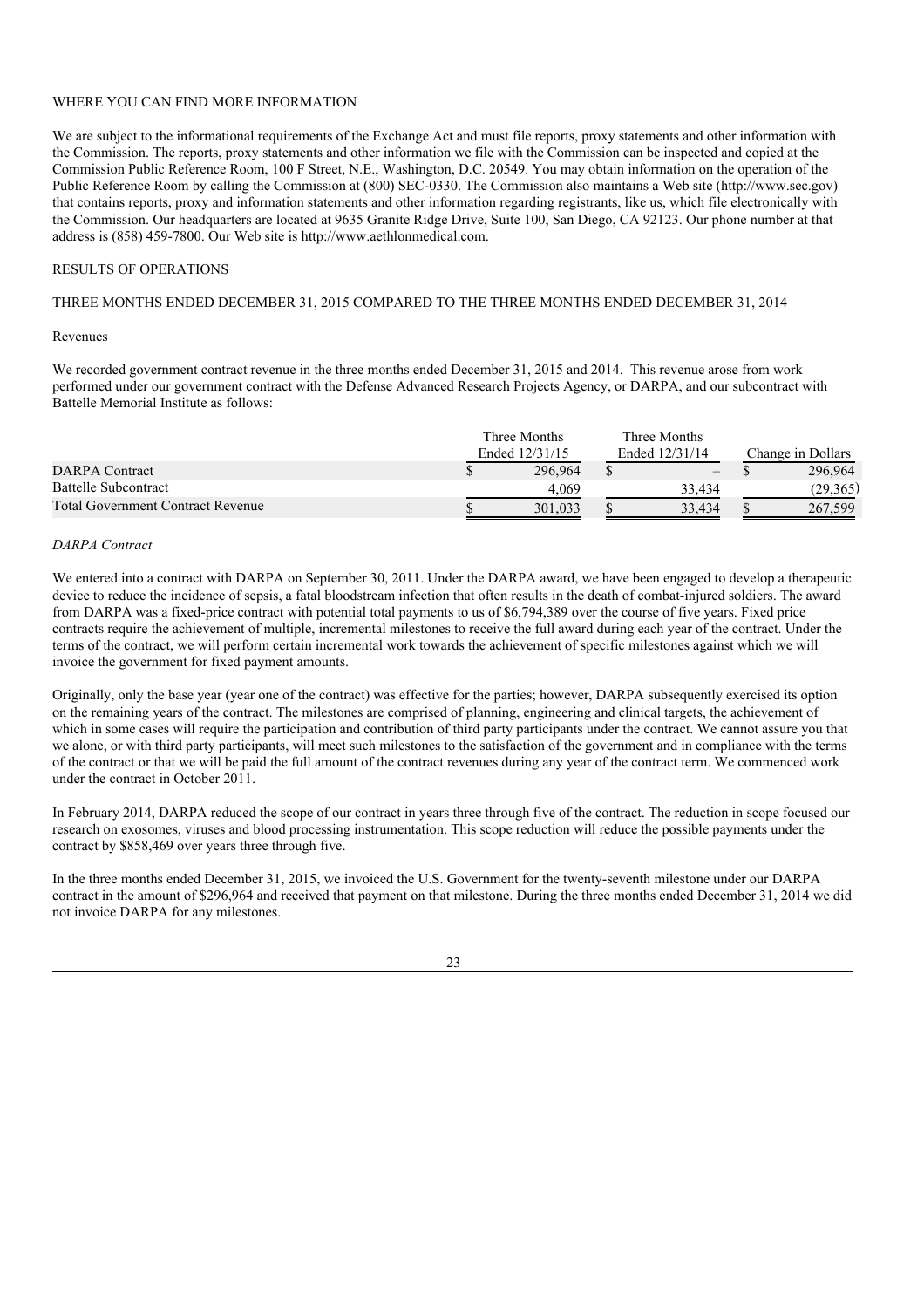### Operating Expenses

Consolidated operating expenses for the three months ended December 31, 2015 were \$1,385,163 in comparison with \$1,120,414 for the comparable quarter a year ago. This increase of \$264,749, or 23.6%, was due to increases in professional fees of \$305,791 and in payroll and related expenses of \$43,792, which were partially offset by a decrease in general and administrative expenses of \$84,834.

The \$305,791 increase in our professional fees was primarily due to an increase in our non-DARPA-related professional fees of \$317,562. We also had an increase in our ESI-related professional fees of \$9,218. Those increases were partially offset by a reduction in our DARPArelated professional fees of \$20,989. The \$317,562 increase in our non-DARPA-related professional fees was primarily due to \$424,264 of credits and write-offs on accrued professional fees taken in the December 2014 period as part of a negotiation of payoffs of those accrued fees. There was no comparable activity in the 2015 period. Without those write-offs in the 2014 period, our non-DARPA-related professional fees in the 2015 period were \$106,702 below the pre write-off amount of non-DARPA-related professional fees in the 2014 period. The \$9,218 increase in our ESI-related professional fees was due to increased intellectual property activity. The \$20,989 decrease in our DARPA-related professional fees was due to decreased activity under the contract.

The \$43,792 increase in payroll and related expenses was primarily due to a \$70,981 increase in cash-based compensation, which was partially offset by a \$27,189 decrease in stock-based compensation due to vesting of stock option grants issued in July 2013 and June 2014. The \$70,981 increase in cash-based compensation primarily arose from an increase of \$175,860 at Aethlon which was partially offset by a reduction of \$104,879 at ESI due to headcount reductions. The increase in cash-based compensation at Aethlon was primarily due to retention bonus payments of \$200,000 which were partially offset by headcount reductions.

The \$84,834 decrease in general and administrative expenses was primarily due to an increase of \$5,023 in our non-DARPA-related general and administrative expenses, which was partially offset by a \$82,747 decrease in the general and administrative expenses at ESI and a \$7,112 decrease in our DARPA-related general and administrative expenses.

#### Other Expense

Other expense consists primarily of losses on extinguishment of debt and interest expense. Other expense for the three months ended December 31, 2015 was \$148,904 in comparison with other expense of \$515,025 for the comparable quarter a year ago.

## Loss on Extinguishment of Debt and Other

We recorded a loss on extinguishment of debt of \$222,939 for the three months ended December 31, 2014 that related to the conversion to equity of \$189,087 in principal and accrued interest related to two notes payable. We did not recognize any losses on extinguishment of debt in the three months ended December 31, 2015.

The three months ended December 31, 2014 also included a charge of \$143,363 for the change in fair value related to the extension of the warrants of a note holder in exchange for a postponement in the agreed payment date of his notes.

#### Interest Expense

Interest expense was \$148,904 for the three months ended December 31, 2015 compared to \$148,723 in the corresponding prior period, an increase of \$181. The various components of our interest expense are shown in the following table:

|                                          | <b>Ouarter Ended</b><br>12/31/15 | Ouarter Ended<br>12/31/14 | Change   |
|------------------------------------------|----------------------------------|---------------------------|----------|
| Interest Expense                         | 13.985                           | 39.151                    | (25,166) |
| Amortization of Deferred Financing Costs | 41.781                           | 47.480                    | (5,699)  |
| <b>Amortization of Note Discounts</b>    | 93.138                           | 62,092                    | 31,046   |
| <b>Total Interest Expense</b>            | 148.904                          | 148.723                   | 181      |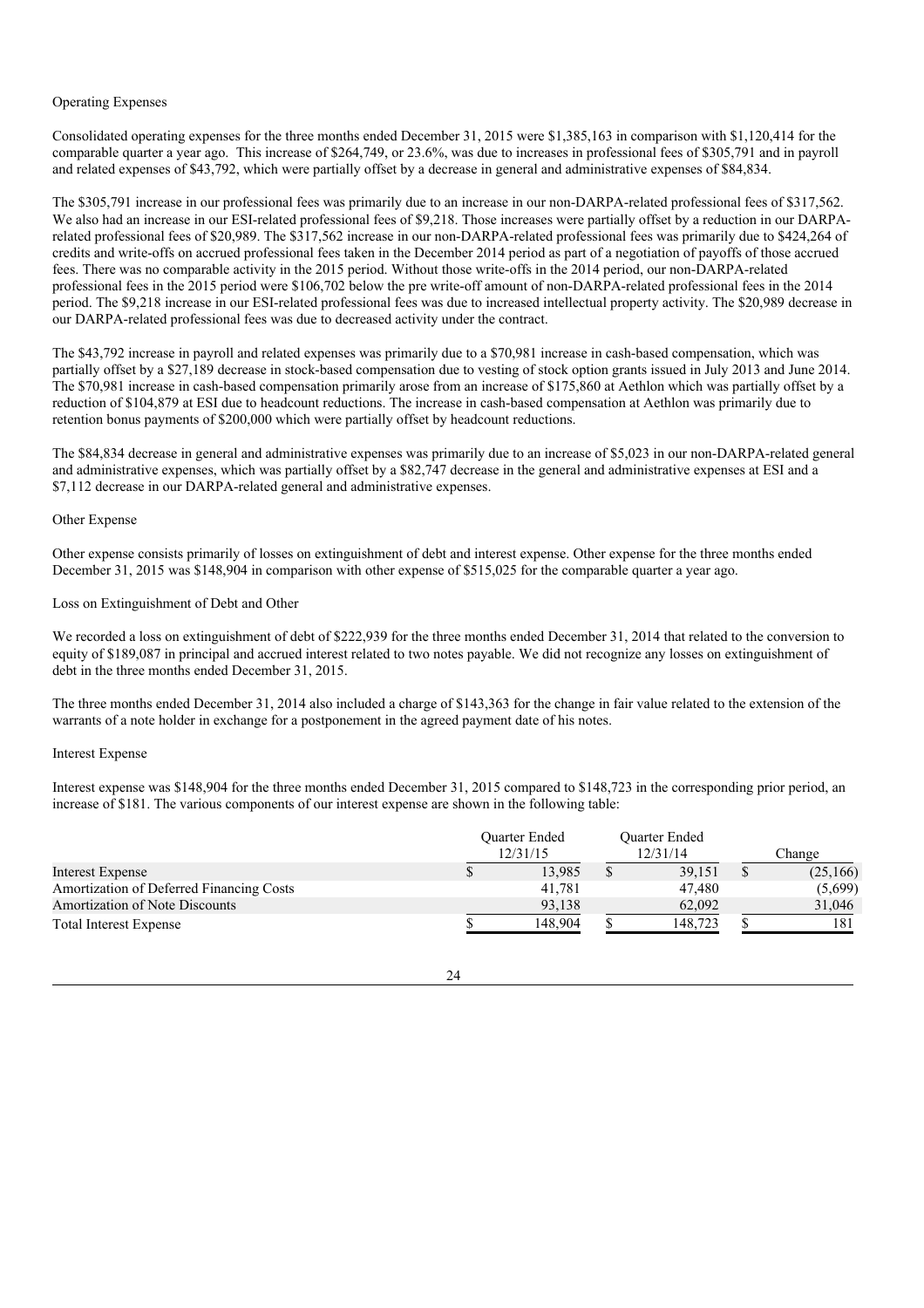As noted in the above table, the most significant factors in the \$181 increase in interest expense were the \$5,699 decrease in the amortization of deferred financing costs and a \$25,166 reduction in our contractual interest expense that was primarily due to lower levels of notes outstanding in the 2015 period. Those reductions were offset by a \$31,046 increase in the amortization of note discounts, which related to the amortization against the discount on the convertible notes that we issued in November 2014, which were only outstanding for a portion of the 2014 period and all of the 2015 period.

#### Net Loss

As a result of the changes in revenues and expenses noted above, our net loss before noncontrolling interests decreased from approximately \$1,602,000 in the quarter ended December 31, 2014 to approximately \$1,233,000 for the quarter ended December 31, 2015.

Basic and diluted loss attributable to common stockholders was (\$0.16) for the three month period ended December 31, 2015 compared to (\$0.26) for the three month period ended December 31, 2014.

### NINE MONTHS ENDED DECEMBER 31, 2015 COMPARED TO THE NINE MONTHS ENDED DECEMBER 31, 2014

### Revenues

We recorded government contract revenue in the nine months ended December 31, 2015 and 2014. This revenue arose from work performed under our government contract with the Defense Advanced Research Projects Agency, or DARPA, and our subcontract with Battelle Memorial Institute as follows:

|                                   | Nine Months    |  | Nine Months    |  |                   |
|-----------------------------------|----------------|--|----------------|--|-------------------|
|                                   | Ended 12/31/15 |  | Ended 12/31/14 |  | Change in Dollars |
| DARPA Contract                    | 669,292        |  | 444,723        |  | 224,569           |
| <b>Battelle Subcontract</b>       | 12.615         |  | 19.082         |  | 106.467           |
| Total Government Contract Revenue | 681.907        |  | 563,805        |  | 18.102            |

### *DARPA Contract*

We entered into a contract with DARPA on September 30, 2011. Under the DARPA award, we have been engaged to develop a therapeutic device to reduce the incidence of sepsis, a fatal bloodstream infection that often results in the death of combat-injured soldiers. The award from DARPA was a fixed-price contract with potential total payments to us of \$6,794,389 over the course of five years. Fixed price contracts require the achievement of multiple, incremental milestones to receive the full award during each year of the contract. Under the terms of the contract, we will perform certain incremental work towards the achievement of specific milestones against which we will invoice the government for fixed payment amounts.

Originally, only the base year (year one of the contract) was effective for the parties; however, DARPA subsequently exercised its option on the remaining years of the contract. The milestones are comprised of planning, engineering and clinical targets, the achievement of which in some cases will require the participation and contribution of third party participants under the contract. We cannot assure you that we alone, or with third party participants, will meet such milestones to the satisfaction of the government and in compliance with the terms of the contract or that we will be paid the full amount of the contract revenues during any year of the contract term. We commenced work under the contract in October 2011.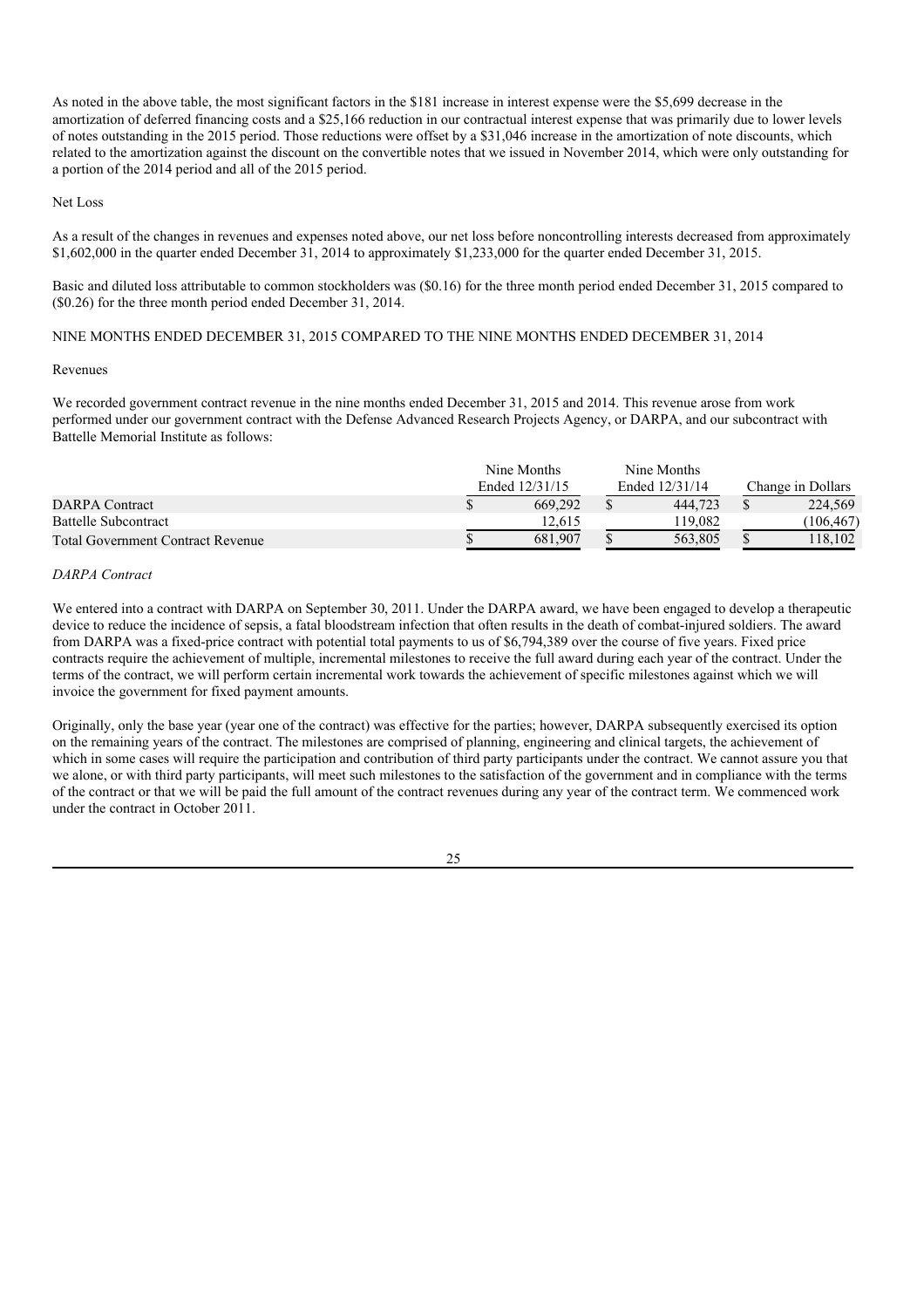In February 2014, DARPA reduced the scope of our contract in years three through five of the contract. The reduction in scope focused our research on exosomes, viruses and blood processing instrumentation. This scope reduction will reduce the possible payments under the contract by \$858,469 over years three through five.

In the nine months ended December 31, 2015, we invoiced the U.S. Government for the twenty-fifth, twenty-sixth and twenty-seventh milestones under our DARPA contract in the amount of \$372,328 and received payments on those invoices. During the nine months ended December 31, 2014 we invoiced DARPA for three milestones totaling \$444,723.

### Operating Expenses

Consolidated operating expenses for the nine months ended December 31, 2015 were \$3,980,367 in comparison with \$3,423,985 for the comparable period a year ago. This increase of \$556,382, or 16.2%, was due to increases in professional fees of \$522,790 and in general and administrative expenses of \$98,762, which were partially offset by a decrease in payroll and related expenses of \$65,170.

The \$522,790 increase in our professional fees was primarily due to an increase in our non-DARPA-related professional fees of \$637,075, which was partially offset by a reduction in our professional fees at ESI of \$52,354 and in our DARPA-related professional fees of \$61,931. The \$637,075 increase in our non-DARPA-related general and administrative expenses was primarily due to \$424,264 of credits and writeoffs on accrued professional fees taken in the December 2014 period as part of a negotiation of payoffs of those accrued fees. There was no comparable activity in the 2015 period. Without those write-offs in the 2014 period, our non-DARPA-related professional fees in the 2015 period were \$212,811 above the pre write-off amount of non-DARPA-related professional fees in the 2014 period. That increase was primarily due to increases in legal fees and in accounting fees, both of which largely related to work on several registration statements related to our financings.

The \$98,762 increase in general and administrative expenses was primarily due to an increase of \$277,862 in our non-DARPA-related general and administrative expenses, which was partially offset by a \$107,231 decrease in the general and administrative expenses at ESI and a \$71,871 decrease in our DARPA-related general and administrative expenses. The primary factors in the \$277,862 increase in our non-DARPA-related general and administrative expenses were a \$172,056 increase in the expenses related to our U.S. clinical trial, a \$24,230 increase in our license and permit expenses, which was largely related to the amortization of our Nasdaq listing fee, a \$48,408 increase in our conference expense and a related \$18,756 increase in our travel expense largely related to increased participation in investor and industry conferences.

The \$65,170 decrease in payroll and related expenses was primarily due to a \$186,447 decrease in stock-based compensation due to vesting of stock option grants issued in July 2013 and June 2014 and to a \$161,384 reduction in cash-based compensation at ESI due to headcount reductions from the 2014 period, which were partially offset by a \$282,661 increase in cash-based compensation at Aethlon.

### Other Expense

Other expense consists primarily of losses on extinguishment of debt and interest expense. Other expense for the nine months ended December 31, 2015 was other expense of \$402,837 in comparison with other expense of \$3,190,947 for the comparable period a year ago.

### Loss on Extinguishment of Debt and Other

We recorded a loss on extinguishment of debt of \$2,754,062 for the nine months ended December 31, 2014. That loss arose from the payments of accrued interest on our 12% Series A convertible notes that were in the form of units (common stock plus warrants) combined with a loss that related to the conversion to equity of \$268,845 in principal and accrued interest related to three notes payable. We did not recognize any losses on extinguishment of debt in the nine months ended December 31, 2015.

The nine months ended December 31, 2014 also included a charge of \$143,363 for the change in fair value related to the extension of the warrants of a note holder in exchange for a postponement in the agreed payment date of his notes.

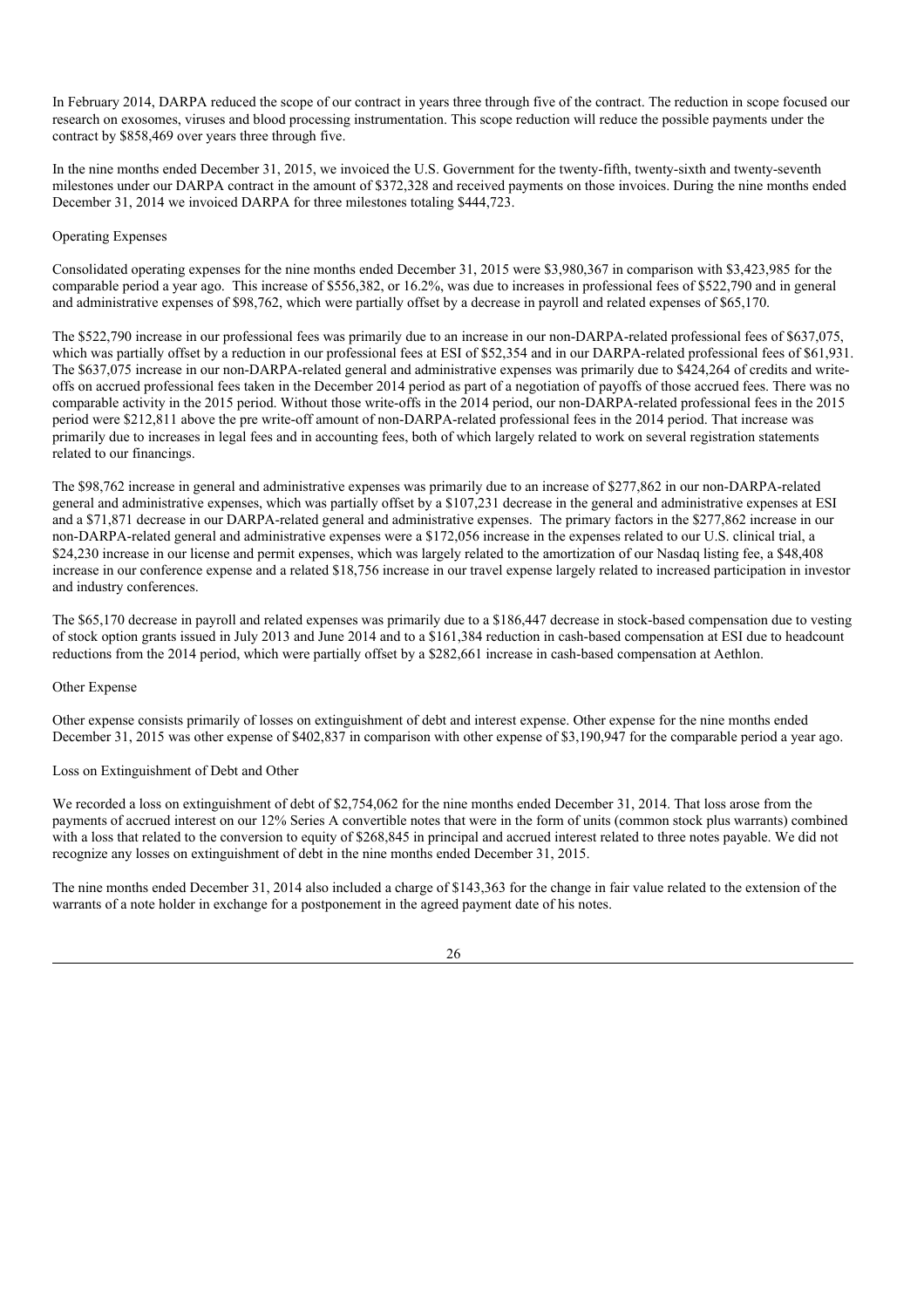### Interest Expense

Interest expense was \$402,837 for the nine months ended December 31, 2015 compared to \$293,522 in the corresponding prior period, an increase of \$109,315. The various components of our interest expense are shown in the following table:

|                                          | Nine Months<br>Ended<br>12/31/15 |         | Nine Months<br>Ended<br>12/31/14 | Change     |
|------------------------------------------|----------------------------------|---------|----------------------------------|------------|
| Interest Expense                         |                                  | 42,201  | 162,448                          | (120, 247) |
| Amortization of Deferred Financing Costs |                                  | 81.222  | 68.982                           | 12,240     |
| Amortization of Note Discounts           |                                  | 279,414 | 62,092                           | 217,322    |
| <b>Total Interest Expense</b>            |                                  | 402,837 | 293,522                          | 109,315    |

As noted in the above table, the most significant factor in the \$109,315 increase in interest expense was the \$217,322 increase in the amortization of note discounts, which related to the amortization against the discount on the convertible notes that we issued in November 2014, which were only outstanding for a portion of the 2014 period and all of the 2015 period. Other smaller factors in the change in our total interest were a \$120,247 decrease in contractual interest expense that was primarily due to lower levels of notes outstanding in the 2015 period and a \$12,240 increase in the amortization of deferred financing costs.

#### Net Loss

As a result of the changes in revenues and expenses noted above, our net loss before noncontrolling interests decreased from approximately \$6,051,000 in the nine month period ended December 31, 2014 to approximately \$3,701,000 for the nine month period ended December 31, 2015.

Basic and diluted loss attributable to common stockholders were \$0.50 for the nine month period ended December 31, 2015 compared to \$1.12 for the period ended December 31, 2014.

### LIQUIDITY AND CAPITAL RESOURCES

At December 31, 2015, we had a cash balance of \$3,250,897 and working capital of \$2,551,395. This compares to a cash balance of \$855,596 and working capital of \$630,420 at March 31, 2015. In June 2015, we raised \$5,591,988 in net proceeds from a financing, which, coupled with previously existing funds on hand and expected revenues from our government contracts, should finance our operations for the fiscal year ending March 31, 2016 including the cost of our current clinical trials.

However, we will require significant additional financing to complete additional future clinical trials in the U.S., as well as fund all of our continued research and development activities for the Hemopurifier and products on our Aethlon ADAPT platform beyond the fiscal year ending March 31, 2016.

Future capital requirements will depend upon many factors, including progress with pre-clinical testing and clinical trials, the number and breadth of our clinical programs, the time and costs involved in preparing, filing, prosecuting, maintaining and enforcing patent claims and other proprietary rights, the time and costs involved in obtaining regulatory approvals, competing technological and market developments, effective commercialization, marketing activities and other arrangements. We expect to continue to incur increasing negative cash flows and net losses for the foreseeable future.

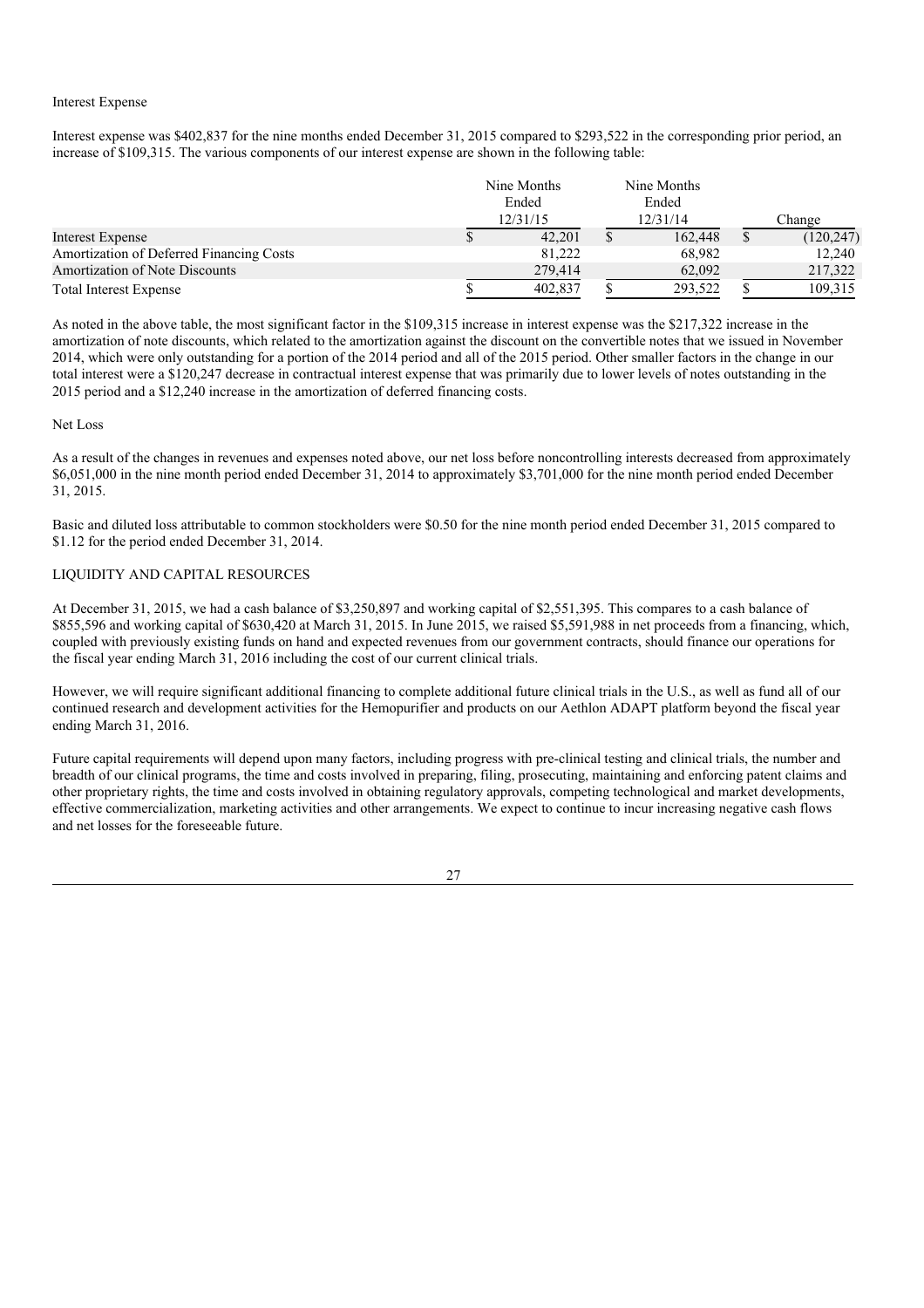## Cash Flows

Cash flows from operating, investing and financing activities, as reflected in the accompanying Condensed Consolidated Statements of Cash Flows, are summarized as follows:

|                                 | (In thousands)<br>For the nine months ended |  |                      |  |  |
|---------------------------------|---------------------------------------------|--|----------------------|--|--|
|                                 | December 31,<br>2015                        |  | December 31.<br>2014 |  |  |
| Cash (used in) provided by:     |                                             |  |                      |  |  |
| Operating activities            | (3,202)                                     |  | (3,152)              |  |  |
| Investing activities            | (9)                                         |  |                      |  |  |
| Financing activities            | 5,606                                       |  | 4,677                |  |  |
| Net increase (decrease) in cash | 2,395                                       |  | 1,525                |  |  |

NET CASH USED IN OPERATING ACTIVITIES. We used cash in our operating activities due to our losses from operations. Net cash used in operating activities was approximately \$3,202,000 in the nine months ended December 31, 2015 compared to \$3,152,000 in the nine months ended December 31, 2014, an increase of \$50,000.

NET CASH USED IN INVESTING ACTIVITIES. We used approximately \$9,000 of cash in our investing activities due to purchases of office equipment in the nine months ended December 31, 2015. There were no investing activities in the nine months ended December 31, 2014.

NET CASH FROM FINANCING ACTIVITIES. Net cash generated from financing activities increased from approximately \$4,677,000 in the nine months ended December 31, 2014 to \$5,606,000 in the nine months ended December 31, 2015. The only financing activity in the nine months ended December 31, 2015, was the issuance of common stock. In the nine months ended December 31, 2014, we issued common stock for proceeds of approximately \$4,763,000, raised approximately \$415,000 through the issuance of convertible notes and repaid approximately \$501,000 of notes payable.

At the date of this filing, we plan to invest significantly into purchases of our raw materials and into our contract manufacturing arrangement subject to successfully raising additional capital.

## **CRITICAL ACCOUNTING POLICIES AND ESTIMATES**

In preparing our condensed consolidated financial statements, we make estimates, assumptions and judgments that can have a significant impact on our net revenue, operating income and net income, as well as on the value of certain assets and liabilities on our balance sheet. We believe that the estimates, assumptions and judgments involved in the accounting policies described in Management's Discussion and Analysis of Financial Condition and Results of Operations in Item 7 of our Annual Report on Form 10-K for the fiscal year ended March 31, 2015 have the greatest potential impact on our financial statements, so we consider them to be our critical accounting policies and estimates. There were no material changes to our critical accounting policies and estimates during the first three quarters of the fiscal year ending March 31, 2016.

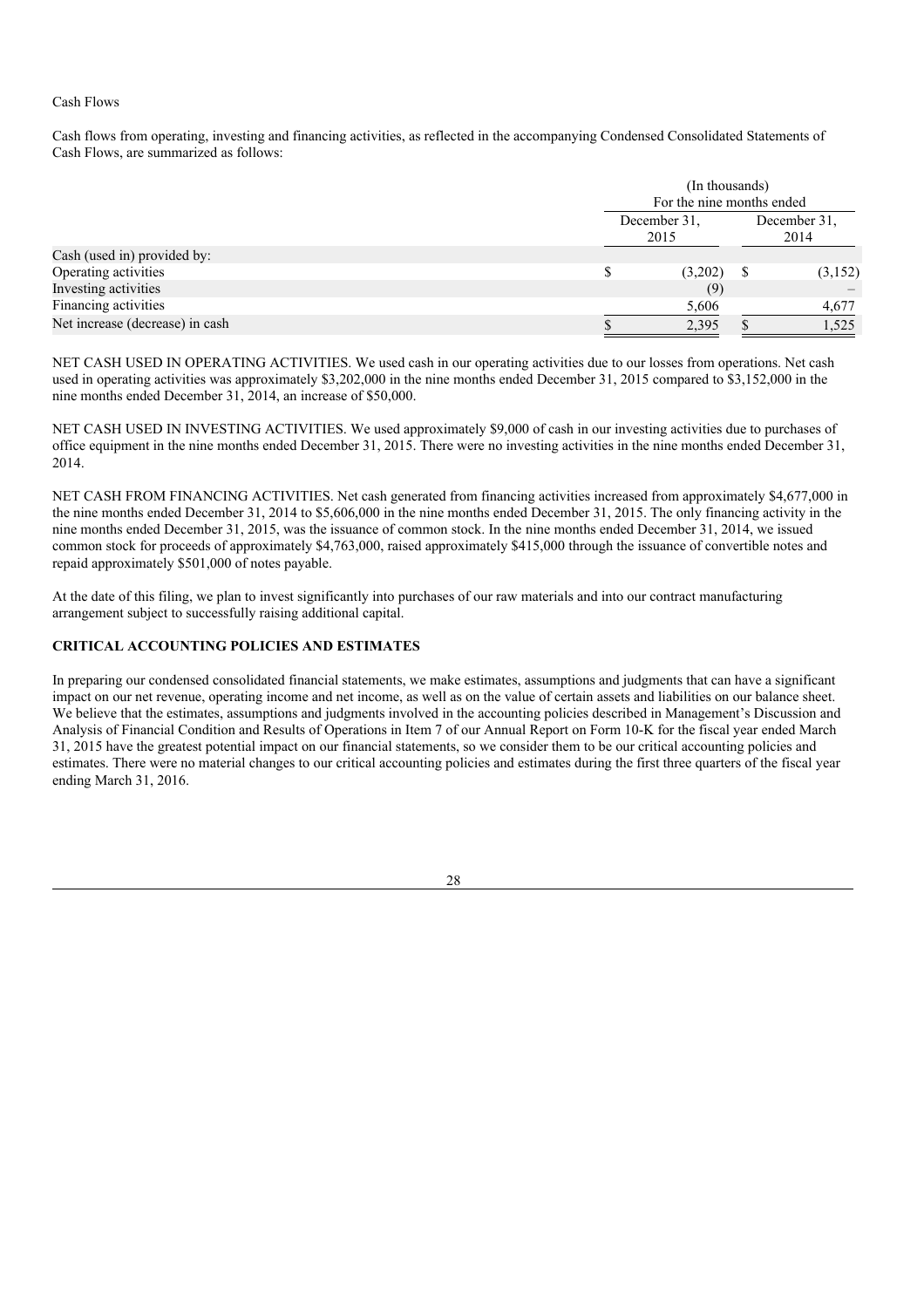### OFF-BALANCE SHEET ARRANGEMENTS

We have no obligations required to be disclosed herein as off-balance sheet arrangements.

# ITEM 3. QUANTITATIVE AND QUALITATIVE DISCLOSURES ABOUT MARKET RISK.

As a smaller reporting company as defined by rule 12b-2 of the Exchange Act and in Item  $10(f)(1)$  of Regulation S-K, we are electing scaled disclosure reporting obligations and therefore are not required to provide the information requested by this item.

#### ITEM 4. CONTROLS AND PROCEDURES.

#### DISCLOSURE CONTROLS AND PROCEDURES

Under the supervision and with the participation of our management, including our Chief Executive Officer and our Chief Financial Officer, we evaluated the effectiveness of the design and operation of our disclosure controls and procedures (as defined in Rules 13a-15(e) and 15d-15(e) of the Exchange Act) as of the end of the period covered by this Quarterly Report.

Based on such evaluation, our Chief Executive Officer and Chief Financial Officer concluded that, as of the end of such period, our disclosure controls and procedures are not effective in recording, processing, summarizing and reporting, on a timely basis, information required to be disclosed by us in the reports that we file or submit under the Exchange Act and are not effective in ensuring that information required to be disclosed by us in the reports that we file or submit under the Exchange Act is accumulated and communicated to our management, including our Chief Executive Officer and Chief Financial Officer, as appropriate to allow timely decisions regarding required disclosure.

# CHANGES IN INTERNAL CONTROL OVER FINANCIAL REPORTING

There have been no changes in our internal control over financial reporting during the last fiscal quarter that have materially affected, or are reasonably likely to materially affect, our internal control over financial reporting.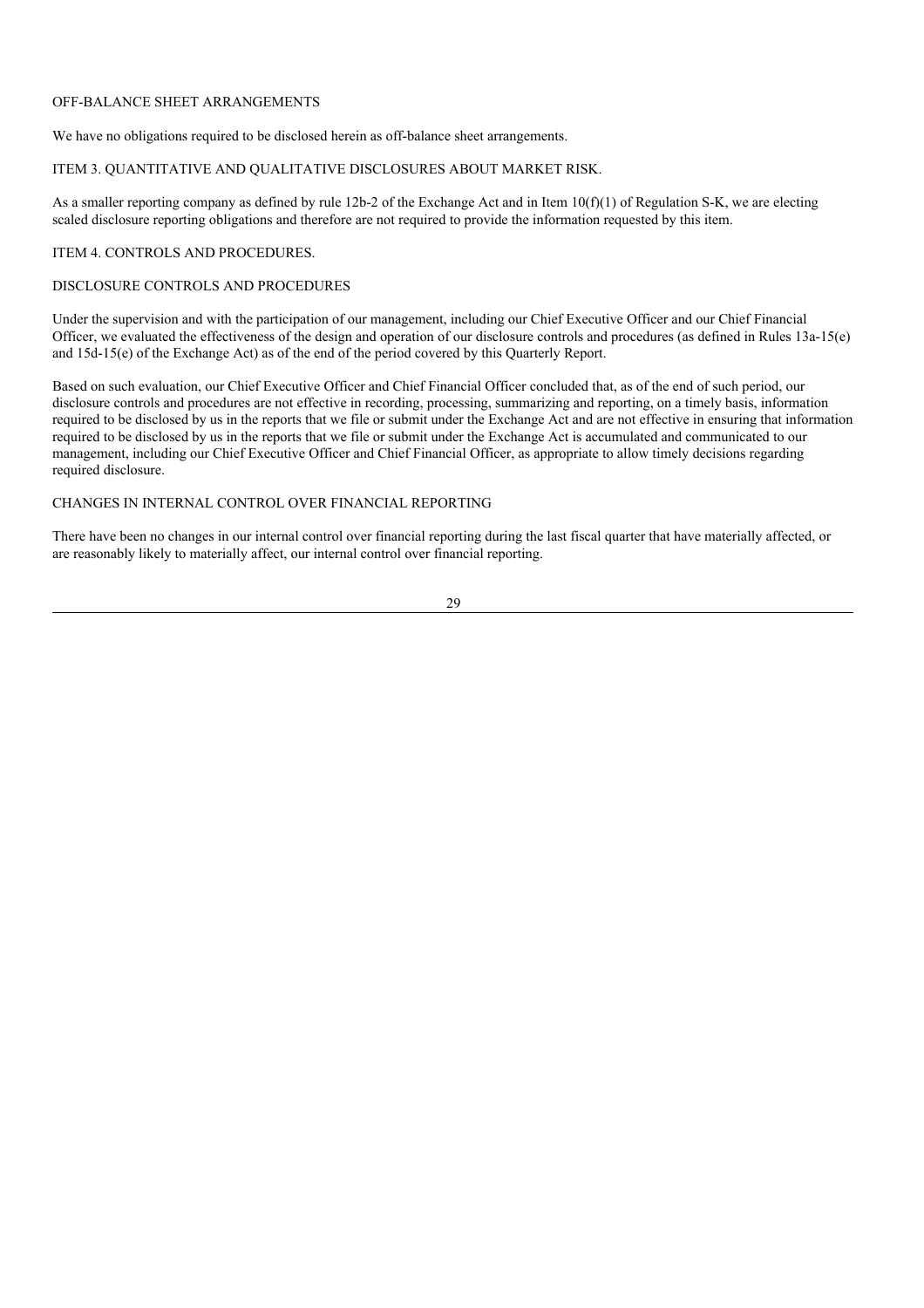### PART II. OTHER INFORMATION

### ITEM 1. LEGAL PROCEEDINGS.

From time to time, claims are made against us in the ordinary course of business, which could result in litigation. Claims and associated litigation are subject to inherent uncertainties and unfavorable outcomes could occur, such as monetary damages, fines, penalties or injunctions prohibiting us from selling one or more products or engaging in other activities.

The occurrence of an unfavorable outcome in any specific period could have a material adverse effect on our results of operations for that period or future periods. We are not presently a party to any pending or threatened legal proceedings.

### ITEM 1A. RISK FACTORS.

As a smaller reporting company as defined by rule 12b-2 of the Exchange Act and in Item 10(f)(1) of Regulation S-K, we are electing scaled disclosure reporting obligations and therefore are not required to provide the information requested by this item.

### ITEM 2. UNREGISTERED SALES OF EQUITY SECURITIES AND USE OF PROCEEDS.

During the quarter ended December 31, 2015 and subsequent thereto through the date of filing this report, we issued the following securities which were not registered under the Securities Act of 1933, as amended. We did not employ any form of general solicitation or advertising in connection with the offer and sale of the securities described below. In addition, we believe the purchasers are "accredited investors" for the purpose of Rule 501 promulgated under the Securities Act. For these reasons, among others, the offer and sale of the following securities were made in reliance on the exemption from registration provided by Section  $4(a)(2)$  of the Securities Act or Regulation D promulgated by the Commission under the Securities Act.

During the three months ended December 31, 2015, we issued an aggregate of 6,757 restricted shares of common stock to two investors upon the exercise of previously issued warrants. The warrants were exercised for cash and we received cash proceeds of \$14,766 for an average purchase price of \$2.19 per share per the terms of the warrants.

ITEM 3. DEFAULTS UPON SENIOR SECURITIES.

Not applicable

ITEM 4. MINE SAFETY DISCLOSURES.

We have no disclosure applicable to this item.

ITEM 5. OTHER INFORMATION.

Not applicable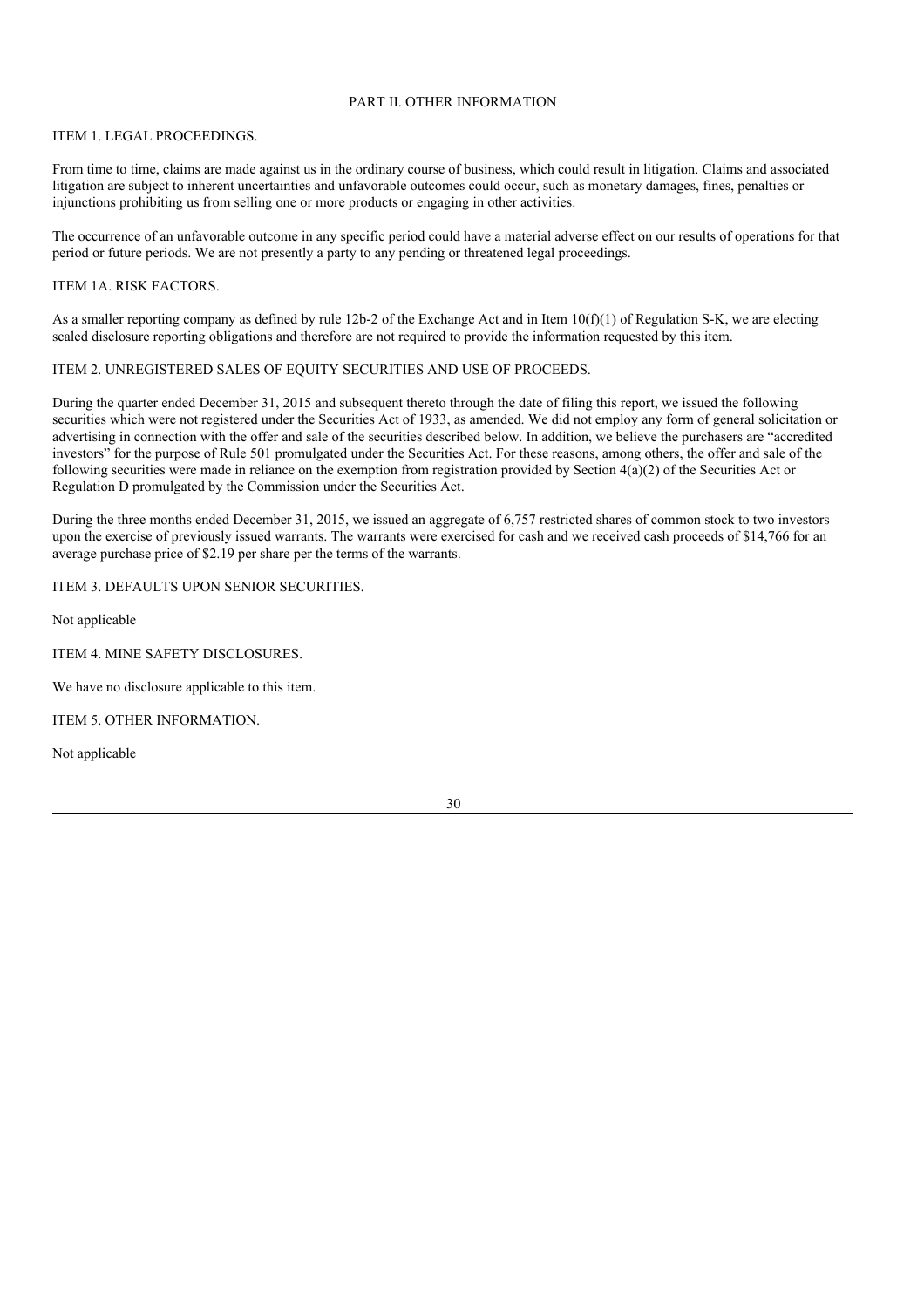#### ITEM 6. EXHIBITS.

(a) Exhibits. The following documents are filed as part of this report:

- 3.1 Articles of Incorporation of Aethlon Medical, Inc., as amended (1)
- 3.2 Bylaws of Aethlon Medical, Inc., as amended (2)
- 10.1 Amendment No. 1 to Joyce Employment Agreement dated October 16, 2015 (3)
- 10.2 Amendment No, 1 to Kenley Offer Letter dated October 16, 2015 (3)
- 10.3 Frakes Retention Bonus Agreement dated October 16, 2015 (3)
- 10.4 Third Amendment to Standard Industrial Net Lease by and between Sorrento Business Complex and Aethlon Medical, Inc. dated October 21, 2015 (4)
- 10.5 Amendment of Terms dated November 12, 2015 (4)
- 31.1 Certification of Principal Executive Officer pursuant to Securities Exchange Act rules 13a- 14(a) and 15d-14(a) as adopted pursuant to section 302 of the Sarbanes-Oxley Act of 2002\*
- 31.2 Certification of Principal Financial Officer pursuant to Securities Exchange Act rules 13a- 14(a) and 15d-14(a) as adopted pursuant to section 302 of the Sarbanes-Oxley Act of 2002\*
- 32.1 Certification of Principal Executive Officer pursuant to 18 U.S.C. section 1350, as adopted pursuant to section 906 of the Sarbanes-Oxley Act of 2002\*
- 32.2 Certification of Principal Financial Officer pursuant to 18 U.S.C. section 1350, as adopted pursuant to section 906 of the Sarbanes-Oxley Act of 2002\*
- 101 Interactive Data Files\*
	- 101.INS XBRL Instance Document
	- 101.SCH XBRL Schema Document
	- 101.CAL XBRL Calculation Linkbase Document
	- 101.DEF XBRL Definition Linkbase Document
	- 101.LAB XBRL Label Linkbase Document
	- 101.PRE XBRL Presentation Linkbase Document
- \* Filed herewith.
	- (1) Filed with the Company's Registration Statement on Form S-1 (File No. 333-203487) filed on April 17, 2015 and incorporated by reference.
	- (2) Filed with the Company's Annual Report on Form 10-K filed on June 26, 2015 for the year ended March 31, 2015 and incorporated by reference.
	- (3) Filed with the Company's Current Report on Form 8-K filed on October 22, 2015 and incorporated by reference.
	- (4) Filed with the Company's Quarterly Report on Form 10-Q filed on November 16, 2015 and incorporated by reference.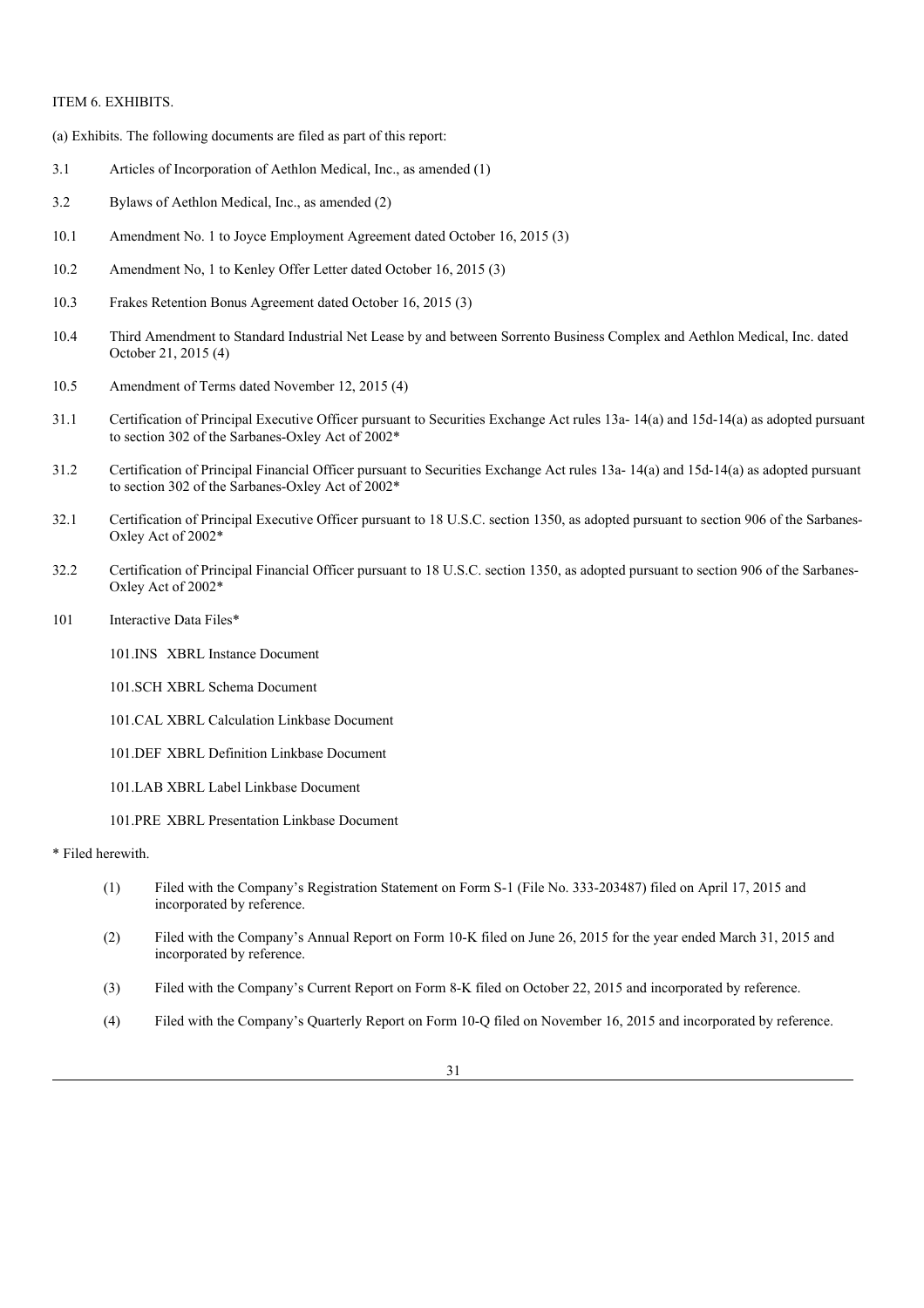# SIGNATURES

Pursuant to the requirements of the Securities Exchange Act of 1934, the registrant has duly caused this report to be signed on its behalf by the undersigned thereunto duly authorized.

AETHLON MEDICAL, INC.

Date: February 4, 2016 **By:** /s/ JAMES B. FRAKES

JAMES B. FRAKES CHIEF FINANCIAL OFFICER CHIEF ACCOUNTING OFFICER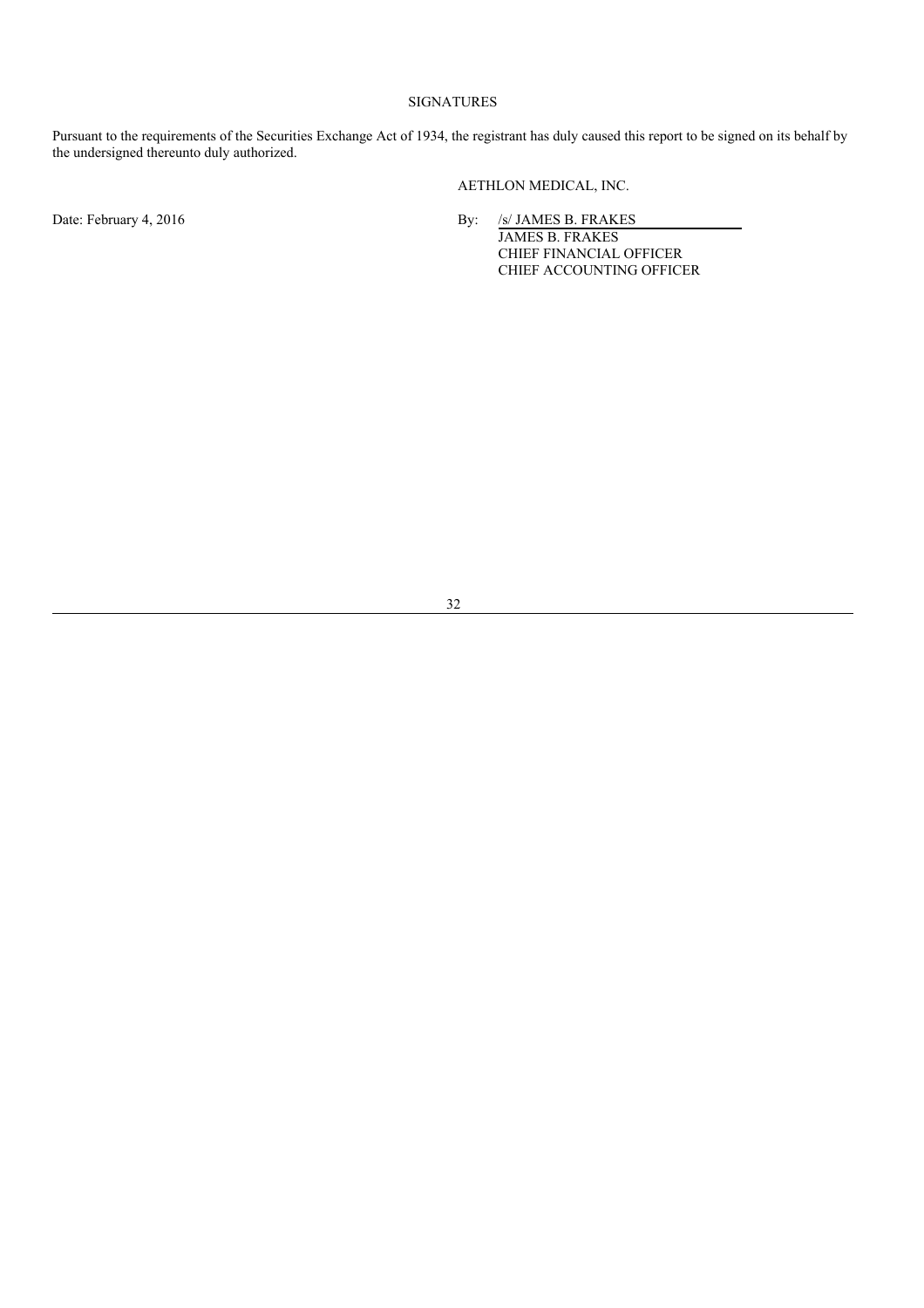## **EXHIBIT 31.1**

### CERTIFICATION PURSUANT TO RULE 13a-14(a)/15d-14(a), AS ADOPTED PURSUANT TO SECTION 302 OF THE SARBANES-OXLEY ACT OF 2002

I, James Joyce, certify that:

1. I have reviewed this Quarterly Report on Form 10-Q of Aethlon Medical, Inc.;

2. Based on my knowledge, this report does not contain any untrue statement of a material fact or omit to state a material fact necessary to make the statements made, in light of the circumstances under which such statements were made, not misleading with respect to the period covered by this report;

3. Based on my knowledge, the financial statements, and other financial information included in this Report, fairly present in all material respects the financial condition, results of operations and cash flows of the registrant as of, and for, the periods presented in this report;

4. The registrant's other certifying officer(s) and I are responsible for establishing and maintaining disclosure controls and procedures (as defined in Exchange Act Rules 13a-15(e) and 15d-15(e)) and internal control over financial reporting (as defined in Exchange Act Rules 13a-15(f) and 15d-15(f)) for the registrant and have:

- (a) Designed such disclosure controls and procedures, or caused such disclosure controls and procedures to be designed under our supervision, to ensure that material information relating to the registrant, including its consolidated subsidiaries, is made known to us by others within those entities, particularly during the period in which this report is being prepared;
- (b) Designed such internal control over financial reporting, or caused such internal control over financial reporting to be designed under our supervision, to provide reasonable assurance regarding the reliability of financial reporting and the preparation of financial statements for external purposes in accordance with generally accepted accounting principles;
- (c) Evaluated the effectiveness of the registrant's disclosure controls and procedures and presented in this report our conclusions about the effectiveness of the disclosure controls and procedures, as of the end of the period covered by this report based on such evaluation; and
- (d) Disclosed in this report any change in the registrant's internal control over financial reporting that occurred during the registrant's most recent fiscal quarter (the registrant's fourth fiscal quarter in the case of an annual report) that has materially affected, or is reasonably likely to materially affect, the registrant's internal control over financial reporting; and

5. The registrant's other certifying officer(s) and I have disclosed, based on our most recent evaluation of internal control over financial reporting, to the registrant's auditors and the audit committee of the registrant's board of directors (or persons performing the equivalent functions):

- (a) All significant deficiencies and material weaknesses in the design or operation of internal control over financial reporting which are reasonably likely to adversely affect the registrant's ability to record, process, summarize and report financial information; and
- (b) Any fraud, whether or not material, that involves management or other employees who have a significant role in the registrant's internal control over financial reporting.

Date: February 4, 2016

/s/ JAMES A. JOYCE JAMES A. JOYCE CHIEF EXECUTIVE OFFICER (PRINCIPAL EXECUTIVE OFFICER)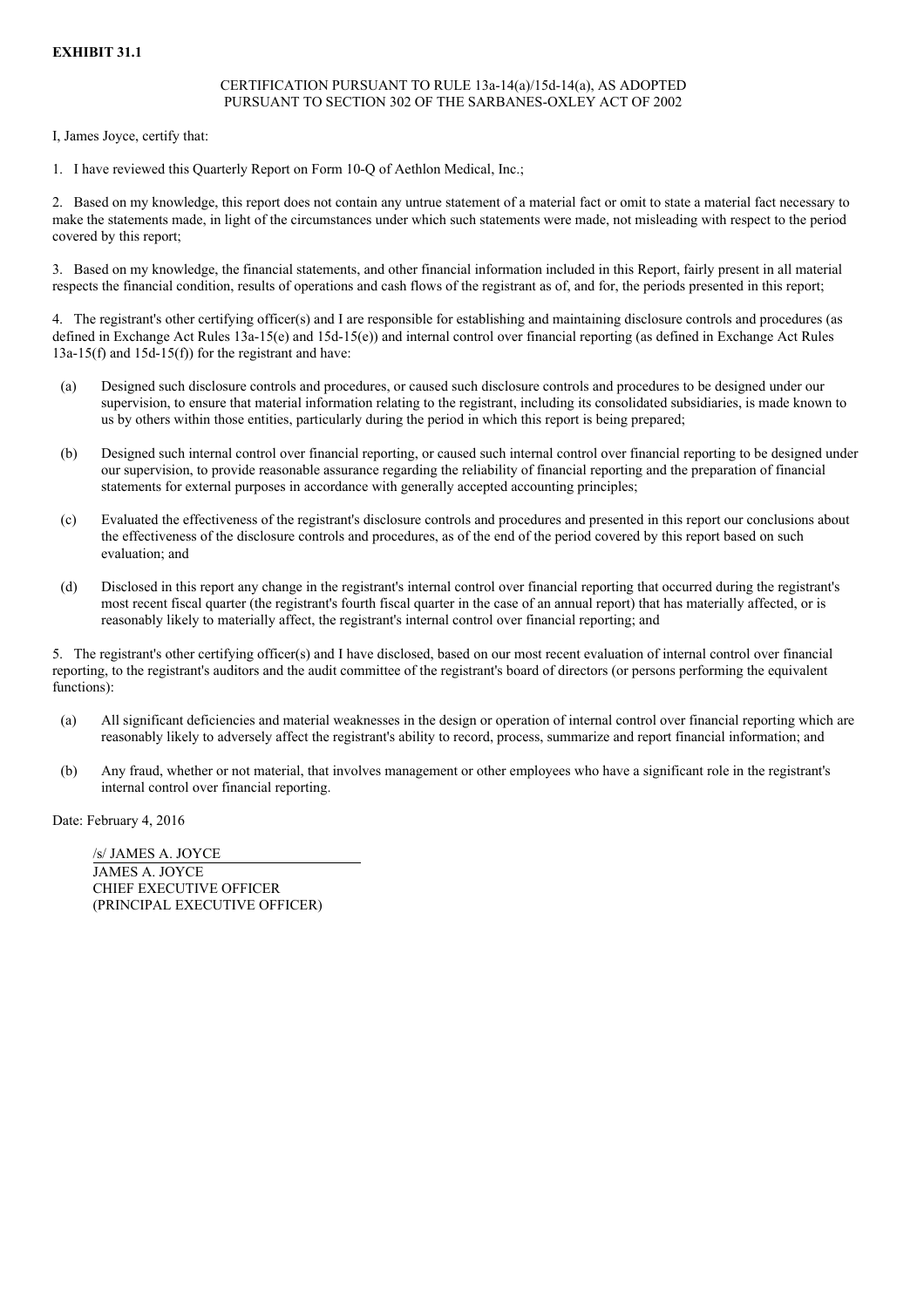### **EXHIBIT 31.2**

### CERTIFICATION PURSUANT TO RULE 13a-14(a)/15d-14(a), AS ADOPTED PURSUANT TO SECTION 302 OF THE SARBANES-OXLEY ACT OF 2002

I, James Frakes, certify that:

1. I have reviewed this Quarterly Report on Form 10-Q of Aethlon Medical, Inc.;

2. Based on my knowledge, this report does not contain any untrue statement of a material fact or omit to state a material fact necessary to make the statements made, in light of the circumstances under which such statements were made, not misleading with respect to the period covered by this report;

3. Based on my knowledge, the financial statements, and other financial information included in this Report, fairly present in all material respects the financial condition, results of operations and cash flows of the registrant as of, and for, the periods presented in this report;

4. The registrant's other certifying officer(s) and I are responsible for establishing and maintaining disclosure controls and procedures (as defined in Exchange Act Rules 13a-15(e) and 15d-15(e)) and internal control over financial reporting (as defined in Exchange Act Rules 13a-15(f) and 15d-15(f)) for the registrant and have:

- (a) Designed such disclosure controls and procedures, or caused such disclosure controls and procedures to be designed under our supervision, to ensure that material information relating to the registrant, including its consolidated subsidiaries, is made known to us by others within those entities, particularly during the period in which this report is being prepared;
- (b) Designed such internal control over financial reporting, or caused such internal control over financial reporting to be designed under our supervision, to provide reasonable assurance regarding the reliability of financial reporting and the preparation of financial statements for external purposes in accordance with generally accepted accounting principles;
- (c) Evaluated the effectiveness of the registrant's disclosure controls and procedures and presented in this report our conclusions about the effectiveness of the disclosure controls and procedures, as of the end of the period covered by this report based on such evaluation; and
- (d) Disclosed in this report any change in the registrant's internal control over financial reporting that occurred during the registrant's most recent fiscal quarter (the registrant's fourth fiscal quarter in the case of an annual report) that has materially affected, or is reasonably likely to materially affect, the registrant's internal control over financial reporting; and

5. The registrant's other certifying officer(s) and I have disclosed, based on our most recent evaluation of internal control over financial reporting, to the registrant's auditors and the audit committee of the registrant's board of directors (or persons performing the equivalent functions):

- (a) All significant deficiencies and material weaknesses in the design or operation of internal control over financial reporting which are reasonably likely to adversely affect the registrant's ability to record, process, summarize and report financial information; and
- (b) Any fraud, whether or not material, that involves management or other employees who have a significant role in the registrant's internal control over financial reporting.

Date: February 4, 2016

/s/ JAMES B. FRAKES JAMES B. FRAKES CHIEF FINANCIAL OFFICER (PRINCIPAL FINANCIAL OFFICER)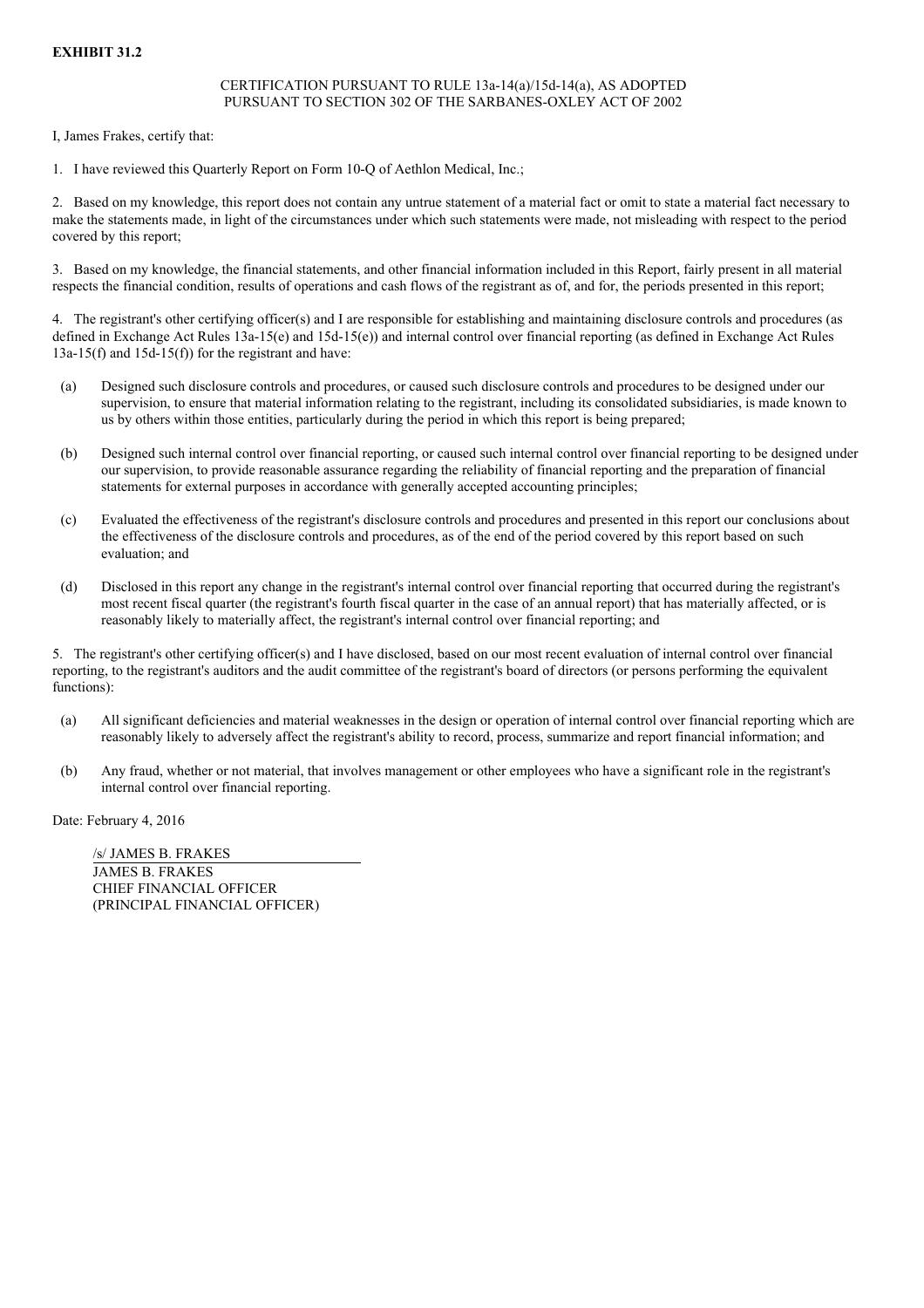#### CERTIFICATION PURSUANT TO 18 U.S.C. SECTION 1350, AS ADOPTED PURSUANT TO SECTION 906 OF THE SARBANES-OXLEY ACT OF 2002

In connection with the Quarterly Report of Aethlon Medical, Inc. (the "Registrant") on Form 10-Q for the nine-month period ended December 31, 2015 as filed with the Securities and Exchange Commission on the date hereof, I, James A. Joyce, Chief Executive Officer of the Registrant, certify, pursuant to 18 U.S.C. Section 1350, as adopted pursuant to Section 906 of the Sarbanes-Oxley Act of 2002, that:

1. Based on my knowledge, the Quarterly Report on Form 10-Q fully complies with the requirements of Section 13(a) or 15(d) of the Securities Exchange Act of 1934, as amended, and

2. The information contained in such Quarterly Report on Form 10-Q fairly presents, in all material respects, the financial condition and results of operations of Aethlon Medical, Inc.

Dated: February 4, 2016 /s/ JAMES A. JOYCE

James A. Joyce Chief Executive Officer Aethlon Medical, Inc.

A signed original of this written statement required by Section 906, or other document authenticating, acknowledging, or otherwise adopting the signature that appears in typed form within the electronic version of this written statement required by Section 906, has been provided to Aethlon Medical, Inc. and will be retained by Aethlon Medical, Inc. and furnished to the Securities and Exchange Commission or its staff upon request.